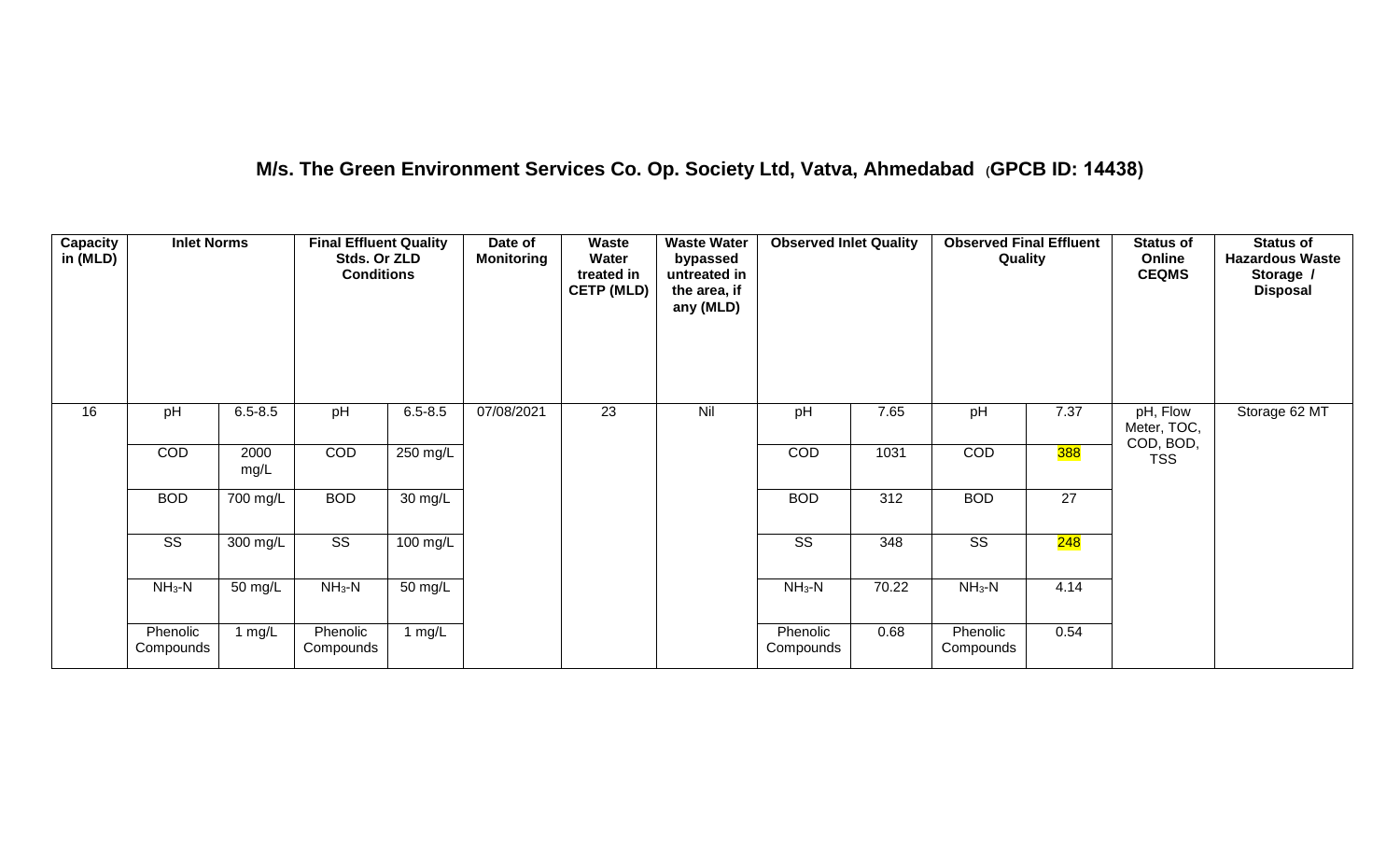## **M/s. Odhav Enviro Project Ltd., Odhav, Ahmedabad (GPCB ID: 12890 )**

| Capacity<br>in (MLD) | <b>Inlet Norms</b>     |              | <b>Final Effluent Quality</b><br>Stds. Or ZLD<br><b>Conditions</b> |             | Date of<br><b>Monitoring</b> | Waste<br>Water<br>treated in<br><b>CETP (MLD)</b> | <b>Waste Water</b><br>bypassed<br>untreated in<br>the area, if<br>any (MLD) | <b>Observed Inlet Quality</b> |       | <b>Observed Final Effluent</b><br>Quality |                  | <b>Status of</b><br>Online<br><b>CEQMS</b> | <b>Status of</b><br><b>Hazardous Waste</b><br>Storage /<br><b>Disposal</b> |
|----------------------|------------------------|--------------|--------------------------------------------------------------------|-------------|------------------------------|---------------------------------------------------|-----------------------------------------------------------------------------|-------------------------------|-------|-------------------------------------------|------------------|--------------------------------------------|----------------------------------------------------------------------------|
| 1.2                  | pH                     | $6.5 - 8.5$  | pH                                                                 | $6.5 - 8.5$ | 06/08/2021                   | 1.1                                               | Nil                                                                         | pH                            | 7.29  | pH                                        | 7.36             | Flow meter at<br>inlet & outlet,           | Storage 1250 MT                                                            |
|                      | COD                    | 2000<br>mg/L | COD                                                                | 250 mg/L    |                              |                                                   |                                                                             | COD                           | 1577  | COD                                       | <mark>588</mark> | COD, pH,<br>TSS, BOD                       |                                                                            |
|                      | <b>BOD</b>             | 700 mg/L     | <b>BOD</b>                                                         | 30 mg/L     |                              |                                                   |                                                                             | <b>BOD</b>                    | 331   | <b>BOD</b>                                | <mark>99</mark>  |                                            |                                                                            |
|                      | $\overline{\text{ss}}$ | 300 mg/L     | $\overline{\text{ss}}$                                             | 100 mg/L    |                              |                                                   |                                                                             | $\overline{\text{SS}}$        | 584   | $\overline{\text{ss}}$                    | 134              |                                            |                                                                            |
|                      | $NH3-N$                | 50 mg/L      | $NH3-N$                                                            | 50 mg/L     |                              |                                                   |                                                                             | $NH3-N$                       | 170.8 | $NH3-N$                                   | 49.06            |                                            |                                                                            |
|                      | Phenolic<br>Compounds  | 1 $mg/L$     | Phenolic<br>Compounds                                              | 1 $mg/L$    |                              |                                                   |                                                                             | Phenolic<br>Compounds         | 0.78  | Phenolic<br>Compounds                     | 0.42             |                                            |                                                                            |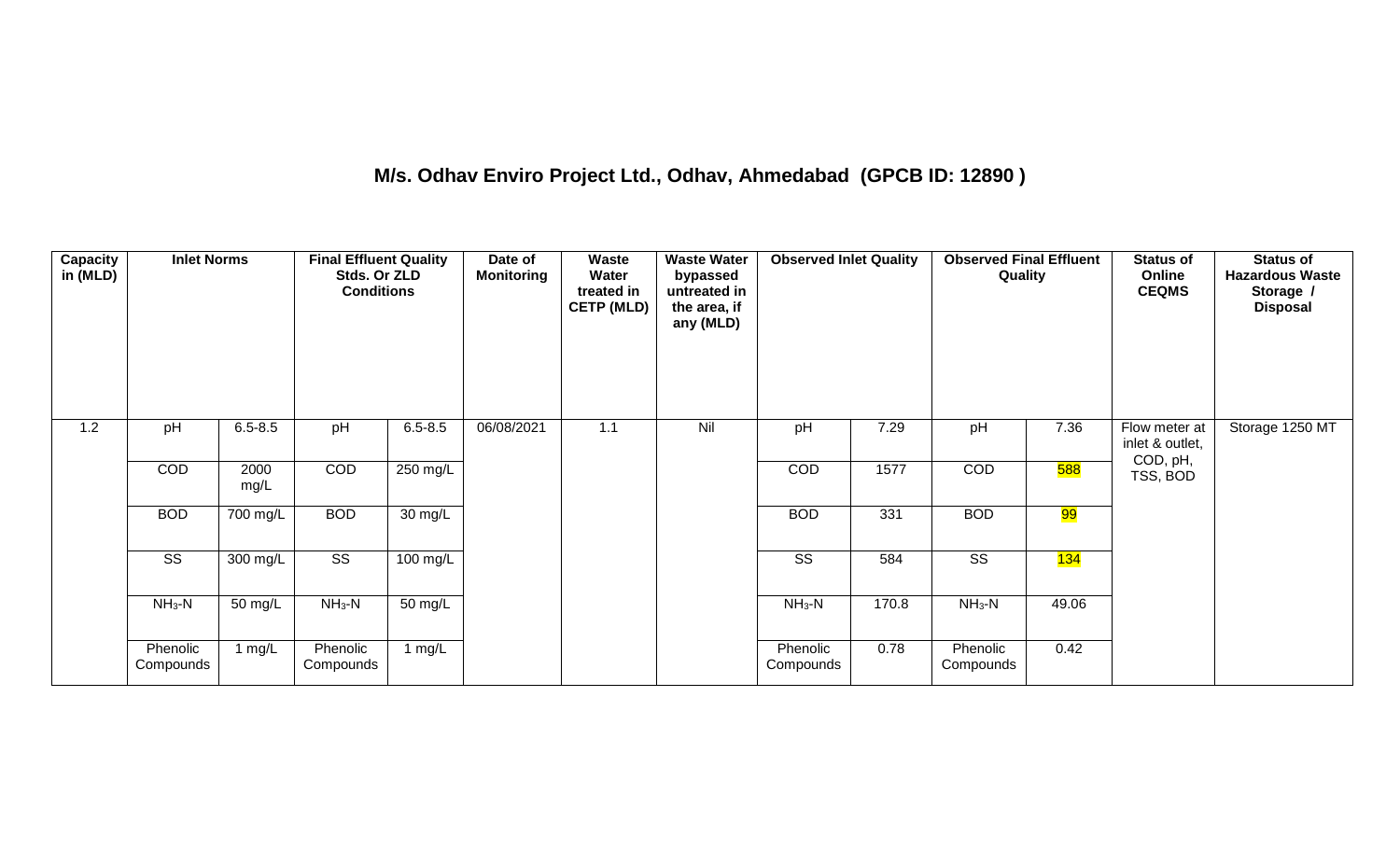#### **M/s. Gujarat Vepari Maha Mandal Sahkari Udhyogik Vasahat Ltd, Ahmedabad (GPCB ID: 11536)**

| <b>Capacity</b><br>in (MLD) | <b>Inlet Norms</b>     |              | <b>Final Effluent Quality</b><br>Stds. Or ZLD<br><b>Conditions</b> |                      | Date of<br><b>Monitoring</b> | Waste<br>Water<br>treated in<br><b>CETP (MLD)</b> | <b>Waste Water</b><br>bypassed<br>untreated in<br>the area, if<br>any (MLD) | <b>Observed Inlet Quality</b> |        | <b>Observed Final Effluent</b><br>Quality |                    | <b>Status of</b><br>Online<br><b>CEQMS</b> | <b>Status of</b><br><b>Hazardous Waste</b><br>Storage /<br><b>Disposal</b> |
|-----------------------------|------------------------|--------------|--------------------------------------------------------------------|----------------------|------------------------------|---------------------------------------------------|-----------------------------------------------------------------------------|-------------------------------|--------|-------------------------------------------|--------------------|--------------------------------------------|----------------------------------------------------------------------------|
| 0.45                        | pH                     | $6.5 - 8.5$  | pH                                                                 | $6.5 - 8.5$          | 03/08/2021                   | 0.7                                               | Nil                                                                         | pH                            | 7.15   | pH                                        | 7.06               | Flow Meter                                 | Storage 1400-1600<br>МT                                                    |
|                             | COD                    | 2000<br>mg/L | COD                                                                | 250 mg/L             |                              |                                                   |                                                                             | COD                           | 713    | COD                                       | 149                |                                            |                                                                            |
|                             | <b>BOD</b>             | 700 mg/L     | <b>BOD</b>                                                         | 30 mg/L              |                              |                                                   |                                                                             | <b>BOD</b>                    | 296    | <b>BOD</b>                                | 30                 |                                            |                                                                            |
|                             | $\overline{\text{ss}}$ | 300 mg/L     | $\overline{\text{ss}}$                                             | $100 \text{ mg/L}$   |                              |                                                   |                                                                             | $\overline{\text{ss}}$        | 694    | $\overline{\text{ss}}$                    | $\overline{98}$    |                                            |                                                                            |
|                             | $NH3-N$                | 50 mg/L      | $NH3-N$                                                            | $\overline{50}$ mg/L |                              |                                                   |                                                                             | $NH3-N$                       | 103.44 | $NH3-N$                                   | <mark>97.44</mark> |                                            |                                                                            |
|                             | Phenolic<br>Compounds  | 1 $mg/L$     | Phenolic<br>Compounds                                              | 1 mg/L               |                              |                                                   |                                                                             | Phenolic<br>Compounds         | 0.82   | Phenolic<br>Compounds                     | 0.39               |                                            |                                                                            |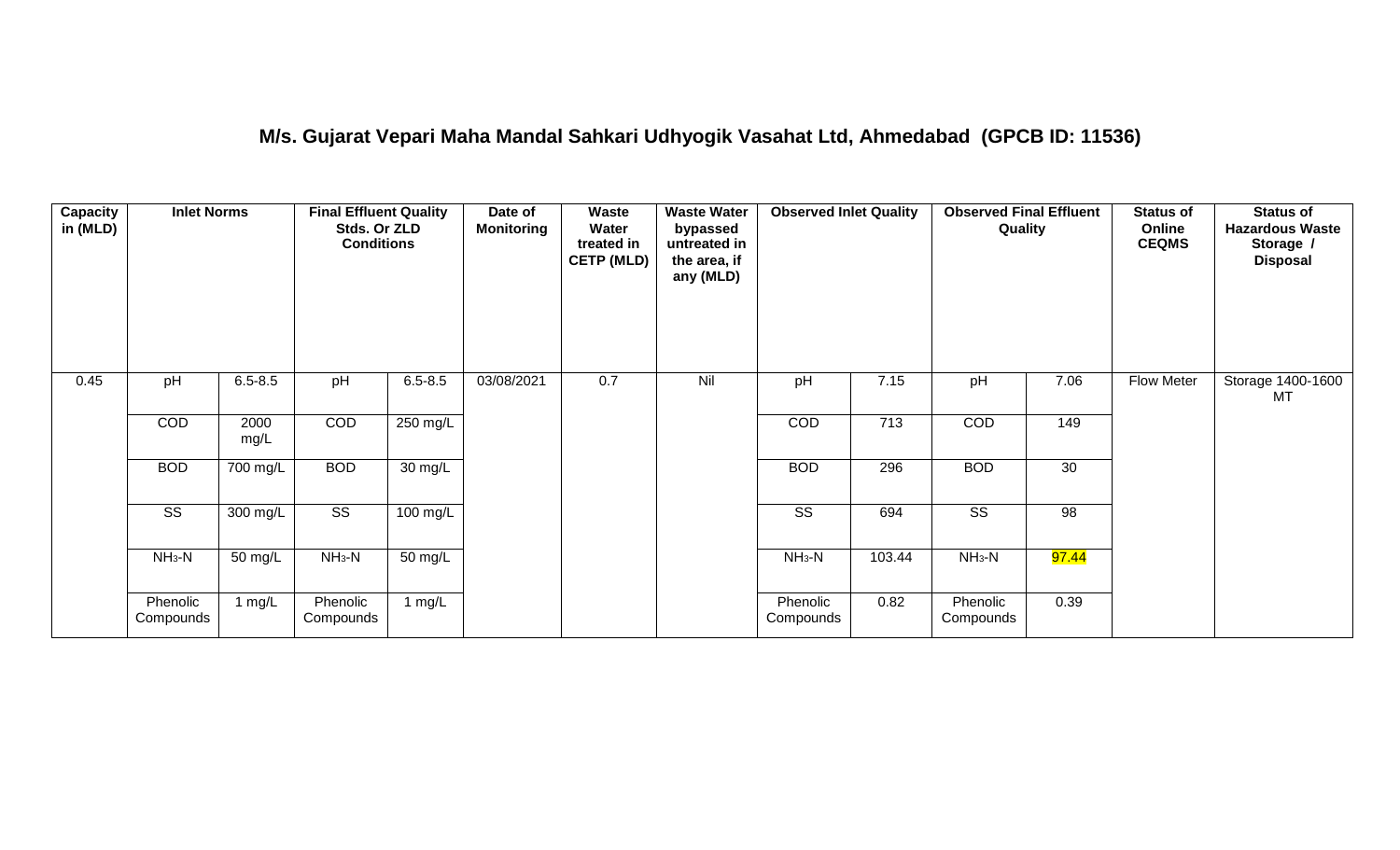## **M/s. Odhav Green Enviro Project Association,Odhav, Ahmedabad (GPCB ID: 12891)**

| Capacity<br>in (MLD) | <b>Inlet Norms</b>     |              | <b>Final Effluent Quality</b><br>Stds. Or ZLD<br><b>Conditions</b> |             | Date of<br><b>Monitoring</b> | Waste<br>Water<br>treated in<br><b>CETP</b><br>(MLD) | <b>Waste Water</b><br>bypassed<br>untreated in<br>the area, if<br>any (MLD) | <b>Observed Inlet Quality</b> |       | <b>Observed Final Effluent</b><br>Quality |       | <b>Status of</b><br>Online<br><b>CEQMS</b> | <b>Status of</b><br><b>Hazardous Waste</b><br>Storage /<br><b>Disposal</b> |
|----------------------|------------------------|--------------|--------------------------------------------------------------------|-------------|------------------------------|------------------------------------------------------|-----------------------------------------------------------------------------|-------------------------------|-------|-------------------------------------------|-------|--------------------------------------------|----------------------------------------------------------------------------|
| 1.00                 | pH                     | $6.5 - 8.5$  | pH                                                                 | $6.5 - 8.5$ | 06/08/2021                   | 0.8                                                  | Nil                                                                         | pH                            | 7.67  | pH                                        | 7.62  | $\sim$                                     | Storage 5 MT                                                               |
|                      | COD                    | 2000<br>mg/L | COD                                                                | 250 mg/L    |                              |                                                      |                                                                             | <b>COD</b>                    | 424   | <b>COD</b>                                | 329   |                                            |                                                                            |
|                      | <b>BOD</b>             | 700 mg/L     | <b>BOD</b>                                                         | 30 mg/L     |                              |                                                      |                                                                             | <b>BOD</b>                    | 144   | <b>BOD</b>                                | 79    |                                            |                                                                            |
|                      | $\overline{\text{SS}}$ | 300 mg/L     | $\overline{\text{SS}}$                                             | 100 mg/L    |                              |                                                      |                                                                             | $\overline{\text{SS}}$        | 166   | $\overline{\text{SS}}$                    | 338   |                                            |                                                                            |
|                      | $NH3-N$                | 50 mg/L      | $NH_3-N$                                                           | 50 mg/L     |                              |                                                      |                                                                             | $NH3-N$                       | 44.97 | $NH_3-N$                                  | 53.59 |                                            |                                                                            |
|                      | Phenolic<br>Compounds  | 1 mg/L       | Phenolic<br>Compounds                                              | 1 $mg/L$    |                              |                                                      |                                                                             | Phenolic<br>Compounds         | 0.21  | Phenolic<br>Compounds                     | 0.56  |                                            |                                                                            |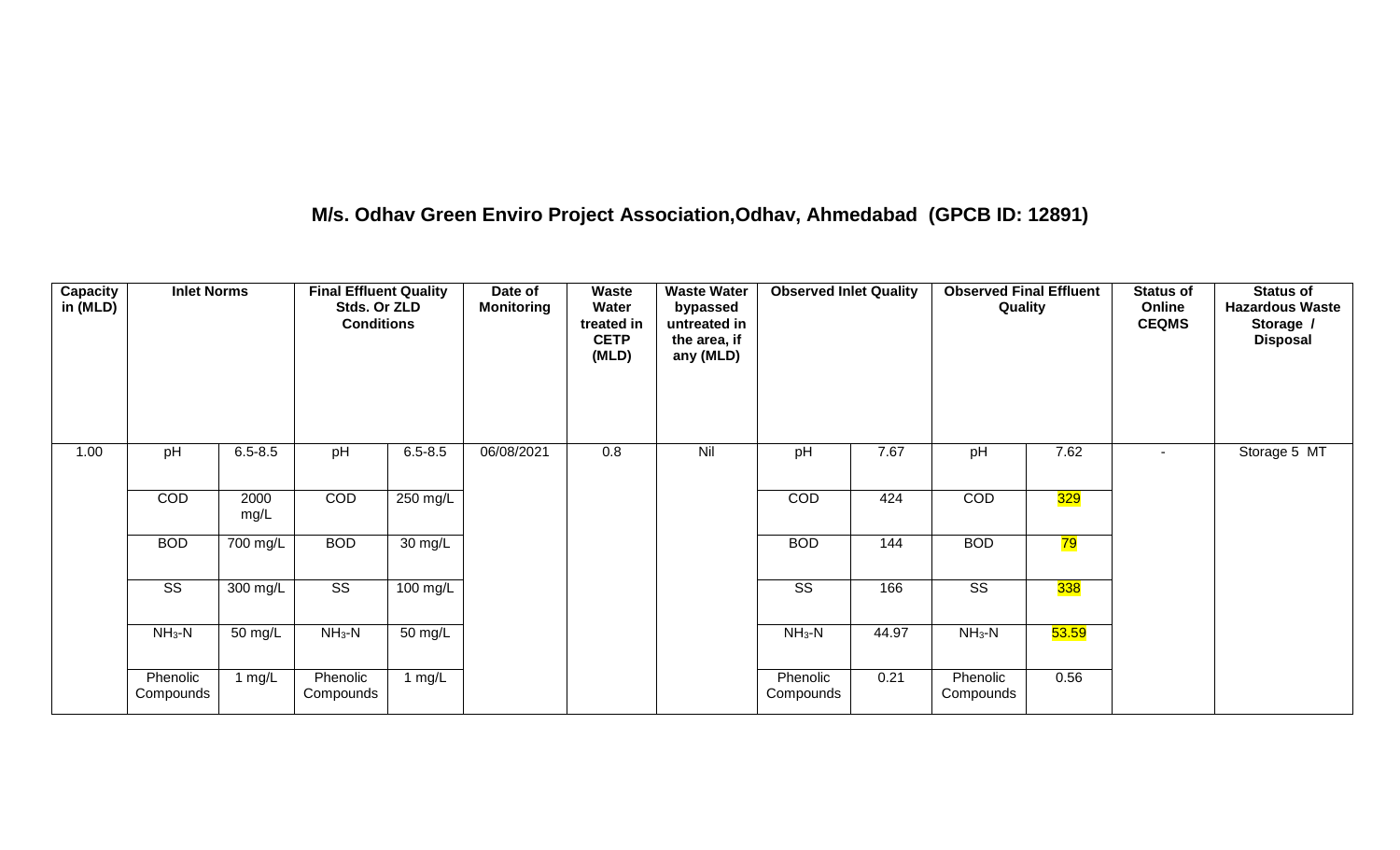## **M/s. Naroda Enviro Project Ltd., Naroda, Ahmedabad (GPCB ID: 12718)**

| Capacity<br>in (MLD) | <b>Inlet Norms</b>     |              | <b>Final Effluent Quality</b><br>Stds. Or ZLD<br><b>Conditions</b> |                      | Date of<br><b>Monitoring</b> | <b>Waste</b><br>Water<br>treated in<br><b>CETP (MLD)</b> | <b>Waste Water</b><br>bypassed<br>untreated in<br>the area, if<br>any (MLD) | <b>Observed Inlet Quality</b> |        | <b>Observed Final Effluent</b><br>Quality |                   | <b>Status of</b><br>Online<br><b>CEQMS</b> | <b>Status of</b><br><b>Hazardous Waste</b><br>Storage /<br><b>Disposal</b> |
|----------------------|------------------------|--------------|--------------------------------------------------------------------|----------------------|------------------------------|----------------------------------------------------------|-----------------------------------------------------------------------------|-------------------------------|--------|-------------------------------------------|-------------------|--------------------------------------------|----------------------------------------------------------------------------|
| 3.00                 | pH                     | $6.5 - 8.5$  | pH                                                                 | $6.5 - 8.5$          | 11/08/2021                   | 4.5                                                      | Nil                                                                         | pH                            | 6.783  | pH                                        | 7.37              | $\blacksquare$                             | $\sim$                                                                     |
|                      | COD                    | 2000<br>mg/L | COD                                                                | 250 mg/L             |                              |                                                          |                                                                             | COD                           | 2426   | COD                                       | $\frac{117}{117}$ |                                            |                                                                            |
|                      | <b>BOD</b>             | 700 mg/L     | <b>BOD</b>                                                         | 30 mg/L              |                              |                                                          |                                                                             | <b>BOD</b>                    | 745.66 | <b>BOD</b>                                | 28                |                                            |                                                                            |
|                      | $\overline{\text{ss}}$ | 300 mg/L     | $\overline{\text{ss}}$                                             | $100$ mg/L           |                              |                                                          |                                                                             | $\overline{\text{ss}}$        | 325.33 | $\overline{\text{SS}}$                    | $\overline{24}$   |                                            |                                                                            |
|                      | $NH3-N$                | 50 mg/L      | $NH3-N$                                                            | $\overline{50}$ mg/L |                              |                                                          |                                                                             | $NH3-N$                       | 78.29  | $NH3-N$                                   | 7.67              |                                            |                                                                            |
|                      | Phenolic<br>Compounds  | 1 $mg/L$     | Phenolic<br>Compounds                                              | 1 mg/L               |                              |                                                          |                                                                             | Phenolic<br>Compounds         | 0.293  | Phenolic<br>Compounds                     | 0.10              |                                            |                                                                            |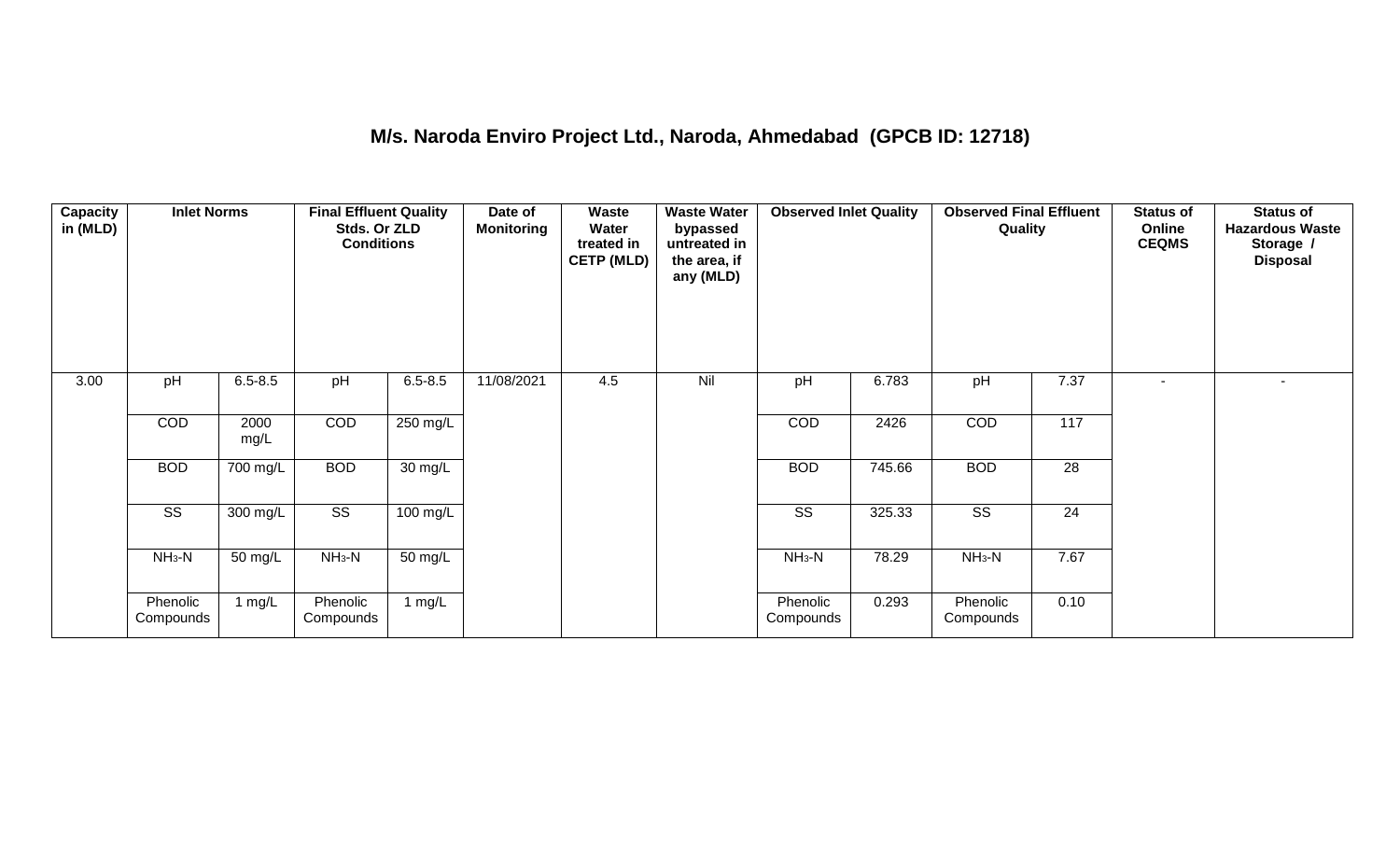## **M/s. Narol Dyestuff Enviro Society., Narol, Ahmedabad (GPCB ID: 12720)**

| Capacity<br>in (MLD) | <b>Inlet Norms</b>     |              | <b>Final Effluent Quality</b><br>Stds. Or ZLD<br><b>Conditions</b> |                   | Date of<br><b>Monitoring</b> | Waste<br>Water<br>treated in<br><b>CETP (MLD)</b> | <b>Waste Water</b><br>bypassed<br>untreated in<br>the area, if<br>any (MLD) | <b>Observed Inlet Quality</b> |       | <b>Observed Final Effluent</b><br>Quality |       | <b>Status of</b><br>Online<br><b>CEQMS</b> | Status of<br><b>Hazardous Waste</b><br>Storage /<br><b>Disposal</b> |
|----------------------|------------------------|--------------|--------------------------------------------------------------------|-------------------|------------------------------|---------------------------------------------------|-----------------------------------------------------------------------------|-------------------------------|-------|-------------------------------------------|-------|--------------------------------------------|---------------------------------------------------------------------|
| 0.1                  | pH                     | $6.5 - 8.5$  | pH                                                                 | $6.5 - 8.5$       | 07/08/2021                   | 0.020                                             | Nil                                                                         | pH                            | 7.64  | pH                                        | 7.42  | $\sim$                                     | Storage 22 MT                                                       |
|                      | <b>COD</b>             | 2000<br>mg/L | COD                                                                | 250 mg/L          |                              |                                                   |                                                                             | COD                           | 1157  | COD                                       | 388   |                                            |                                                                     |
|                      | <b>BOD</b>             | 700 mg/L     | <b>BOD</b>                                                         | 30 mg/L           |                              |                                                   |                                                                             | <b>BOD</b>                    | 304   | <b>BOD</b>                                | 52    |                                            |                                                                     |
|                      | $\overline{\text{ss}}$ | 300 mg/L     | $\overline{\text{ss}}$                                             | $100$ mg/L        |                              |                                                   |                                                                             | $\overline{\text{ss}}$        | 348   | $\overline{\text{SS}}$                    | 184   |                                            |                                                                     |
|                      | $NH3-N$                | 50 mg/L      | $NH3-N$                                                            | $50 \text{ mg/L}$ |                              |                                                   |                                                                             | $NH3-N$                       | 28.75 | $NH3-N$                                   | 10.70 |                                            |                                                                     |
|                      | Phenolic<br>Compounds  | 1 mg/L       | Phenolic<br>Compounds                                              | 1 $mg/L$          |                              |                                                   |                                                                             | Phenolic<br>Compounds         | 1.16  | Phenolic<br>Compounds                     | 0.52  |                                            |                                                                     |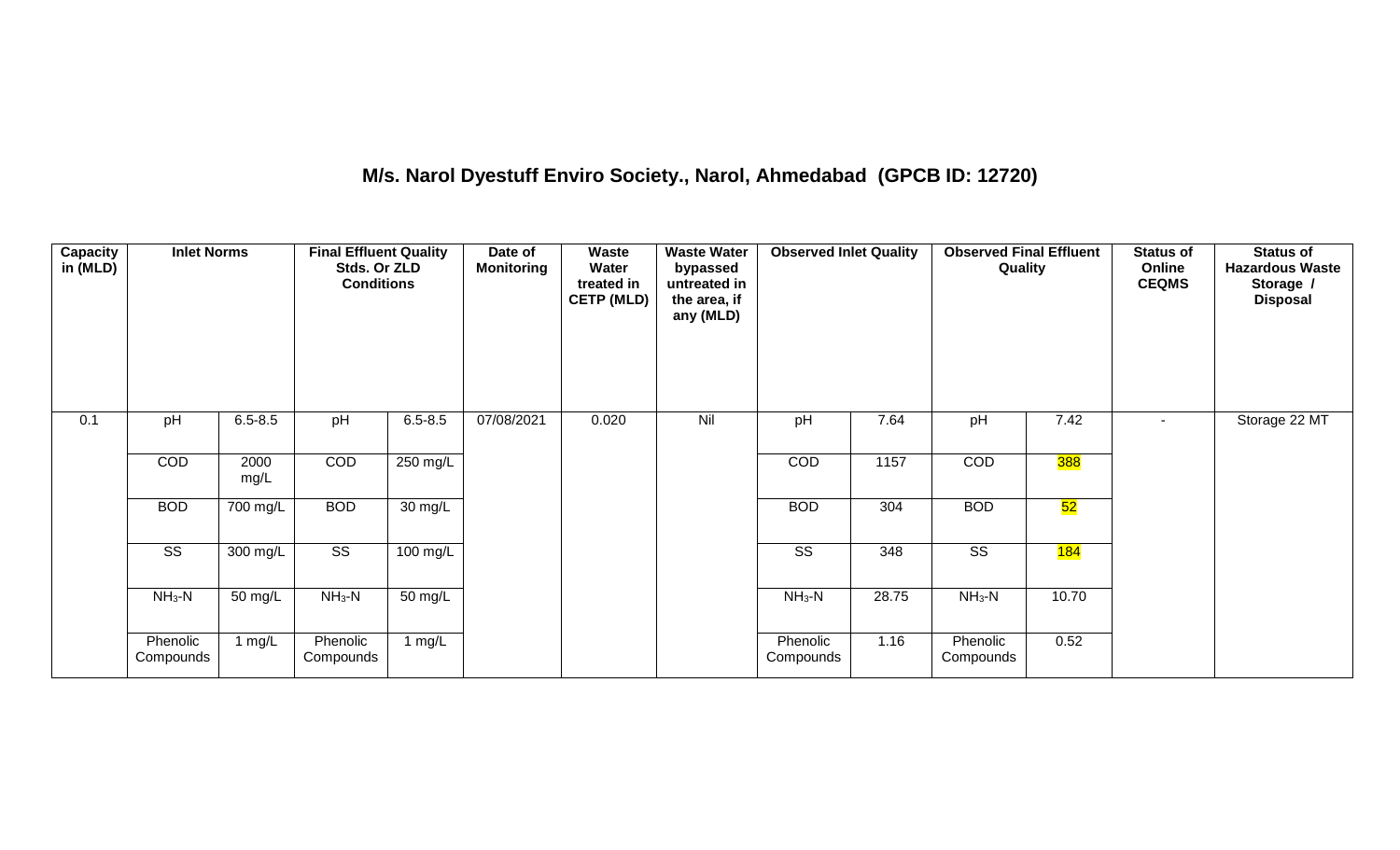## **M/s. Narol Textile Infrastructure & Enviro Management, (ATPA Swarnim Gujarat Enviro P. Ltd), Ahmedabad (GPCB ID: 34244)**

| <b>Capacity</b><br>in (MLD) | <b>Inlet Norms</b>     |              | <b>Final Effluent Quality</b><br>Stds. Or ZLD<br><b>Conditions</b> |             | Date of<br><b>Monitoring</b>              | Waste<br>Water<br>treated in<br><b>CETP (MLD)</b> | <b>Waste Water</b><br>bypassed<br>untreated in<br>the area, if<br>any (MLD) | <b>Observed Inlet Quality</b> |        | <b>Observed Final Effluent</b><br>Quality |       | <b>Status of</b><br>Online<br><b>CEQMS</b> | <b>Status of</b><br><b>Hazardous Waste</b><br>Storage /<br><b>Disposal</b> |
|-----------------------------|------------------------|--------------|--------------------------------------------------------------------|-------------|-------------------------------------------|---------------------------------------------------|-----------------------------------------------------------------------------|-------------------------------|--------|-------------------------------------------|-------|--------------------------------------------|----------------------------------------------------------------------------|
| 100                         | pH                     | $6.5 - 8.5$  | pH                                                                 | $6.5 - 8.5$ | 10/08/2021,<br>23/08/2021,<br>24/08/2021& | 100                                               | Nil                                                                         | pH                            | 7.346  | pH                                        | 7.65  | $\overline{\phantom{a}}$                   | $\overline{\phantom{a}}$                                                   |
|                             | COD                    | 1200<br>mg/L | COD                                                                | 250 mg/L    | 25/082021                                 |                                                   |                                                                             | COD                           | 1039.8 | COD                                       | 97.2  |                                            |                                                                            |
|                             | <b>BOD</b>             | 500 mg/L     | <b>BOD</b>                                                         | 30 mg/L     |                                           |                                                   |                                                                             | <b>BOD</b>                    | 333    | <b>BOD</b>                                | 18    |                                            |                                                                            |
|                             | $\overline{\text{ss}}$ | 300 mg/L     | $\overline{\text{ss}}$                                             | 100 mg/L    |                                           |                                                   |                                                                             | $\overline{\text{SS}}$        | 561.6  | $\overline{\text{SS}}$                    | 31.2  |                                            |                                                                            |
|                             | $NH3-N$                | 50 mg/L      | $NH3-N$                                                            |             |                                           |                                                   |                                                                             | $NH3-N$                       | 39.622 | $NH_3-N$                                  | 8.546 |                                            |                                                                            |
|                             | Phenolic<br>Compounds  | 1 $mg/L$     | Phenolic<br>Compounds                                              | 1 $mg/L$    |                                           |                                                   |                                                                             | Phenolic<br>Compounds         | 0.724  | Phenolic<br>Compounds                     | 0.288 |                                            |                                                                            |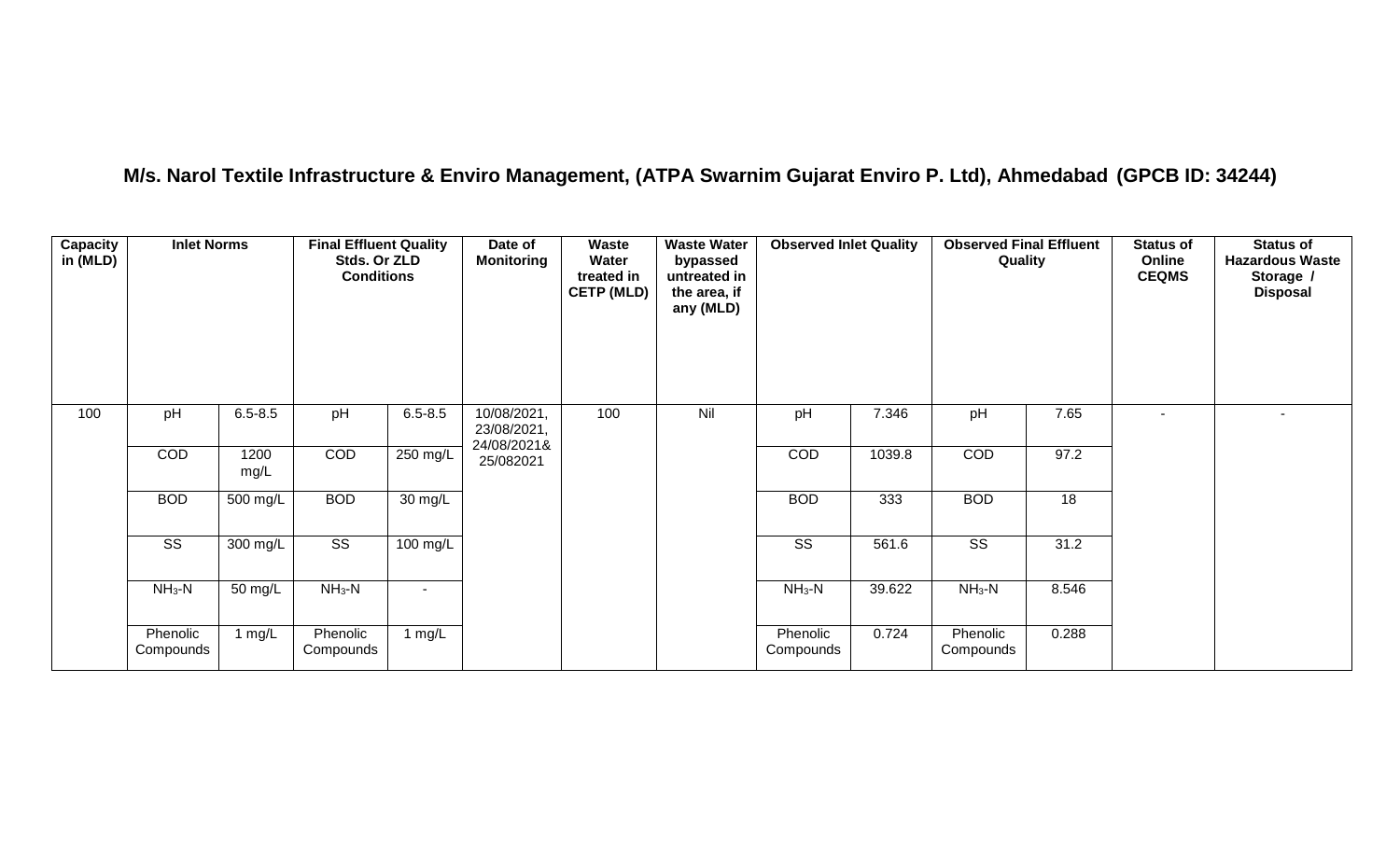## **M/s. Tata Motors Ltd Vendors Park, Sanand, Ahmedabad (GPCB ID: 13515)**

| Capacity<br>in(MLD) | <b>Inlet Norms</b>     |            | <b>Final Effluent Quality</b><br>Stds. Or ZLD<br><b>Conditions</b> |             | Date of<br><b>Monitoring</b> | Waste<br>Water<br>treated in<br><b>CETP (MLD)</b> | <b>Waste Water</b><br>bypassed<br>untreated in<br>the area, if<br>any (MLD) | <b>Observed Inlet Quality</b> |        | <b>Observed Final Effluent</b><br>Quality |      | <b>Status of</b><br>Online<br><b>CEQMS</b> | <b>Status of</b><br><b>Hazardous Waste</b><br>Storage /<br><b>Disposal</b> |
|---------------------|------------------------|------------|--------------------------------------------------------------------|-------------|------------------------------|---------------------------------------------------|-----------------------------------------------------------------------------|-------------------------------|--------|-------------------------------------------|------|--------------------------------------------|----------------------------------------------------------------------------|
| 1.5                 | pH                     | $6 - 10.5$ | pH                                                                 | $6.5 - 8.5$ | 05/08/2021                   | 0.10                                              | Nil                                                                         | pH                            |        | pH                                        | 7.93 | pH, DO<br>meter, TOC<br>meter, Flow        |                                                                            |
|                     | COD                    | 900 mg/L   | COD                                                                | 100 mg/L    |                              |                                                   |                                                                             | COD                           | $\sim$ | COD                                       | 41   | meter                                      |                                                                            |
|                     | <b>BOD</b>             | 250 mg/L   | <b>BOD</b>                                                         | 30 mg/L     |                              |                                                   |                                                                             | <b>BOD</b>                    | $\sim$ | <b>BOD</b>                                | 2.57 |                                            |                                                                            |
|                     | $\overline{\text{ss}}$ | 100 mg/L   | $\overline{\text{ss}}$                                             | $100$ mg/L  |                              |                                                   |                                                                             | $\overline{\text{ss}}$        | $\sim$ | $\overline{\text{ss}}$                    | 52   |                                            |                                                                            |
|                     | $NH3-N$                |            | $NH3-N$                                                            | 50 mg/L     |                              |                                                   |                                                                             | $NH3-N$                       |        | $NH3-N$                                   | 3.92 |                                            |                                                                            |
|                     | Phenolic<br>Compounds  | $\sim$     | Phenolic<br>Compounds                                              | $\sim$      |                              |                                                   |                                                                             | Phenolic<br>Compounds         | $\sim$ | Phenolic<br>Compounds                     | 0.36 |                                            |                                                                            |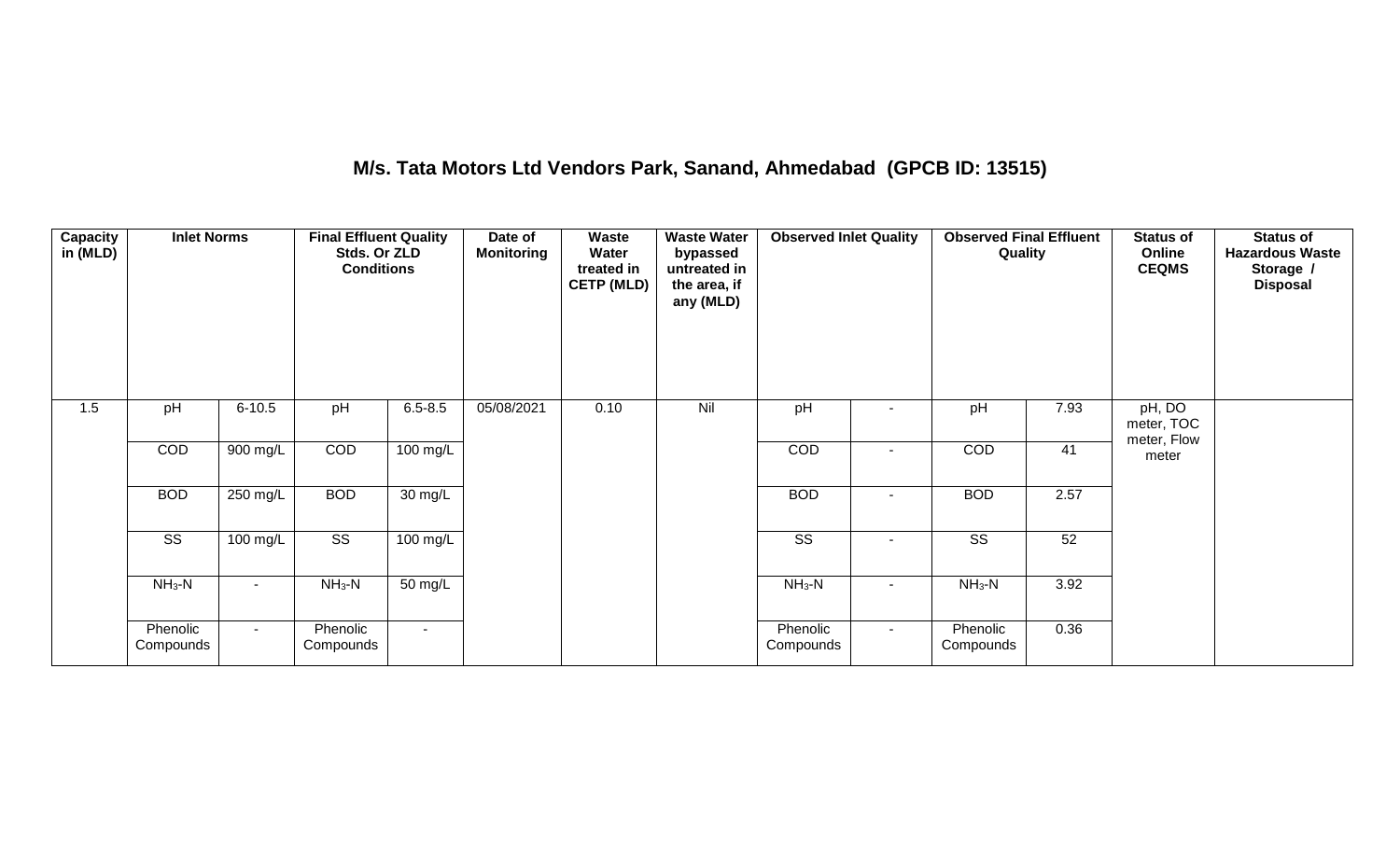## **M/s. Zydus Infrastructure Pvt.Ltd, Changodar, Ahmedabad (GPCB ID: 14802)**

| Capacity<br>in (MLD) | <b>Inlet Norms</b>                              |            | <b>Final Effluent Quality</b><br>Stds. Or ZLD<br><b>Conditions</b> |                                | Date of<br><b>Monitoring</b> | Waste<br>Water<br>treated in<br><b>CETP (MLD)</b> | <b>Waste Water</b><br>bypassed<br>untreated in<br>the area, if<br>any (MLD) | <b>Observed Inlet Quality</b>                   |       | <b>Observed Final Effluent</b><br>Quality       |      | <b>Status of</b><br>Online<br><b>CEQMS</b> | <b>Status of</b><br><b>Hazardous Waste</b><br>Storage /<br><b>Disposal</b> |
|----------------------|-------------------------------------------------|------------|--------------------------------------------------------------------|--------------------------------|------------------------------|---------------------------------------------------|-----------------------------------------------------------------------------|-------------------------------------------------|-------|-------------------------------------------------|------|--------------------------------------------|----------------------------------------------------------------------------|
| 3.5                  | pH                                              | $6 - 8$    | pH                                                                 | No outlet<br>norms             | 05/08/2021                   | 1.8                                               | Nil                                                                         | pH                                              | 7.89  | pH                                              | 7.88 | pH, TOC<br>meter                           | Storage 35 MT                                                              |
|                      | <b>COD</b>                                      | 850 mg/L   | <b>COD</b>                                                         | are<br>prescribe<br>d as it is |                              |                                                   |                                                                             | <b>COD</b>                                      | 349   | <b>COD</b>                                      | 180  |                                            |                                                                            |
|                      | BOD <sub>(5</sub><br>days at<br>$20^{\circ}$ C) | 400 mg/L   | BOD <sub>(5</sub><br>days at<br>$20^{\circ}$ C)                    | a ZLD<br>based<br>CETP by      |                              |                                                   |                                                                             | BOD <sub>(3</sub><br>days at<br>$27^{\circ}C$ ) | 90    | BOD <sub>(3</sub><br>days at<br>$27^{\circ}C$ ) | 34   |                                            |                                                                            |
|                      | SS                                              | 300 mg/L   | SS                                                                 | the<br>means of<br><b>MEE</b>  |                              |                                                   |                                                                             | SS                                              | 176   | SS                                              | 32   |                                            |                                                                            |
|                      | $NH3-N$                                         | 50 mg/L    | $NH3-N$                                                            |                                |                              |                                                   |                                                                             | $NH3-N$                                         | 26.88 | $NH3-N$                                         | 4.48 |                                            |                                                                            |
|                      | Phenolic<br>Compounds                           | $0.3$ mg/L | Phenolic<br>Compounds                                              |                                |                              |                                                   |                                                                             | Phenolic<br>Compounds                           | 0.86  | Phenolic<br>Compounds                           | 0.1  |                                            |                                                                            |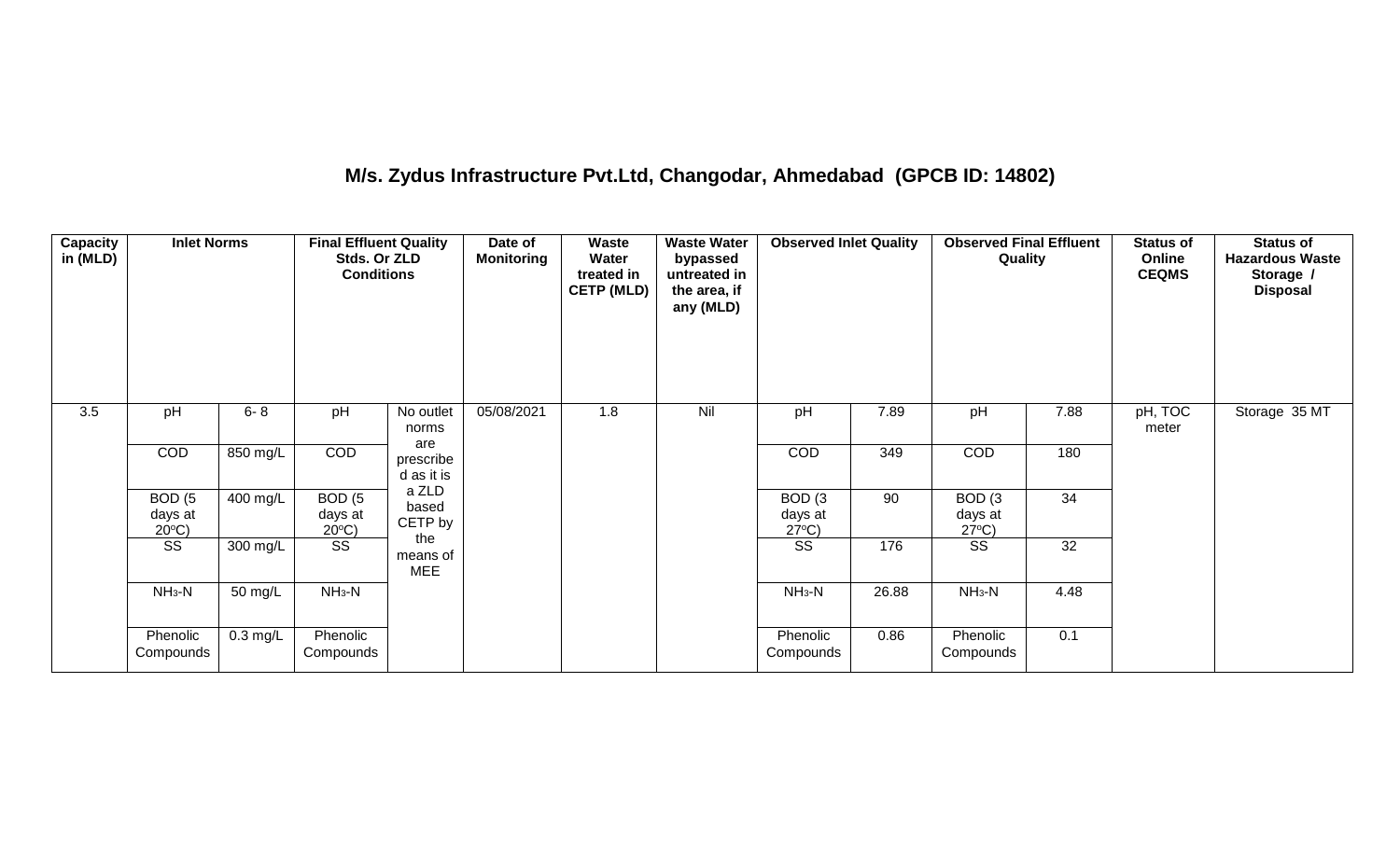## **M/s. Bavla Eco Project Ltd., Bavla, Ahmedabad (GPCB ID: 10653)**

| <b>Capacity</b><br>in (MLD) | <b>Inlet Norms</b>     |              | <b>Final Effluent Quality</b><br>Stds. Or ZLD<br><b>Conditions</b> |                    | Date of<br><b>Monitoring</b> | Waste<br>Water<br>treated in<br><b>CETP (MLD)</b> | <b>Waste Water</b><br>bypassed<br>untreated in<br>the area, if<br>any (MLD) | <b>Observed Inlet Quality</b> |                | <b>Observed Final Effluent</b><br>Quality |            | <b>Status of</b><br>Online<br><b>CEQMS</b> | <b>Status of</b><br><b>Hazardous Waste</b><br>Storage /<br><b>Disposal</b> |
|-----------------------------|------------------------|--------------|--------------------------------------------------------------------|--------------------|------------------------------|---------------------------------------------------|-----------------------------------------------------------------------------|-------------------------------|----------------|-------------------------------------------|------------|--------------------------------------------|----------------------------------------------------------------------------|
| 1.00                        | pH                     | $5.5 - 8.5$  | pH                                                                 | $6 - 10.5$         | 05/08/2021                   | 0.3                                               | Nil                                                                         | pH                            |                | pH                                        | 7.94       | $\overline{\phantom{a}}$                   |                                                                            |
|                             | COD                    | 4500<br>mg/L | COD                                                                | 250 mg/L           |                              |                                                   |                                                                             | COD                           | ۰              | COD                                       | 496        |                                            |                                                                            |
|                             | <b>BOD</b>             | 1500<br>mg/L | <b>BOD</b>                                                         | $100 \text{ mg/L}$ |                              |                                                   |                                                                             | <b>BOD</b>                    | ۰              | <b>BOD</b>                                | 85         |                                            |                                                                            |
|                             | $\overline{\text{ss}}$ | 300 mg/L     | $\overline{\text{ss}}$                                             | 100 mg/L           |                              |                                                   |                                                                             | $\overline{\text{ss}}$        | $\blacksquare$ | $\overline{\text{SS}}$                    | <b>166</b> |                                            |                                                                            |
|                             | $NH3-N$                | $\sim$       | $NH3-N$                                                            | 50 mg/L            |                              |                                                   |                                                                             | $NH3-N$                       | ٠              | $NH3-N$                                   | 68.88      |                                            |                                                                            |
|                             | Phenolic<br>Compounds  | $\sim$       | Phenolic<br>Compounds                                              | $\sim$             |                              |                                                   |                                                                             | Phenolic<br>Compounds         | $\sim$         | Phenolic<br>Compounds                     | $\sim$     |                                            |                                                                            |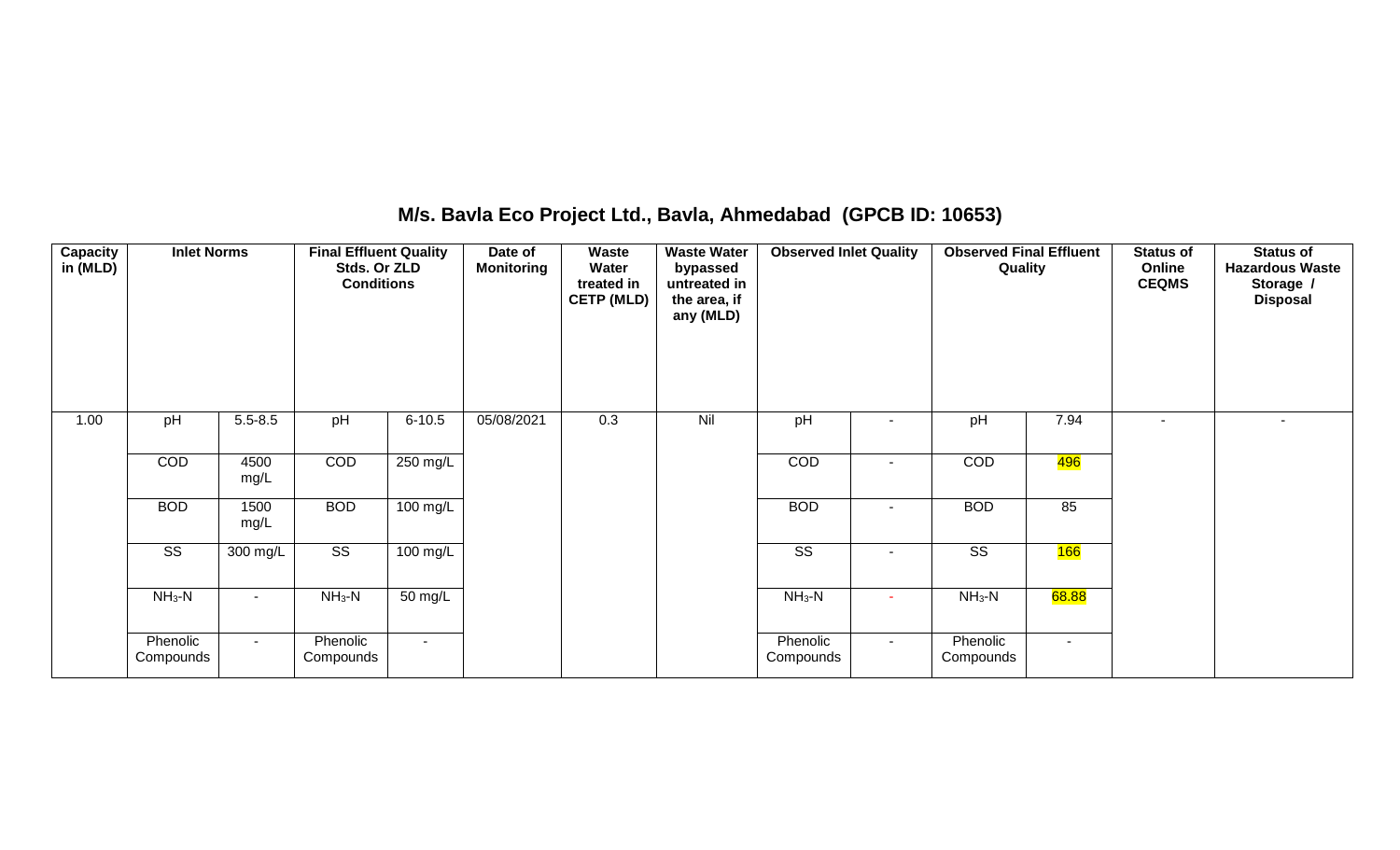## **M/s. Vinayak Jal SudhikaranSahakariMandali Ltd, Bavla, Ahmedabad (GPCB ID: 14686)**

| Capacity<br>in (MLD) | <b>Inlet Norms</b>     |              | <b>Final Effluent Quality</b><br>Stds. Or ZLD<br><b>Conditions</b> |                      | Date of<br><b>Monitoring</b> | Waste<br>Water<br>treated in<br><b>CETP (MLD)</b> | <b>Waste Water</b><br>bypassed<br>untreated in<br>the area, if<br>any (MLD) | <b>Observed Inlet Quality</b> |        | <b>Observed Final Effluent</b><br>Quality |        | <b>Status of</b><br>Online<br><b>CEQMS</b> | <b>Status of</b><br><b>Hazardous Waste</b><br>Storage /<br><b>Disposal</b> |
|----------------------|------------------------|--------------|--------------------------------------------------------------------|----------------------|------------------------------|---------------------------------------------------|-----------------------------------------------------------------------------|-------------------------------|--------|-------------------------------------------|--------|--------------------------------------------|----------------------------------------------------------------------------|
| 1.50                 | pH                     | $5.5 - 8.5$  | pH                                                                 | 6 to 10.5            | 05/08/2021                   | 4                                                 | Nil                                                                         | pH                            |        | pH                                        | 7.89   |                                            | $\sim$                                                                     |
|                      | COD                    | 4500<br>mg/L | COD                                                                | 250 mg/L             |                              |                                                   |                                                                             | COD                           |        | COD                                       | 197    |                                            |                                                                            |
|                      | <b>BOD</b>             | 1500<br>mg/L | <b>BOD</b>                                                         | 100 mg/L             |                              |                                                   |                                                                             | <b>BOD</b>                    | $\sim$ | <b>BOD</b>                                | 36     |                                            |                                                                            |
|                      | $\overline{\text{SS}}$ | 300 mg/L     | $\overline{\text{SS}}$                                             | $100 \text{ mg/L}$   |                              |                                                   |                                                                             | $\overline{\text{ss}}$        |        | $\overline{\text{ss}}$                    | 90     |                                            |                                                                            |
|                      | $NH3-N$                |              | $NH3-N$                                                            | $\overline{50}$ mg/L |                              |                                                   |                                                                             | $NH3-N$                       | $\sim$ | $NH3-N$                                   | 28.0   |                                            |                                                                            |
|                      | Phenolic<br>Compounds  | $\sim$       | Phenolic<br>Compounds                                              | $\sim$               |                              |                                                   |                                                                             | Phenolic<br>Compounds         | $\sim$ | Phenolic<br>Compounds                     | $\sim$ |                                            |                                                                            |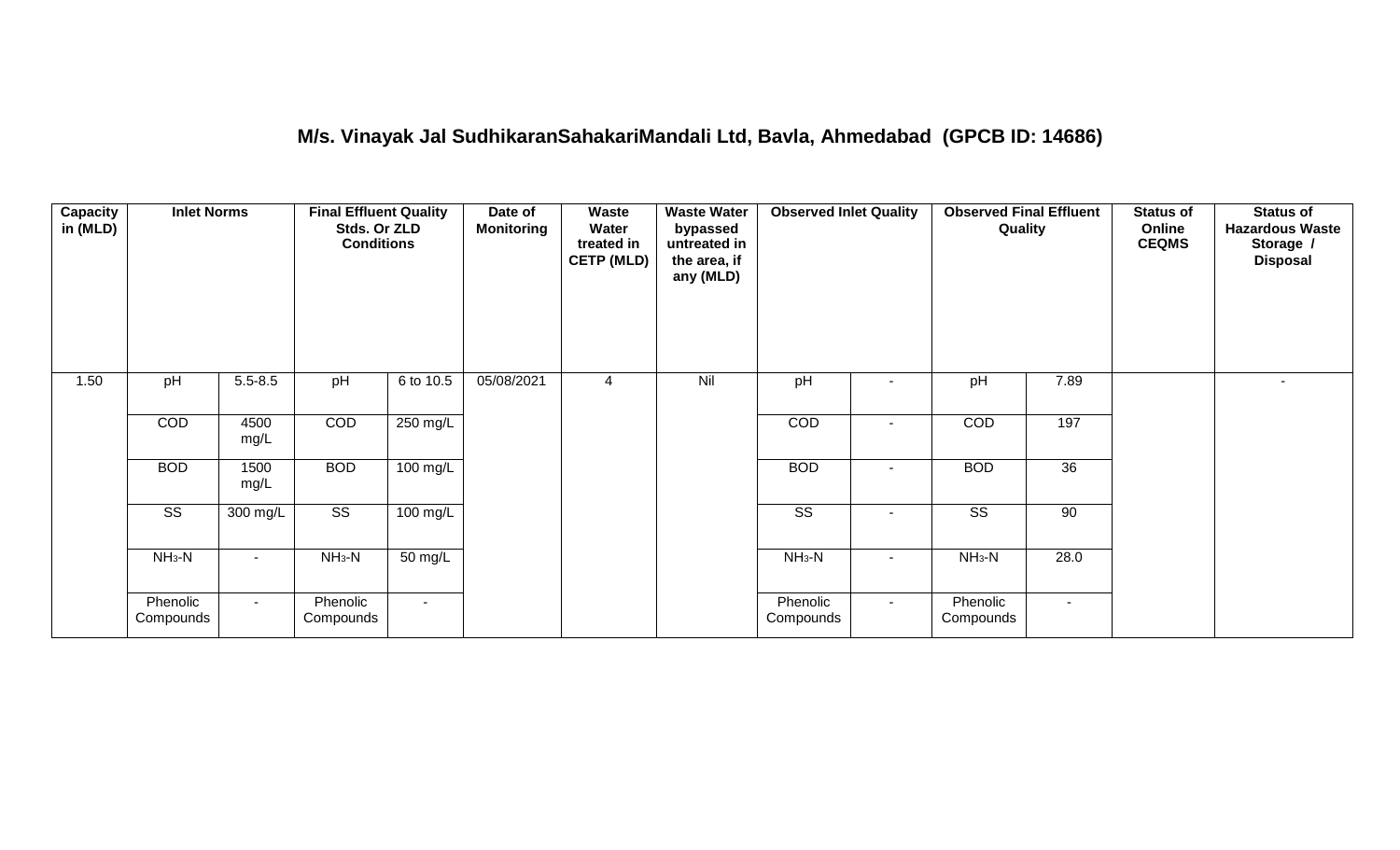## **M/s. Nandesari Industrial Association (CETP), GIDC-Nandesari, Vadodara (GPCB ID: 22336)**

| <b>Capacity</b><br>in (MLD) | <b>Inlet Norms</b>     |              | <b>Final Effluent Quality</b><br>Stds. Or ZLD<br><b>Conditions</b> |                    | Date of<br><b>Monitoring</b> | <b>Waste</b><br>Water<br>treated in<br><b>CETP (MLD)</b> | <b>Waste Water</b><br>bypassed<br>untreated in<br>the area, if<br>any (MLD) | <b>Observed Inlet Quality</b> |        | <b>Observed Final Effluent</b><br>Quality |            | <b>Status of</b><br>Online<br><b>CEQMS</b>          | <b>Status of</b><br><b>Hazardous Waste</b><br>Storage /<br><b>Disposal</b> |
|-----------------------------|------------------------|--------------|--------------------------------------------------------------------|--------------------|------------------------------|----------------------------------------------------------|-----------------------------------------------------------------------------|-------------------------------|--------|-------------------------------------------|------------|-----------------------------------------------------|----------------------------------------------------------------------------|
| 12                          | pH                     | 5 to 9       | pH                                                                 | 6.5 to 8.5         | 02/08/2021                   | 6.4                                                      | Nil                                                                         | pH                            |        | pH                                        | 7.12       | pH, COD,<br>BOD, TSS,<br>NH <sub>3</sub> -N, Color, | $\sim$                                                                     |
|                             | COD                    | 1500<br>mg/L | COD                                                                | 250 mg/L           |                              |                                                          |                                                                             | COD                           |        | COD                                       | 187        | TOC,<br>Temperature                                 |                                                                            |
|                             | <b>BOD</b>             | 500 mg/L     | <b>BOD</b>                                                         | $100 \text{ mg/L}$ |                              |                                                          |                                                                             | <b>BOD</b>                    | $\sim$ | <b>BOD</b>                                | 46         |                                                     |                                                                            |
|                             | $\overline{\text{ss}}$ | 600 mg/L     | $\overline{\text{ss}}$                                             | $100$ mg/L         |                              |                                                          |                                                                             | $\overline{\text{ss}}$        | $\sim$ | $\overline{\text{SS}}$                    | 94         |                                                     |                                                                            |
|                             | $NH_3-N$               | 50 mg/L      | $NH3-N$                                                            | 50 mg/L            |                              |                                                          |                                                                             | $NH3-N$                       | $\sim$ | $NH_3-N$                                  | 1.46       |                                                     |                                                                            |
|                             | Phenolic<br>Compounds  | 5 mg/L       | Phenolic<br>Compounds                                              | 1 $mg/L$           |                              |                                                          |                                                                             | Phenolic<br>Compounds         | $\sim$ | Phenolic<br>Compounds                     | <b>BDL</b> |                                                     |                                                                            |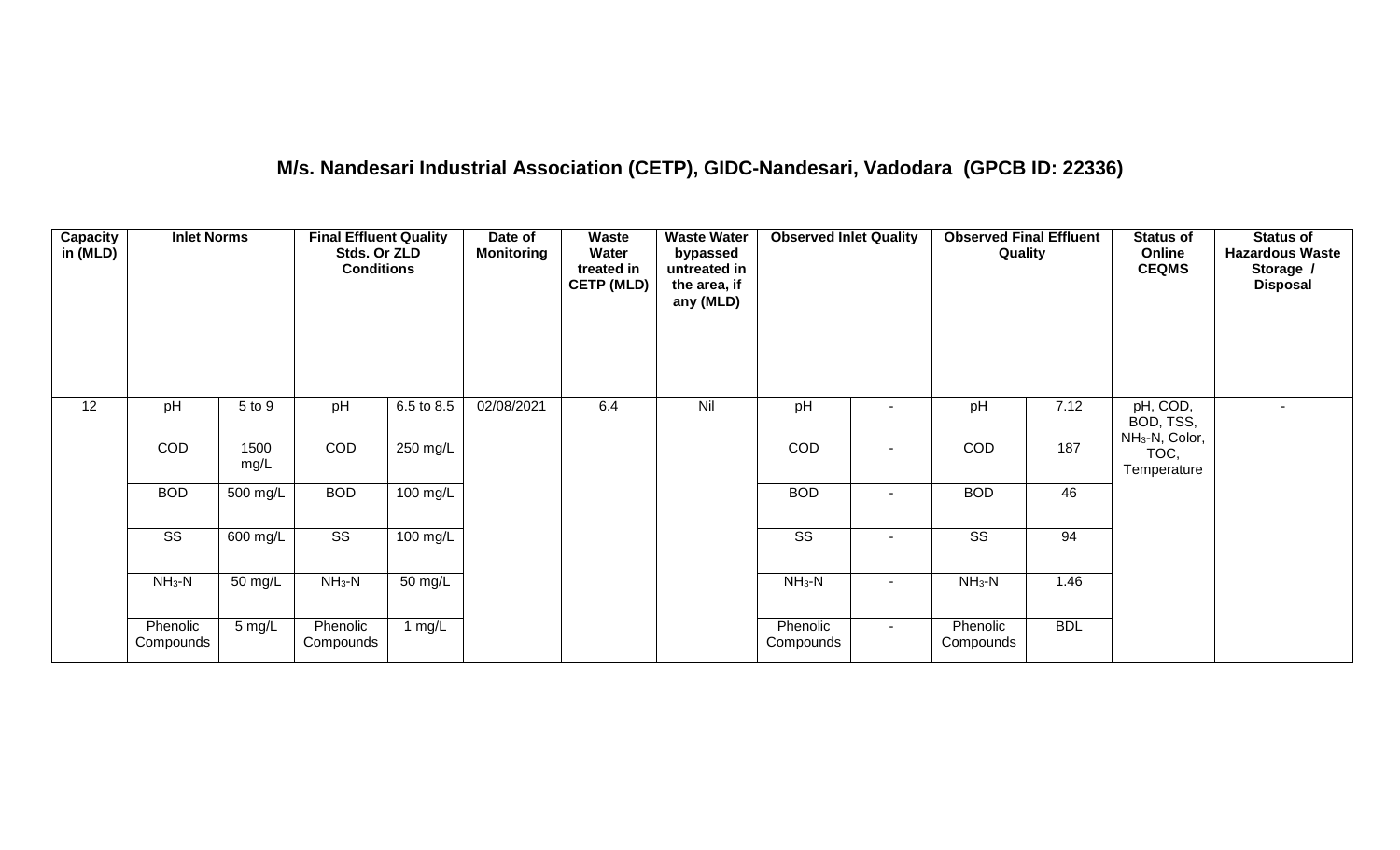| Capacity<br>in (MLD) | <b>Inlet Norms</b>     |              | <b>Final Effluent Quality</b><br>Stds. Or ZLD<br><b>Conditions</b> |                    | Date of<br><b>Monitoring</b> | Waste<br>Water<br>treated in<br><b>CETP (MLD)</b> | <b>Waste Water</b><br>bypassed<br>untreated in<br>the area, if<br>any (MLD) | <b>Observed Inlet Quality</b> |                          | <b>Observed Final Effluent</b><br>Quality |            | <b>Status of</b><br>Online<br><b>CEQMS</b> | <b>Status of</b><br><b>Hazardous Waste</b><br>Storage /<br><b>Disposal</b> |
|----------------------|------------------------|--------------|--------------------------------------------------------------------|--------------------|------------------------------|---------------------------------------------------|-----------------------------------------------------------------------------|-------------------------------|--------------------------|-------------------------------------------|------------|--------------------------------------------|----------------------------------------------------------------------------|
| 4.50                 | pH                     | 5 to 9       | pH                                                                 | 6.5 to 8.5         | 09/08/2021                   | 2.2                                               | Nil                                                                         | pH                            |                          | pH                                        | 7.41       | pH, Flow<br>Meter, TOC,<br>TSS, Color,     | Storage 90 MT                                                              |
|                      | COD                    | 2000<br>mg/L | COD                                                                | $250 \text{ mg/L}$ |                              |                                                   |                                                                             | COD                           | $\overline{\phantom{0}}$ | COD                                       | 211        | $NH3-N$                                    |                                                                            |
|                      | <b>BOD</b>             | 500 mg/L     | <b>BOD</b>                                                         | 100 mg/L           |                              |                                                   |                                                                             | <b>BOD</b>                    | $\sim$                   | <b>BOD</b>                                | 54         |                                            |                                                                            |
|                      | $\overline{\text{ss}}$ | 600 mg/L     | $\overline{\text{ss}}$                                             | $100$ mg/L         |                              |                                                   |                                                                             | $\overline{\text{ss}}$        | $\sim$                   | $\overline{\text{ss}}$                    | 106        |                                            |                                                                            |
|                      | $NH_3-N$               | 50 mg/L      | $NH3-N$                                                            | 50 mg/L            |                              |                                                   |                                                                             | $NH_3-N$                      |                          | $NH3-N$                                   | 1.01       |                                            |                                                                            |
|                      | Phenolic<br>Compounds  | 5 mg/L       | Phenolic<br>Compounds                                              | 1 mg/L             |                              |                                                   |                                                                             | Phenolic<br>Compounds         | $\sim$                   | Phenolic<br>Compounds                     | <b>BDL</b> |                                            |                                                                            |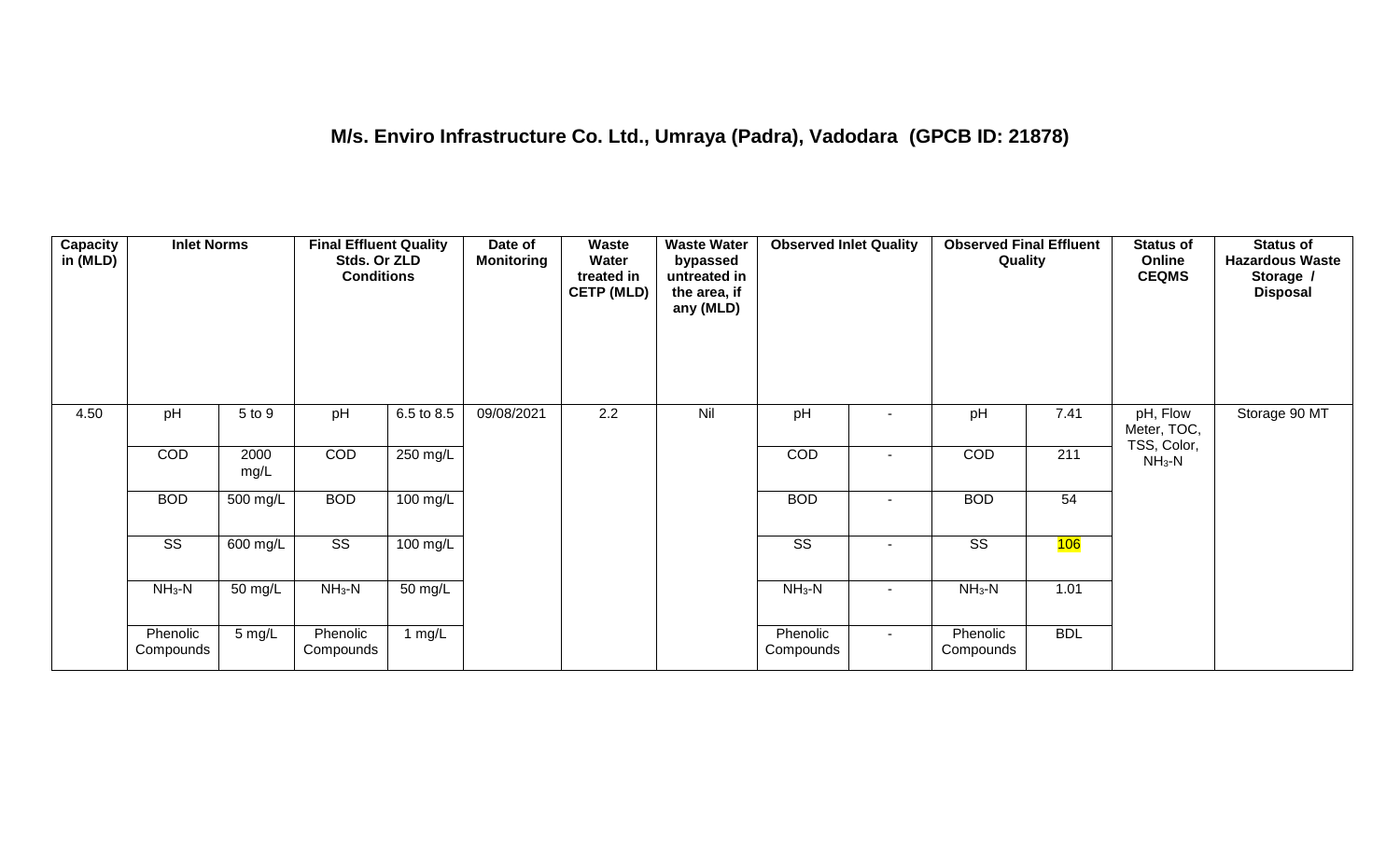## **M/s. Enviro Technology Ltd., GIDC-Ankleshwar, Bharuch (GPCB ID: 15074)**

| <b>Capacity</b><br>in (MLD) | <b>Inlet Norms</b>     |               | <b>Final Effluent Quality</b><br>Stds. Or ZLD<br><b>Conditions</b> |                  | Date of<br><b>Monitoring</b> | <b>Waste</b><br>Water<br>treated in<br><b>CETP (MLD)</b> | <b>Waste Water</b><br>bypassed<br>untreated in<br>the area, if<br>any (MLD) | <b>Observed Inlet Quality</b>                   |         | <b>Observed Final Effluent</b><br>Quality       |       | <b>Status of</b><br>Online<br><b>CEQMS</b> | <b>Status of</b><br><b>Hazardous Waste</b><br>Storage /<br><b>Disposal</b> |
|-----------------------------|------------------------|---------------|--------------------------------------------------------------------|------------------|------------------------------|----------------------------------------------------------|-----------------------------------------------------------------------------|-------------------------------------------------|---------|-------------------------------------------------|-------|--------------------------------------------|----------------------------------------------------------------------------|
| 3.5                         | pH                     | $6.5 - 8.5$   | pH                                                                 | $6.5 - 8.5$      | 04/08/2021,<br>23/08/2021    | 2.31                                                     | Nil                                                                         | pH                                              | 7.7725  | pH                                              | 7.535 | pH, Flow,<br>COD, BOD,<br>TSS, TOC         | $\overline{\phantom{a}}$                                                   |
|                             | COD                    | 11000<br>mg/L | COD                                                                | 1000<br>mg/L     |                              |                                                          |                                                                             | COD                                             | 3318.25 | COD                                             | 769   |                                            |                                                                            |
|                             | <b>BOD</b>             | 3600<br>mg/L  | <b>BOD</b>                                                         | 200 mg/L         |                              |                                                          |                                                                             | BOD <sub>(3</sub><br>days at<br>$27^{\circ}C$ ) | 688.75  | BOD <sub>(3</sub><br>days at<br>$27^{\circ}C$ ) | 54.5  |                                            |                                                                            |
|                             | $\overline{\text{ss}}$ | $\sim$        | $\overline{\text{ss}}$                                             | 150 mg/L         |                              |                                                          |                                                                             | $\overline{\text{ss}}$                          | 287     | $\overline{\text{SS}}$                          | 100   |                                            |                                                                            |
|                             | $NH3-N$                |               | $NH3-N$                                                            | 50 mg/L          |                              |                                                          |                                                                             | $NH3-N$                                         | 152.075 | $NH_3-N$                                        | 39.55 |                                            |                                                                            |
|                             | Phenolic<br>Compounds  | 1 $mg/L$      | Phenolic<br>Compounds                                              | $5 \text{ mg/L}$ |                              |                                                          |                                                                             | Phenolic<br>Compounds                           | 6.08    | Phenolic<br>Compounds                           | 0.15  |                                            |                                                                            |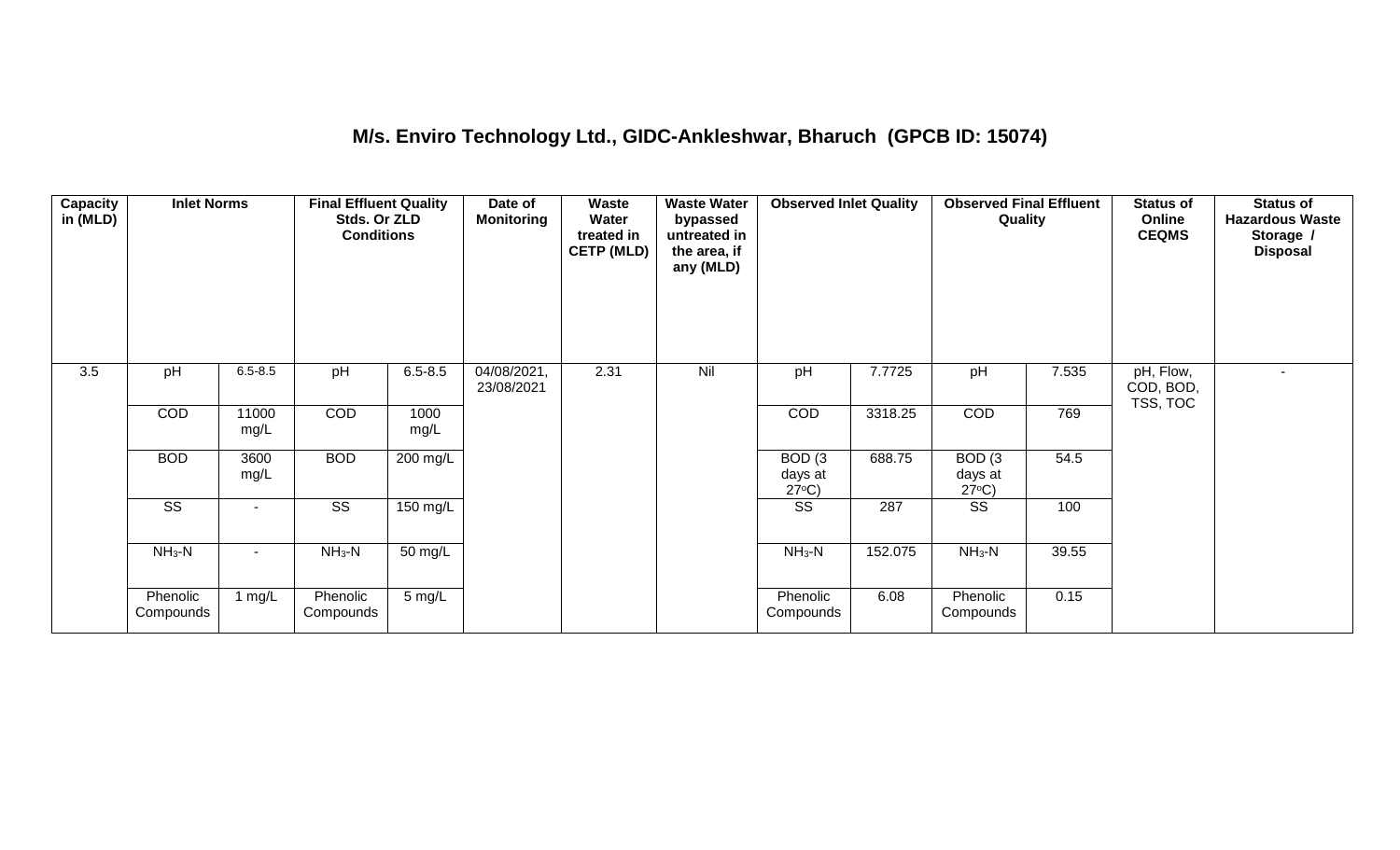#### **M/s. Narmada Clean Tech Ltd., (Bharuch Eco-Aqua Infrastructure Ltd.,) (BEAIL), Ankleshwar (GPCB ID: 27833)**

| Capacity<br>in (MLD) | <b>Inlet Norms</b>    |                     | <b>Final Effluent Quality</b><br>Stds. Or ZLD<br><b>Conditions</b> |                  | Date of<br><b>Monitoring</b> | Waste<br>Water<br>treated in<br><b>CETP (MLD)</b> | <b>Waste Water</b><br>bypassed<br>untreated in<br>the area, if<br>any (MLD) | <b>Observed Inlet Quality</b> |       | <b>Observed Final Effluent</b><br>Quality |       | <b>Status of</b><br>Online<br><b>CEQMS</b> | <b>Status of</b><br><b>Hazardous Waste</b><br>Storage /<br><b>Disposal</b> |
|----------------------|-----------------------|---------------------|--------------------------------------------------------------------|------------------|------------------------------|---------------------------------------------------|-----------------------------------------------------------------------------|-------------------------------|-------|-------------------------------------------|-------|--------------------------------------------|----------------------------------------------------------------------------|
| 40                   | pH                    | $6.5 - 8.5$         | pH                                                                 | $6-9$            | 03/08/2021,<br>10/08/2021,   | 31.92                                             | Nil                                                                         | pH                            | 7.93  | pH                                        | 7.055 | pH, Flow<br>Meter, TOC,                    | Storage 125 MT                                                             |
|                      | <b>COD</b>            | 1000<br>mg/L        | <b>COD</b>                                                         | 500 mg/L         | 12/08/2021 &<br>13/08/2021   |                                                   |                                                                             | <b>COD</b>                    | 971   | <b>COD</b>                                | 618   | <b>TSS</b>                                 |                                                                            |
|                      | <b>BOD</b>            | 200 mg/L            | <b>BOD</b>                                                         | 100 mg/L         |                              |                                                   |                                                                             | <b>BOD</b>                    | 231   | <b>BOD</b>                                | 98.5  |                                            |                                                                            |
|                      | SS                    | 150 mg/L            | SS                                                                 | $100$ mg/L       |                              |                                                   |                                                                             | <b>SS</b>                     | 78    | SS                                        | 125   |                                            |                                                                            |
|                      | $NH3-N$               | 50 mg/L             | $NH3-N$                                                            | 50 mg/L          |                              |                                                   |                                                                             | $NH3-N$                       | 67.2  | $NH3-N$                                   | 100.1 |                                            |                                                                            |
|                      | Phenolic<br>Compounds | <mark>5 mg/L</mark> | Phenolic<br>Compounds                                              | $5 \text{ mg/L}$ |                              |                                                   |                                                                             | Phenolic<br>Compounds         | 0.215 | Phenolic<br>Compounds                     | 0.98  |                                            |                                                                            |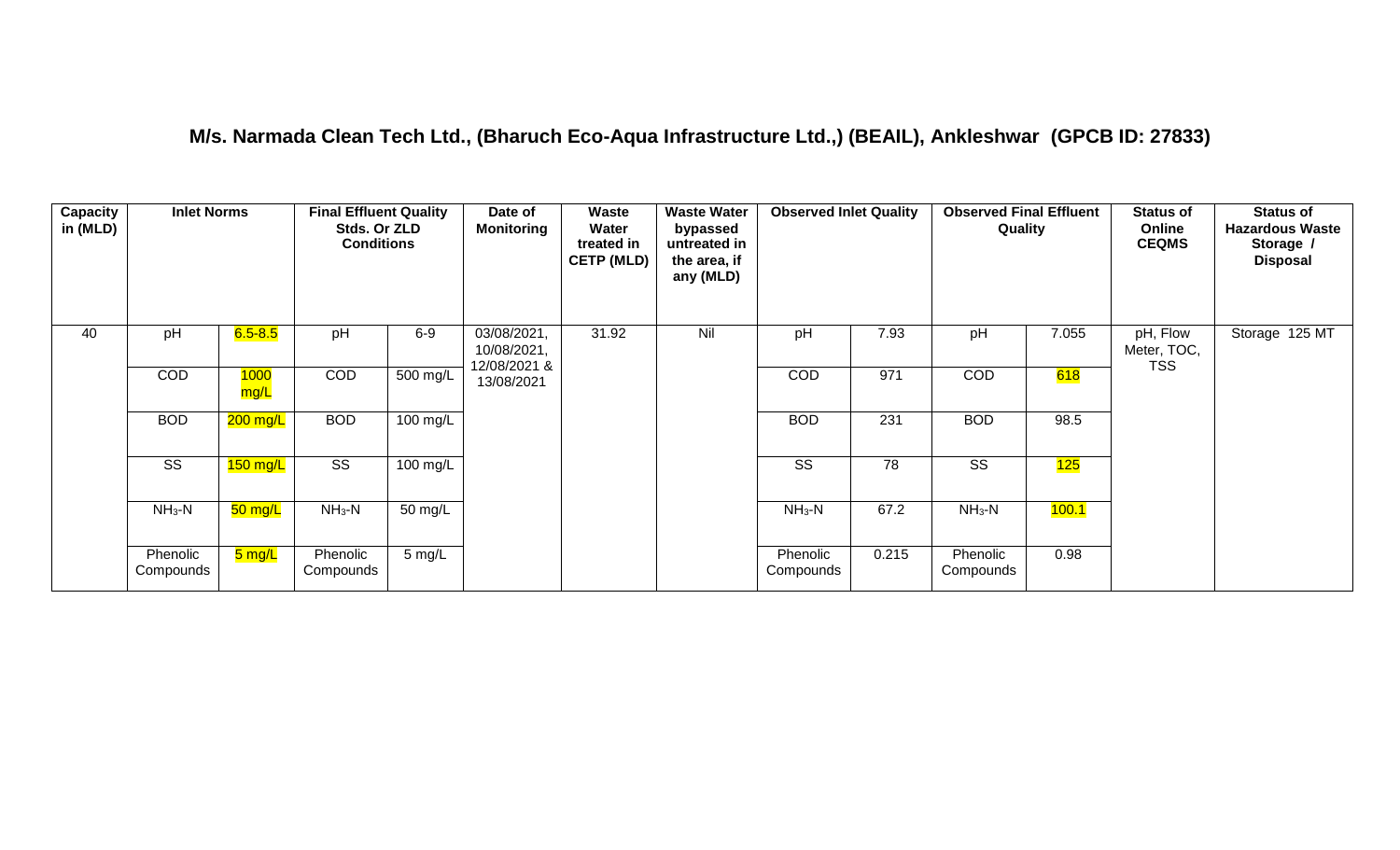#### **M/s. Panoli Enviro Technology Ltd., GIDC-Panoli, Bharuch (GPCB ID: 15460)**

| <b>Capacity</b><br>in (MLD) | <b>Inlet Norms</b>     |               | <b>Final Effluent Quality</b><br>Stds. Or ZLD<br><b>Conditions</b> |                  | Date of<br><b>Monitoring</b> | <b>Waste</b><br>Water<br>treated in<br><b>CETP (MLD)</b> | <b>Waste Water</b><br>bypassed<br>untreated in<br>the area, if<br>any (MLD) | <b>Observed Inlet Quality</b> |      | <b>Observed Final Effluent</b><br>Quality |      | <b>Status of</b><br>Online<br><b>CEQMS</b> | <b>Status of</b><br><b>Hazardous Waste</b><br>Storage /<br><b>Disposal</b> |
|-----------------------------|------------------------|---------------|--------------------------------------------------------------------|------------------|------------------------------|----------------------------------------------------------|-----------------------------------------------------------------------------|-------------------------------|------|-------------------------------------------|------|--------------------------------------------|----------------------------------------------------------------------------|
| 1.02                        | pH                     | $6.5 - 8.5$   | pH                                                                 | $6.5 - 8.5$      | 07/08/2021                   | 0.45                                                     | Nil                                                                         | pH                            | 6.71 | pH                                        | 7.74 | pH, Flow<br>Meter, TOC                     | Storage 80 MT                                                              |
|                             | COD                    | 10000<br>mg/L | COD                                                                | 1000<br>mg/L     |                              |                                                          |                                                                             | COD                           | 2519 | COD                                       | 637  |                                            |                                                                            |
|                             | <b>BOD</b>             | 3000<br>mg/L  | <b>BOD</b>                                                         | 200 mg/L         |                              |                                                          |                                                                             | <b>BOD</b>                    | 619  | <b>BOD</b>                                | 112  |                                            |                                                                            |
|                             | $\overline{\text{ss}}$ | $\sim$        | $\overline{\text{SS}}$                                             | $150$ mg/L       |                              |                                                          |                                                                             | $\overline{\text{SS}}$        | 442  | $\overline{\text{SS}}$                    | 592  |                                            |                                                                            |
|                             | $NH_3-N$               | 50 mg/L       | $NH_3-N$                                                           | 50 mg/L          |                              |                                                          |                                                                             | $NH3-N$                       | 70   | $NH_3-N$                                  | 39.2 |                                            |                                                                            |
|                             | Phenolic<br>Compounds  | 1 $mg/L$      | Phenolic<br>Compounds                                              | $5 \text{ mg/L}$ |                              |                                                          |                                                                             | Phenolic<br>Compounds         | 1.43 | Phenolic<br>Compounds                     | 1.15 |                                            |                                                                            |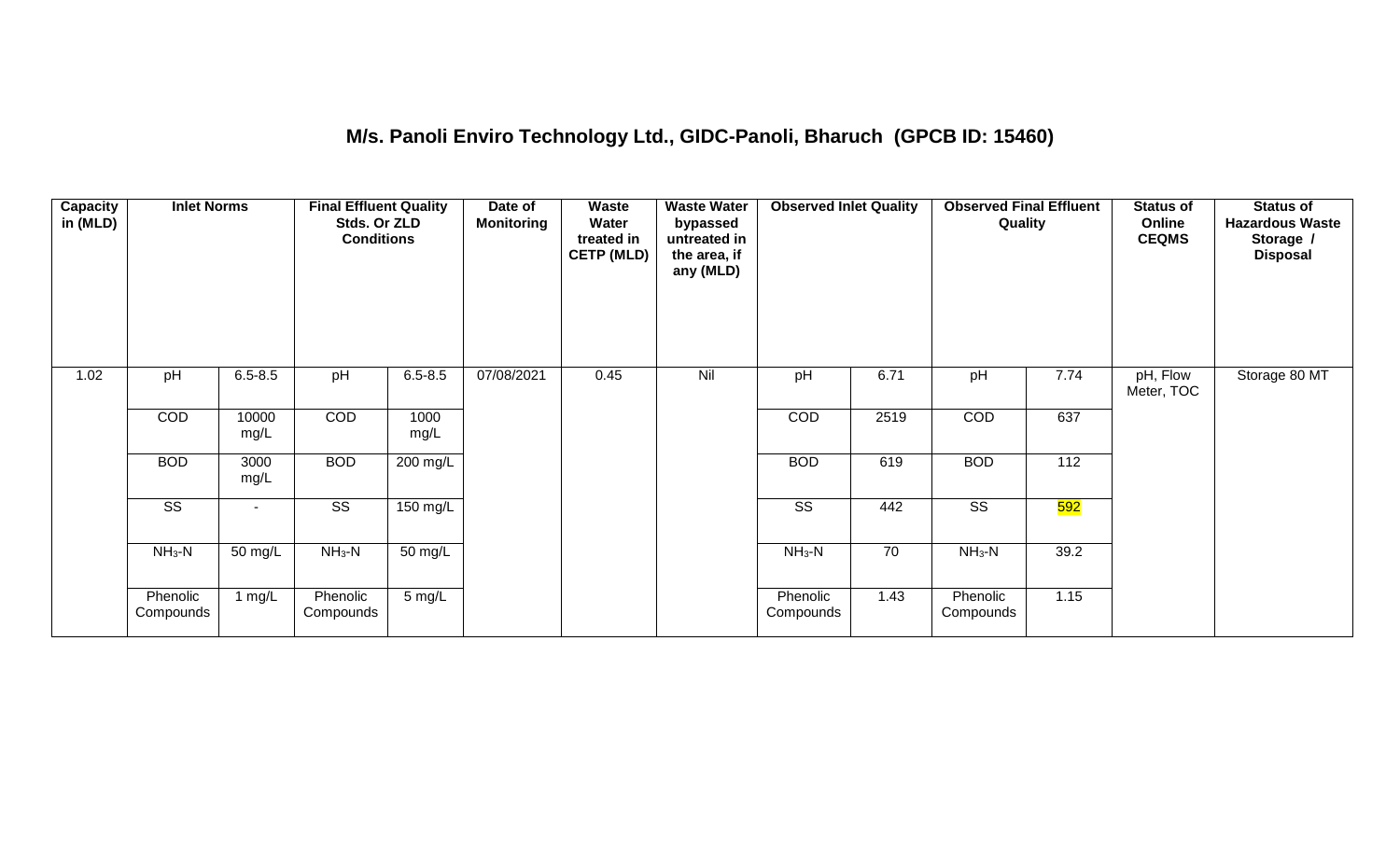#### **M/s. Globe Enviro Care Ltd. [chemical units], GIDC-Sachin, Surat (GPCB ID: 20721)**

| <b>Capacity</b><br>in (MLD) | <b>Inlet Norms</b>     |              | <b>Final Effluent Quality</b><br>Stds. Or ZLD<br><b>Conditions</b> |            | Date of<br><b>Monitoring</b> | <b>Waste</b><br>Water<br>treated in<br><b>CETP (MLD)</b> | <b>Waste Water</b><br>bypassed<br>untreated in<br>the area, if<br>any (MLD) | <b>Observed Inlet Quality</b> |        | <b>Observed Final Effluent</b><br>Quality |        | <b>Status of</b><br>Online<br><b>CEQMS</b> | <b>Status of</b><br><b>Hazardous Waste</b><br>Storage /<br><b>Disposal</b> |
|-----------------------------|------------------------|--------------|--------------------------------------------------------------------|------------|------------------------------|----------------------------------------------------------|-----------------------------------------------------------------------------|-------------------------------|--------|-------------------------------------------|--------|--------------------------------------------|----------------------------------------------------------------------------|
|                             | pH                     | 6.5 to 8.5   | pH                                                                 | 6.5 to 8.5 | 04/08/2021,<br>09/08/2021    | 0.236                                                    | Nil                                                                         | pH                            | 6.85   | pH                                        | 7.305  | pH, TOC,<br>TSS, Flow<br>meter             | Storage 1030 MT                                                            |
|                             | COD                    | 3000<br>mg/L | COD                                                                | 250 mg/L   |                              |                                                          |                                                                             | COD                           | 1198   | COD                                       | 228    |                                            |                                                                            |
|                             | <b>BOD</b>             | 1200<br>mg/L | <b>BOD</b>                                                         | 30 mg/L    |                              |                                                          |                                                                             | <b>BOD</b>                    | 355    | <b>BOD</b>                                | 31     |                                            |                                                                            |
|                             | $\overline{\text{ss}}$ | 300 mg/L     | $\overline{\text{ss}}$                                             | $100$ mg/L |                              |                                                          |                                                                             | $\overline{\text{ss}}$        | 284    | $\overline{\text{ss}}$                    | 69     |                                            |                                                                            |
|                             | $NH_3-N$               | 50 mg/L      | $NH_3-N$                                                           | 50 mg/L    |                              |                                                          |                                                                             | $NH3-N$                       | 111.49 | $NH3-N$                                   | 26.37  |                                            |                                                                            |
|                             | Phenolic<br>Compounds  | 1 $mg/L$     | Phenolic<br>Compounds                                              | 1 mg/L     |                              |                                                          |                                                                             | Phenolic<br>Compounds         | 0.672  | Phenolic<br>Compounds                     | 0.3745 |                                            |                                                                            |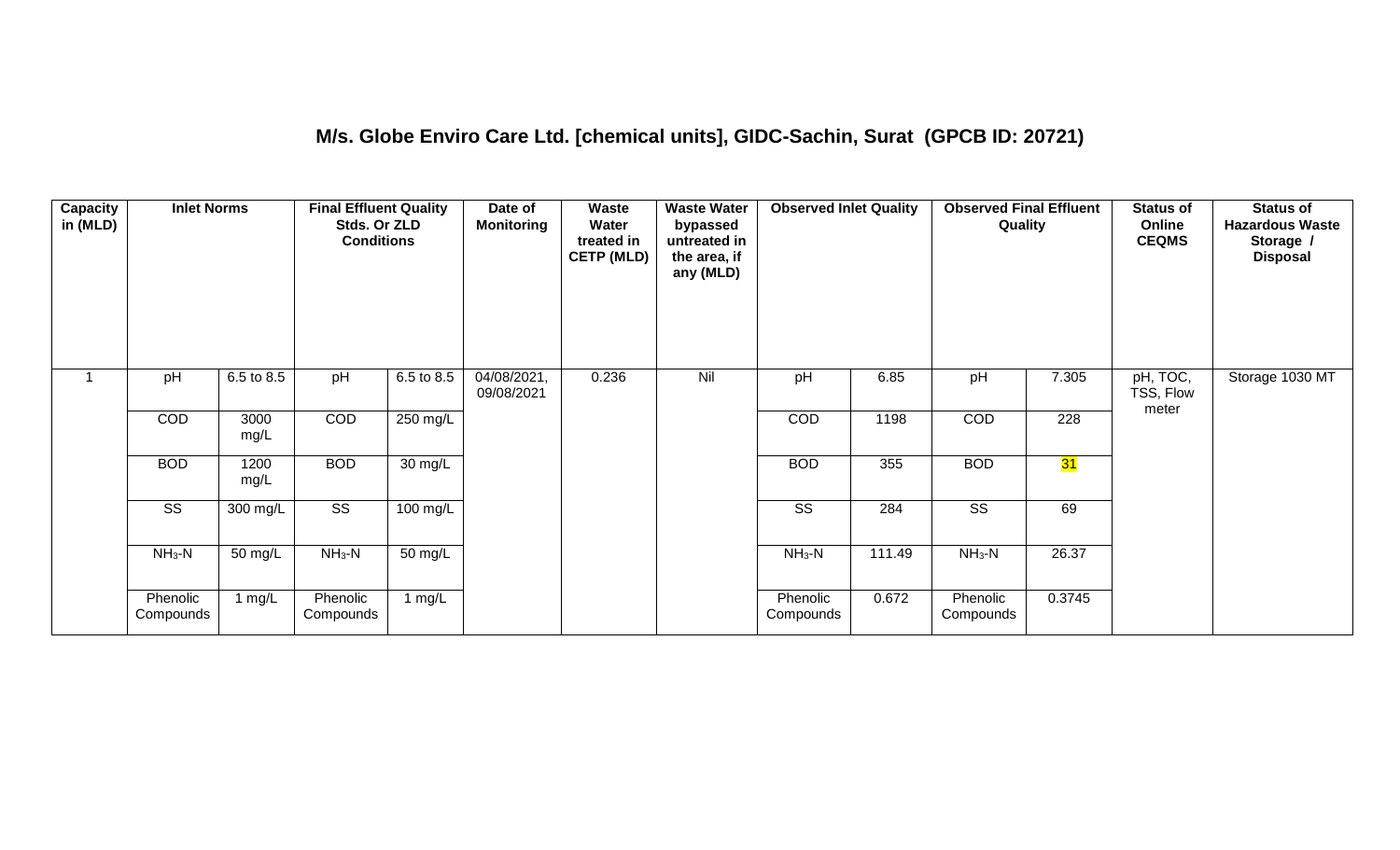#### **M/s. Sachin Infra Environment Ltd., GIDC-Sachin, Surat (GPCB ID: 21204)**

| Capacity<br>in (MLD) | <b>Inlet Norms</b>     |                       | <b>Final Effluent Quality</b><br>Stds. Or ZLD<br><b>Conditions</b> |                    | Date of<br><b>Monitoring</b> | <b>Waste</b><br>Water<br>treated in<br><b>CETP (MLD)</b> | <b>Waste Water</b><br>bypassed<br>untreated in<br>the area, if<br>any (MLD) | <b>Observed Inlet Quality</b> |        | <b>Observed Final Effluent</b><br>Quality |       | <b>Status of</b><br>Online<br><b>CEQMS</b> | <b>Status of</b><br><b>Hazardous Waste</b><br>Storage /<br><b>Disposal</b> |
|----------------------|------------------------|-----------------------|--------------------------------------------------------------------|--------------------|------------------------------|----------------------------------------------------------|-----------------------------------------------------------------------------|-------------------------------|--------|-------------------------------------------|-------|--------------------------------------------|----------------------------------------------------------------------------|
| 50                   | pH                     | $6.5 - 8.5$           | pH                                                                 | $6.5 - 8.5$        | 04/08/2021,<br>09/08/2021    | 32.83                                                    | Nil                                                                         | pH                            | 7.345  | pH                                        | 7.51  | pH, Flow<br>Meter, TOC                     | Storage 5400 MT                                                            |
|                      | COD                    | <b>1000</b><br>mg/L   | COD                                                                | 250 mg/L           |                              |                                                          |                                                                             | COD                           | 809.5  | COD                                       | 224   |                                            |                                                                            |
|                      | <b>BOD</b>             | $\overline{400}$ mg/L | <b>BOD</b>                                                         | 30 mg/L            |                              |                                                          |                                                                             | <b>BOD</b>                    | 244.5  | <b>BOD</b>                                | 31.5  |                                            |                                                                            |
|                      | $\overline{\text{SS}}$ | 300 mg/L              | $\overline{\text{ss}}$                                             | $100 \text{ mg/L}$ |                              |                                                          |                                                                             | $\overline{\text{SS}}$        | 153    | $\overline{\text{SS}}$                    | 67    |                                            |                                                                            |
|                      | $NH3-N$                | 50 mg/L               | $NH_3-N$                                                           | 50 mg/L            |                              |                                                          |                                                                             | $NH3-N$                       | 31.055 | $NH3-N$                                   | 14.15 |                                            |                                                                            |
|                      | Phenolic<br>Compounds  | 1 mg/L                | Phenolic<br>Compounds                                              | 1 mg/L             |                              |                                                          |                                                                             | Phenolic<br>Compounds         | 0.718  | Phenolic<br>Compounds                     | 0.351 |                                            |                                                                            |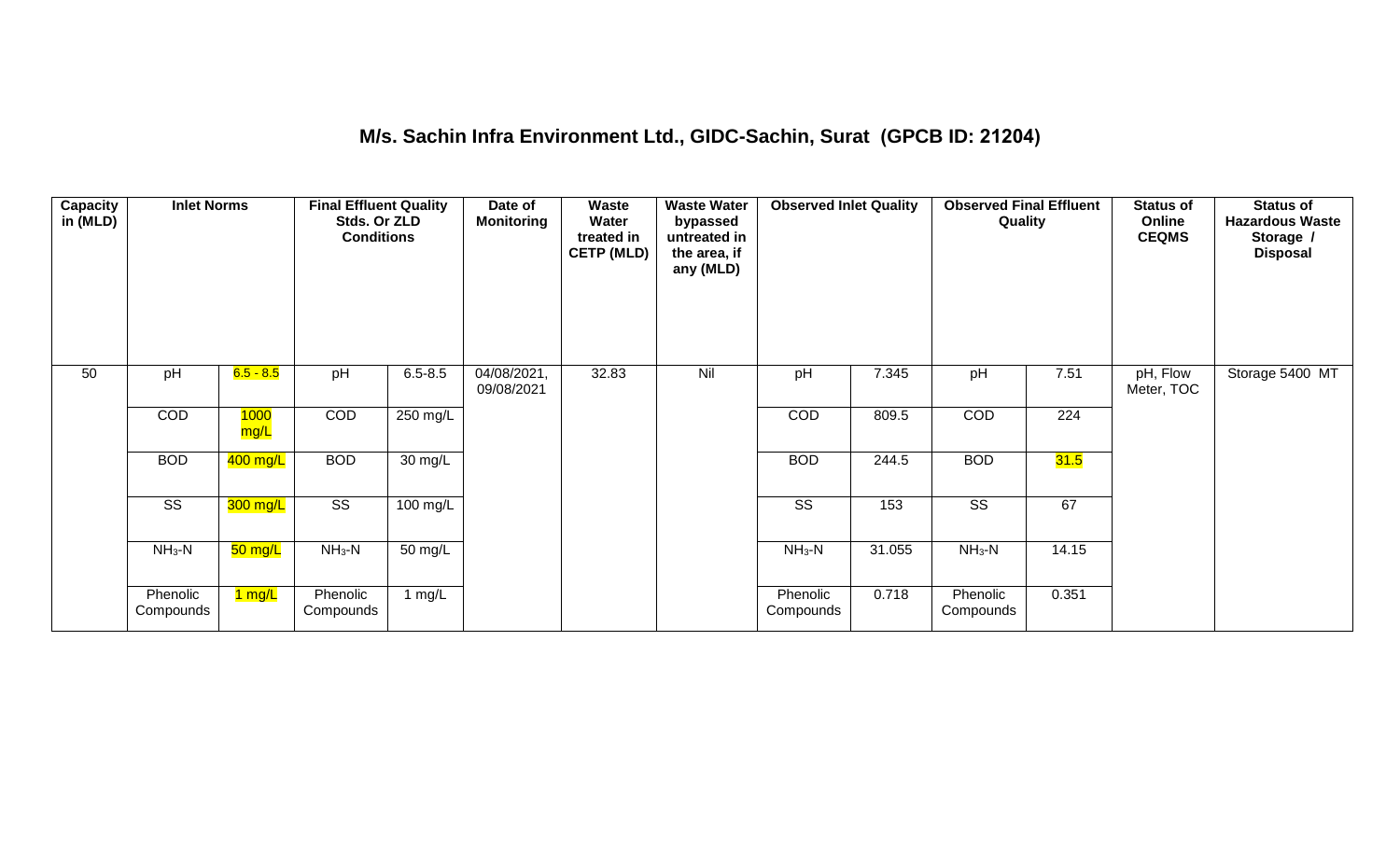## **M/s. Palsana Enviro Protection Ltd., (PEPL), Kadodara, Surat (GPCB ID: 21044)**

| <b>Capacity</b><br>in (MLD) | <b>Inlet Norms</b>     |              | <b>Final Effluent Quality</b><br>Stds. Or ZLD<br><b>Conditions</b> |                    | Date of<br><b>Monitoring</b> | Waste<br>Water<br>treated in<br><b>CETP (MLD)</b> | <b>Waste Water</b><br>bypassed<br>untreated in<br>the area, if<br>any (MLD) | <b>Observed Inlet Quality</b> |       | <b>Observed Final Effluent</b><br>Quality |       | <b>Status of</b><br>Online<br><b>CEQMS</b> | <b>Status of</b><br><b>Hazardous Waste</b><br>Storage /<br><b>Disposal</b> |
|-----------------------------|------------------------|--------------|--------------------------------------------------------------------|--------------------|------------------------------|---------------------------------------------------|-----------------------------------------------------------------------------|-------------------------------|-------|-------------------------------------------|-------|--------------------------------------------|----------------------------------------------------------------------------|
| 150                         | pH                     | 6.5 to 8.5   | pH                                                                 | 6.5 to 8.5         | 05/08/2021                   | 98                                                | Nil                                                                         | pH                            | 6.73  | pH                                        | 7.44  | pH, Flow<br>Meter, COD,                    | Storage 768.51 MT                                                          |
|                             | COD                    | 1000<br>mg/L | COD                                                                | 250 mg/L           |                              |                                                   |                                                                             | COD                           | 894   | COD                                       | 234   | BOD, TSS                                   | Disposal 89.47 MT                                                          |
|                             | <b>BOD</b>             | 400 mg/L     | <b>BOD</b>                                                         | 30 mg/L            |                              |                                                   |                                                                             | <b>BOD</b>                    | 212   | <b>BOD</b>                                | 26    |                                            |                                                                            |
|                             | $\overline{\text{SS}}$ | 300 mg/L     | $\overline{\text{ss}}$                                             | $100 \text{ mg/L}$ |                              |                                                   |                                                                             | $\overline{\text{ss}}$        | 186   | $\overline{\text{ss}}$                    | 44    |                                            |                                                                            |
|                             | $NH3-N$                | 50 mg/L      | $NH3-N$                                                            | $50 \text{ mg/L}$  |                              |                                                   |                                                                             | $NH3-N$                       | 23.34 | $NH3-N$                                   | 17.08 |                                            |                                                                            |
|                             | Phenolic<br>Compounds  | 1 mg/L       | Phenolic<br>Compounds                                              | 1 mg/L             |                              |                                                   |                                                                             | Phenolic<br>Compounds         | 0.476 | Phenolic<br>Compounds                     | 0.259 |                                            |                                                                            |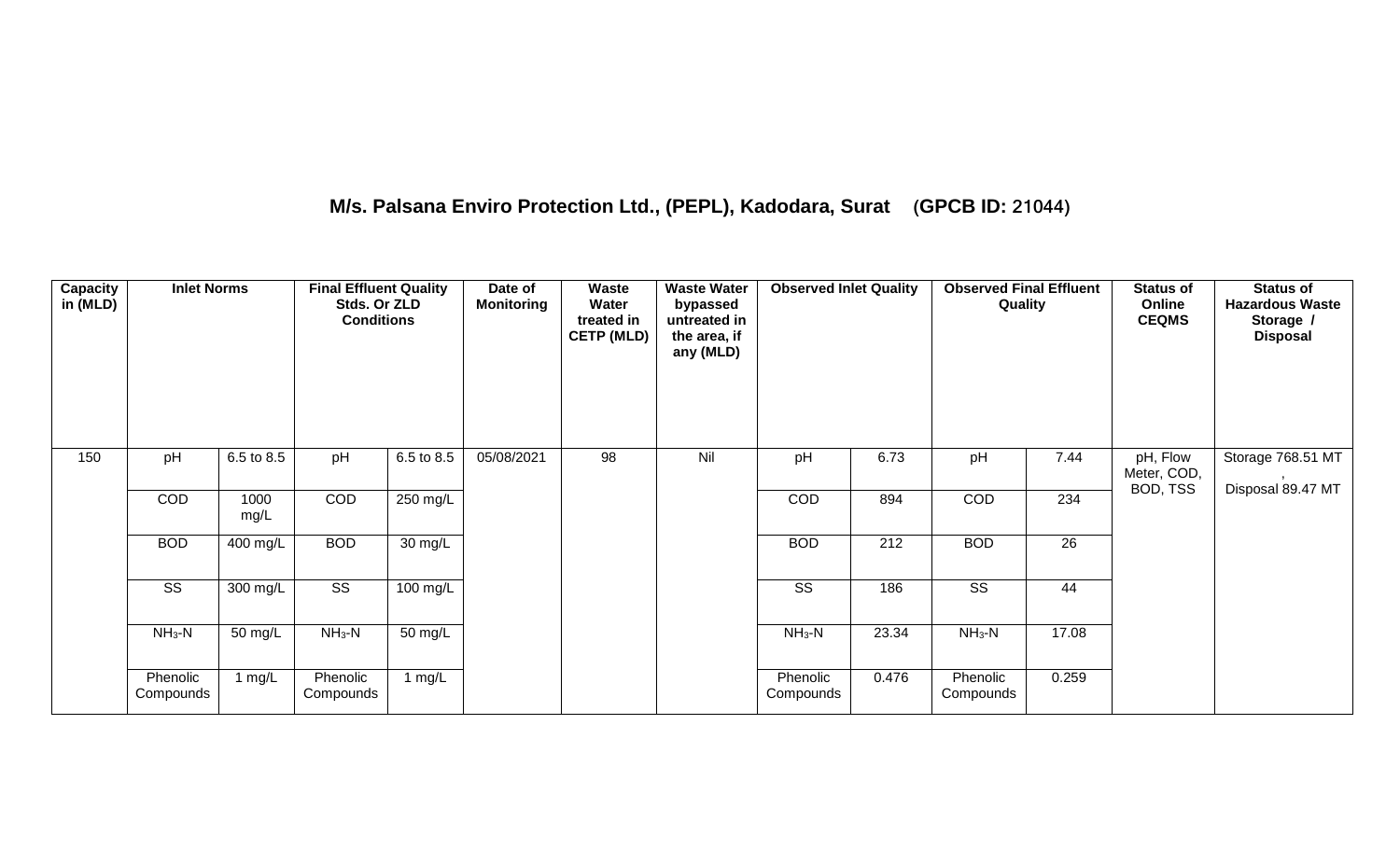#### **M/s. Pandesara Infrastructure Ltd., GIDC-Pandesara, Surat (GPCB ID: 11142)**

| <b>Capacity</b><br>in (MLD) | <b>Inlet Norms</b>    |              | <b>Final Effluent Quality</b><br>Stds. Or ZLD<br><b>Conditions</b> |             | Date of<br><b>Monitoring</b> | <b>Waste</b><br>Water<br>treated in<br><b>CETP (MLD)</b> | <b>Waste Water</b><br>bypassed<br>untreated in<br>the area, if<br>any (MLD) | <b>Observed Inlet Quality</b> |       | <b>Observed Final Effluent</b><br>Quality |       | <b>Status of</b><br>Online<br><b>CEQMS</b> | <b>Status of</b><br><b>Hazardous Waste</b><br>Storage /<br><b>Disposal</b> |
|-----------------------------|-----------------------|--------------|--------------------------------------------------------------------|-------------|------------------------------|----------------------------------------------------------|-----------------------------------------------------------------------------|-------------------------------|-------|-------------------------------------------|-------|--------------------------------------------|----------------------------------------------------------------------------|
| 100                         | pH                    | $6.5 - 8.5$  | pH                                                                 | $6.5 - 8.5$ | 04/08/2021                   | 81.5                                                     | Nil                                                                         | pH                            | 6.61  | pH                                        | 7.16  | pH, Flow<br>Meter, TOC,<br><b>COD</b>      | Storage315 MT,<br>Disposal 223.925<br>MT                                   |
|                             | <b>COD</b>            | 1000<br>mg/L | COD                                                                | 250 mg/L    |                              |                                                          |                                                                             | <b>COD</b>                    | 920   | COD                                       | 195   |                                            |                                                                            |
|                             | <b>BOD</b>            | 400 mg/L     | <b>BOD</b>                                                         | 30 mg/L     |                              |                                                          |                                                                             | <b>BOD</b>                    | 255   | <b>BOD</b>                                | 23    |                                            |                                                                            |
|                             | SS                    | 300 mg/L     | $\overline{\text{SS}}$                                             | $100$ mg/L  |                              |                                                          |                                                                             | SS                            | 196   | SS                                        | 92    |                                            |                                                                            |
|                             | $NH3-N$               | 50 mg/L      | $NH_3-N$                                                           | 50 mg/L     |                              |                                                          |                                                                             | $NH3-N$                       | 28.46 | $NH_3-N$                                  | 19.92 |                                            |                                                                            |
|                             | Phenolic<br>Compounds | 1 mg/L       | Phenolic<br>Compounds                                              | 1 mg/L      |                              |                                                          |                                                                             | Phenolic<br>Compounds         | 0.568 | Phenolic<br>Compounds                     | 0.243 |                                            |                                                                            |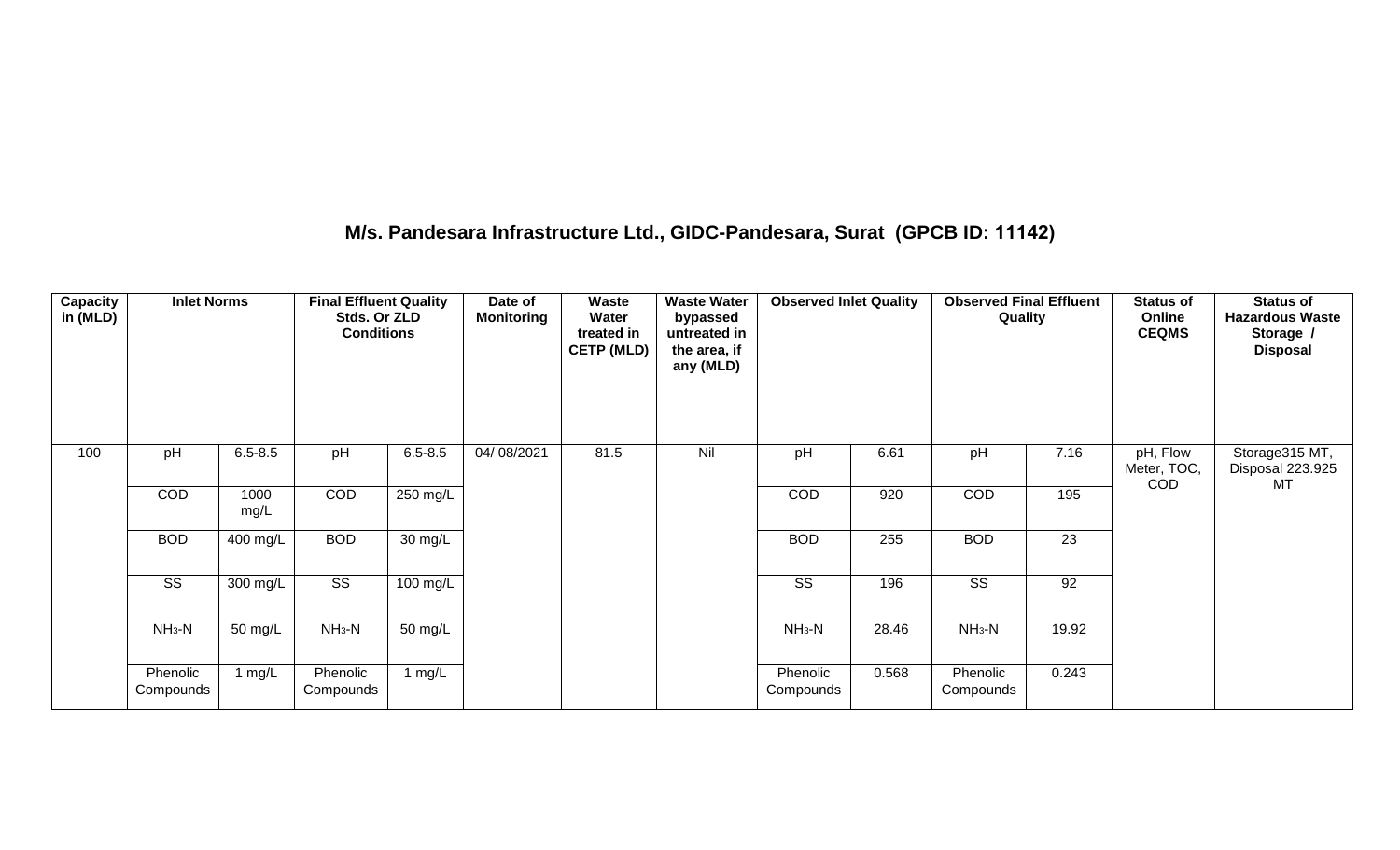#### **M/s. CETP of Kejriwal Integrated Textile Park Ltd – KITPL (GPCB ID: 41302)**

| <b>Capacity</b><br>in (MLD) | <b>Inlet Norms</b>     |                | <b>Final Effluent Quality</b><br>Stds. Or ZLD<br><b>Conditions</b> |                | Date of<br><b>Monitoring</b> | Waste<br>Water<br>treated in<br><b>CETP (MLD)</b> | <b>Waste Water</b><br>bypassed<br>untreated in<br>the area, if<br>any (MLD) | <b>Observed Inlet Quality</b> |                | <b>Observed Final Effluent</b><br>Quality |                         | <b>Status of</b><br>Online<br><b>CEQMS</b> | <b>Status of</b><br><b>Hazardous Waste</b><br>Storage /<br><b>Disposal</b> |
|-----------------------------|------------------------|----------------|--------------------------------------------------------------------|----------------|------------------------------|---------------------------------------------------|-----------------------------------------------------------------------------|-------------------------------|----------------|-------------------------------------------|-------------------------|--------------------------------------------|----------------------------------------------------------------------------|
| 1.25                        | pH                     | $6.5 - 8.5$    | pH                                                                 | $6.5 - 8.5$    | 05/08/2021                   | 0.1                                               | Nil                                                                         | pH                            |                | pH                                        | 7.28                    |                                            | Storage 15116 MT,<br>Disposal 5.76 MT                                      |
|                             | <b>COD</b>             | $500$<br>mg/L  | COD                                                                | $<$ 20 mg/L    |                              |                                                   |                                                                             | <b>COD</b>                    | $\blacksquare$ | <b>COD</b>                                | 19                      |                                            |                                                                            |
|                             | <b>BOD</b>             | <200<br>mg/L   | <b>BOD</b>                                                         | $<$ 5 mg/L     |                              |                                                   |                                                                             | <b>BOD</b>                    | $\blacksquare$ | <b>BOD</b>                                | $<$ 5                   |                                            |                                                                            |
|                             | $\overline{\text{ss}}$ | $<150$<br>mg/L | $\overline{\text{SS}}$                                             | $<$ 5 mg/L     |                              |                                                   |                                                                             | $\overline{\text{ss}}$        | $\sim$         | $\overline{\text{ss}}$                    | $\overline{\textbf{8}}$ |                                            |                                                                            |
|                             | $NH_3-N$               |                | $NH_3-N$                                                           | $\blacksquare$ |                              |                                                   |                                                                             | $NH3-N$                       | $\blacksquare$ | $NH3-N$                                   | 0.57                    |                                            |                                                                            |
|                             | Phenolic<br>Compounds  | $\sim$         | Phenolic<br>Compounds                                              | $\sim$         |                              |                                                   |                                                                             | Phenolic<br>Compounds         | $\sim$         | Phenolic<br>Compounds                     | <b>BDL</b>              |                                            |                                                                            |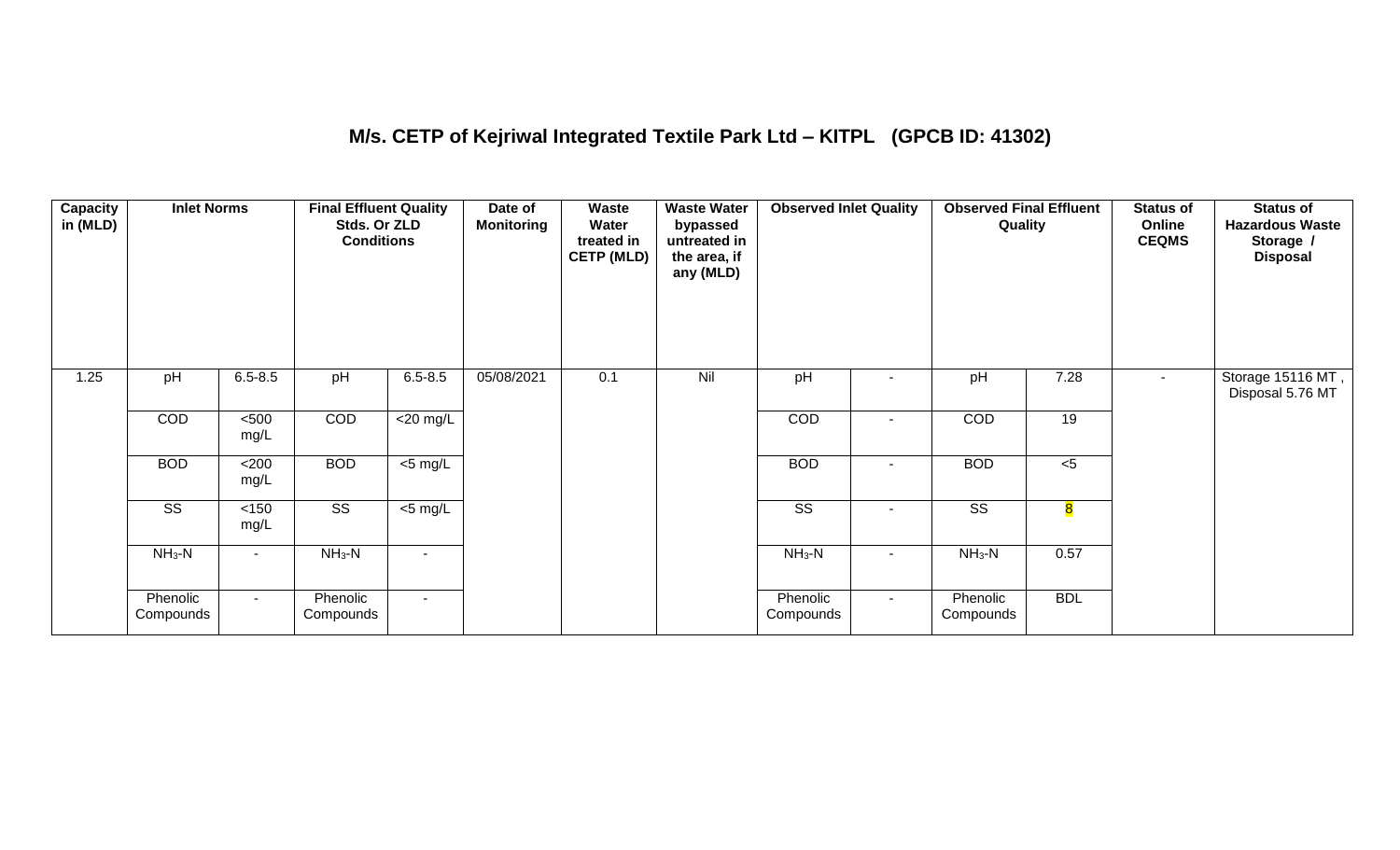#### **M/s. Gujarat Eco Textile Park Pvt Ltd, Palsana, Surat (GPCB ID: 31233)**

| <b>Capacity</b><br>in (MLD) | <b>Inlet Norms</b>    |              | <b>Final Effluent Quality</b><br>Stds. Or ZLD<br><b>Conditions</b> |            | Date of<br><b>Monitoring</b> | <b>Waste</b><br>Water<br>treated in<br><b>CETP (MLD)</b> | <b>Waste Water</b><br>bypassed<br>untreated in<br>the area, if<br>any (MLD) |                       |       | <b>Observed Final Effluent</b><br><b>Quality</b> |       | <b>Status of</b><br>Online<br><b>CEQMS</b> | <b>Status of</b><br><b>Hazardous Waste</b><br>Storage /<br><b>Disposal</b> |
|-----------------------------|-----------------------|--------------|--------------------------------------------------------------------|------------|------------------------------|----------------------------------------------------------|-----------------------------------------------------------------------------|-----------------------|-------|--------------------------------------------------|-------|--------------------------------------------|----------------------------------------------------------------------------|
| 60                          | pH                    | $6.5 - 8.5$  | pH                                                                 | 6.5 to 8.5 | 04/08/2021                   | 29                                                       | Nil                                                                         | pH                    | 7.01  | pH                                               | 7.44  | pH, Flow<br>Meter, COD                     | Storage 1078 MT,<br>Disposal 71.01                                         |
|                             | COD                   | 1000<br>mg/L | COD                                                                | 250 mg/L   |                              |                                                          |                                                                             | <b>COD</b>            | 1132  | COD                                              | 248   | Meter<br>including<br><b>TOC</b>           | МT                                                                         |
|                             | <b>BOD</b>            | 400 mg/L     | <b>BOD</b>                                                         | 30 mg/L    |                              |                                                          |                                                                             | <b>BOD</b>            | 342   | <b>BOD</b>                                       | 28    |                                            |                                                                            |
|                             | SS                    | 300 mg/L     | SS                                                                 | 100 mg/L   |                              |                                                          |                                                                             | SS                    | 240   | SS                                               | 96    |                                            |                                                                            |
|                             | $NH3-N$               | 50 mg/L      | $NH3-N$                                                            | 50 mg/L    |                              |                                                          |                                                                             | $NH3-N$               | 44.97 | $NH3-N$                                          | 36.43 |                                            |                                                                            |
|                             | Phenolic<br>Compounds | 1 mg/L       | Phenolic<br>Compounds                                              | 1 $mg/L$   |                              |                                                          |                                                                             | Phenolic<br>Compounds | 0.924 | Phenolic<br>Compounds                            | 0.476 |                                            |                                                                            |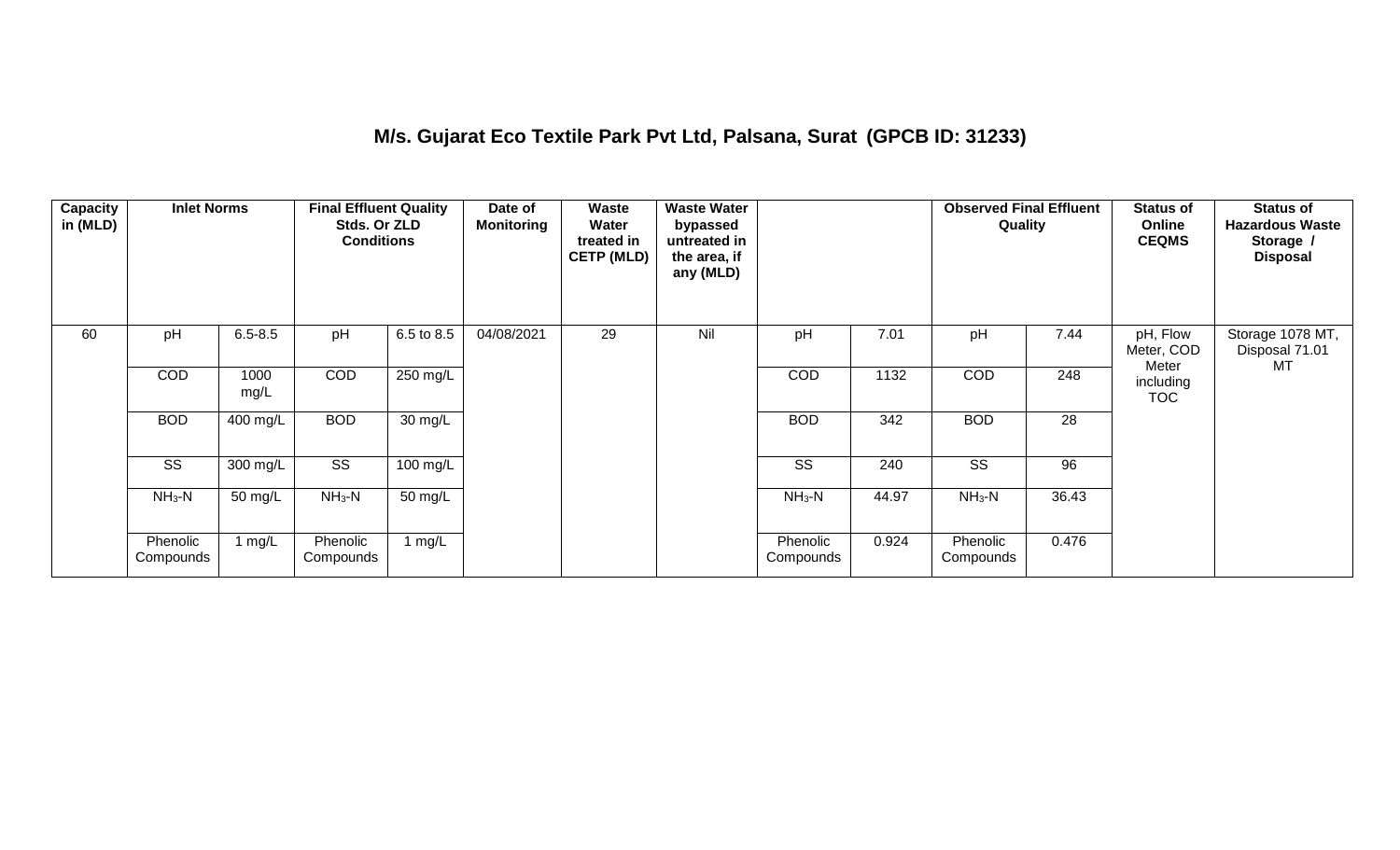#### **M/s. Fairdeal Textile Parks Pvt. Ltd, Kosamaba, Surat (GPCB ID:34209 )**

| <b>Capacity</b><br>in (MLD) | <b>Inlet Norms</b>    |             | <b>Final Effluent Quality</b><br>Stds. Or ZLD<br><b>Conditions</b> |                       | Date of<br><b>Monitoring</b> | Waste<br>Water<br>treated in<br><b>CETP (MLD)</b> | <b>Waste Water</b><br>bypassed<br>untreated in<br>the area, if<br>any (MLD) | <b>Observed Inlet Quality</b> |                | <b>Observed Final Effluent</b><br>Quality |                | <b>Status of</b><br>Online<br><b>CEQMS</b> | <b>Status of</b><br><b>Hazardous Waste</b><br>Storage /<br><b>Disposal</b> |
|-----------------------------|-----------------------|-------------|--------------------------------------------------------------------|-----------------------|------------------------------|---------------------------------------------------|-----------------------------------------------------------------------------|-------------------------------|----------------|-------------------------------------------|----------------|--------------------------------------------|----------------------------------------------------------------------------|
| 2.25                        | pH                    | $6.5 - 7.5$ | pH                                                                 | $7$ to $8$            | 06/08/2021                   | 1.39                                              | Nil                                                                         | pH                            |                | pH                                        | 7.69           | pH, Flow<br>Meter                          | Storage 4.13 MT,<br>Disposal 5.5 MT                                        |
|                             | COD                   | 500 mg/L    | COD                                                                | $<$ 100<br>mg/L       |                              |                                                   |                                                                             | COD                           |                | COD                                       | 33             |                                            |                                                                            |
|                             | <b>BOD</b>            | $200$ mg/L  | <b>BOD</b>                                                         | $<$ 30 mg/L           |                              |                                                   |                                                                             | <b>BOD</b>                    | $\blacksquare$ | <b>BOD</b>                                | < 5            |                                            |                                                                            |
|                             | SS                    | 100 mg/L    | SS                                                                 | $\overline{<}60$ mg/L |                              |                                                   |                                                                             | SS                            | $\blacksquare$ | SS                                        | 6              |                                            |                                                                            |
|                             | $NH_3-N$              | $\sim$      | $NH3-N$                                                            | $\blacksquare$        |                              |                                                   |                                                                             | $NH3-N$                       | $\blacksquare$ | $NH3-N$                                   | 0.57           |                                            |                                                                            |
|                             | Phenolic<br>Compounds | $\sim$      | Phenolic<br>Compounds                                              | $\sim$                |                              |                                                   |                                                                             | Phenolic<br>Compounds         | $\sim$         | Phenolic<br>Compounds                     | $\blacksquare$ |                                            |                                                                            |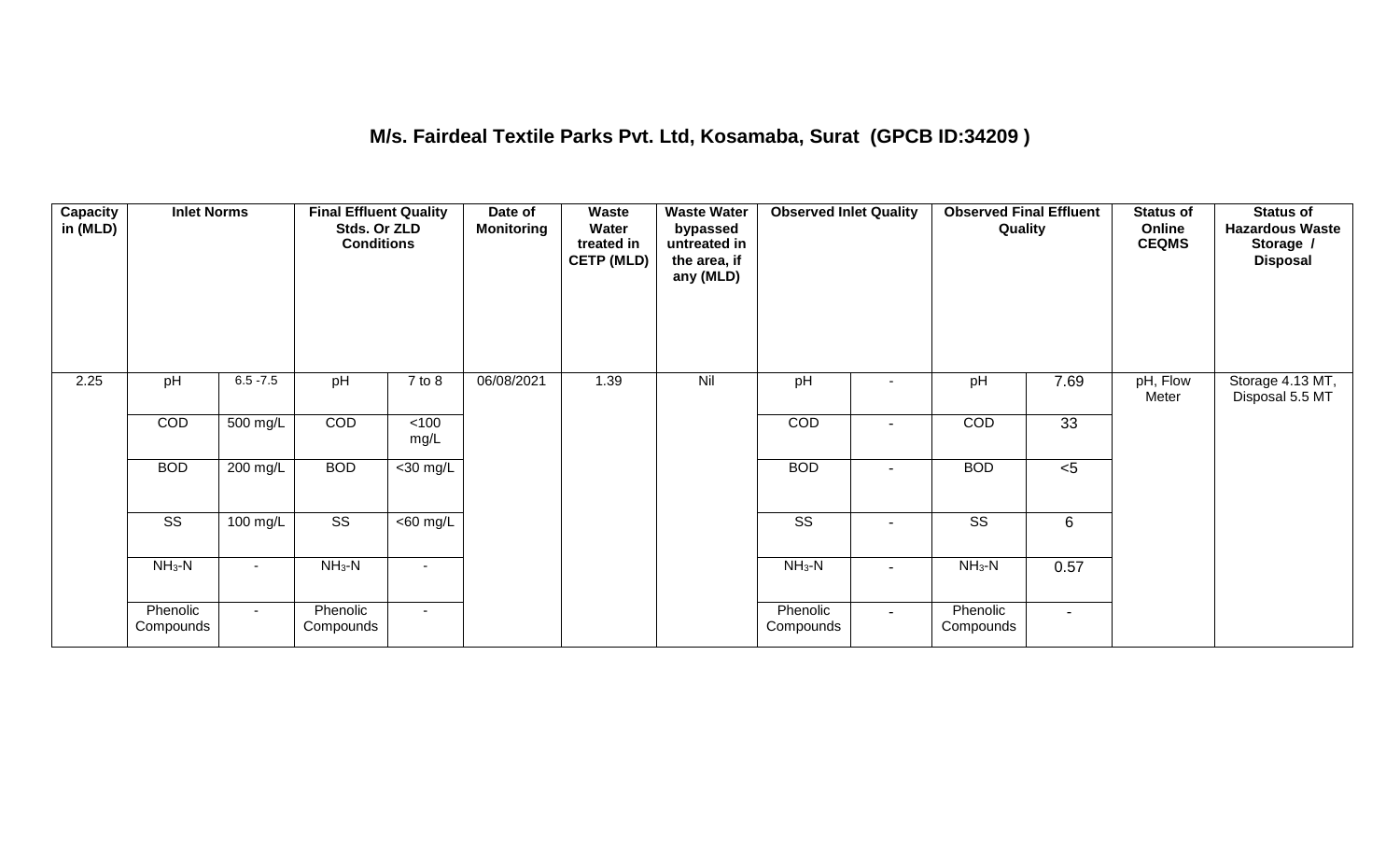## **M/s. New Palsana Industrial Co. Op. Society Ltd., Palsana, Surat (GPCB ID: 10462)**

| Capacity<br>in (MLD) | <b>Inlet Norms</b>     |              | <b>Final Effluent Quality</b><br>Stds. Or ZLD<br><b>Conditions</b> |                      | Date of<br><b>Monitoring</b> | Waste<br>Water<br>treated in<br><b>CETP (MLD)</b> | <b>Waste Water</b><br>bypassed<br>untreated in<br>the area, if<br>any (MLD) | <b>Observed Inlet Quality</b> |       | <b>Observed Final Effluent</b><br>Quality |       | <b>Status of</b><br>Online<br><b>CEQMS</b> | <b>Status of</b><br><b>Hazardous Waste</b><br>Storage /<br><b>Disposal</b> |
|----------------------|------------------------|--------------|--------------------------------------------------------------------|----------------------|------------------------------|---------------------------------------------------|-----------------------------------------------------------------------------|-------------------------------|-------|-------------------------------------------|-------|--------------------------------------------|----------------------------------------------------------------------------|
| 45                   | pH                     | $6.5 - 8.5$  | pH                                                                 | $6.5 - 8.5$          | 04/08/2021                   | 25                                                | Nil                                                                         | pH                            | 7.35  | pH                                        | 7.48  | pH, Flow<br>meter, COD,<br>BOD, TSS        | Storage 270 MT,                                                            |
|                      | COD                    | 1000<br>mg/L | COD                                                                | 250 mg/L             |                              |                                                   |                                                                             | COD                           | 1007  | COD                                       | 148   |                                            |                                                                            |
|                      | <b>BOD</b>             | 400 mg/L     | <b>BOD</b>                                                         | 30 mg/L              |                              |                                                   |                                                                             | <b>BOD</b>                    | 268   | <b>BOD</b>                                | 19    |                                            |                                                                            |
|                      | $\overline{\text{ss}}$ | $300$ mg/L   | $\overline{\text{ss}}$                                             | $\overline{60}$ mg/L |                              |                                                   |                                                                             | $\overline{\text{ss}}$        | 138   | $\overline{\text{ss}}$                    | 58    |                                            |                                                                            |
|                      | $NH3-N$                | 50 mg/L      | $NH_3-N$                                                           | 50 mg/L              |                              |                                                   |                                                                             | $NH3-N$                       | 21.06 | $NH3-N$                                   | 13.66 |                                            |                                                                            |
|                      | Phenolic<br>Compounds  | 1 $mg/L$     | Phenolic<br>Compounds                                              | 1 $mg/L$             |                              |                                                   |                                                                             | Phenolic<br>Compounds         | 0.513 | Phenolic<br>Compounds                     | 0.438 |                                            |                                                                            |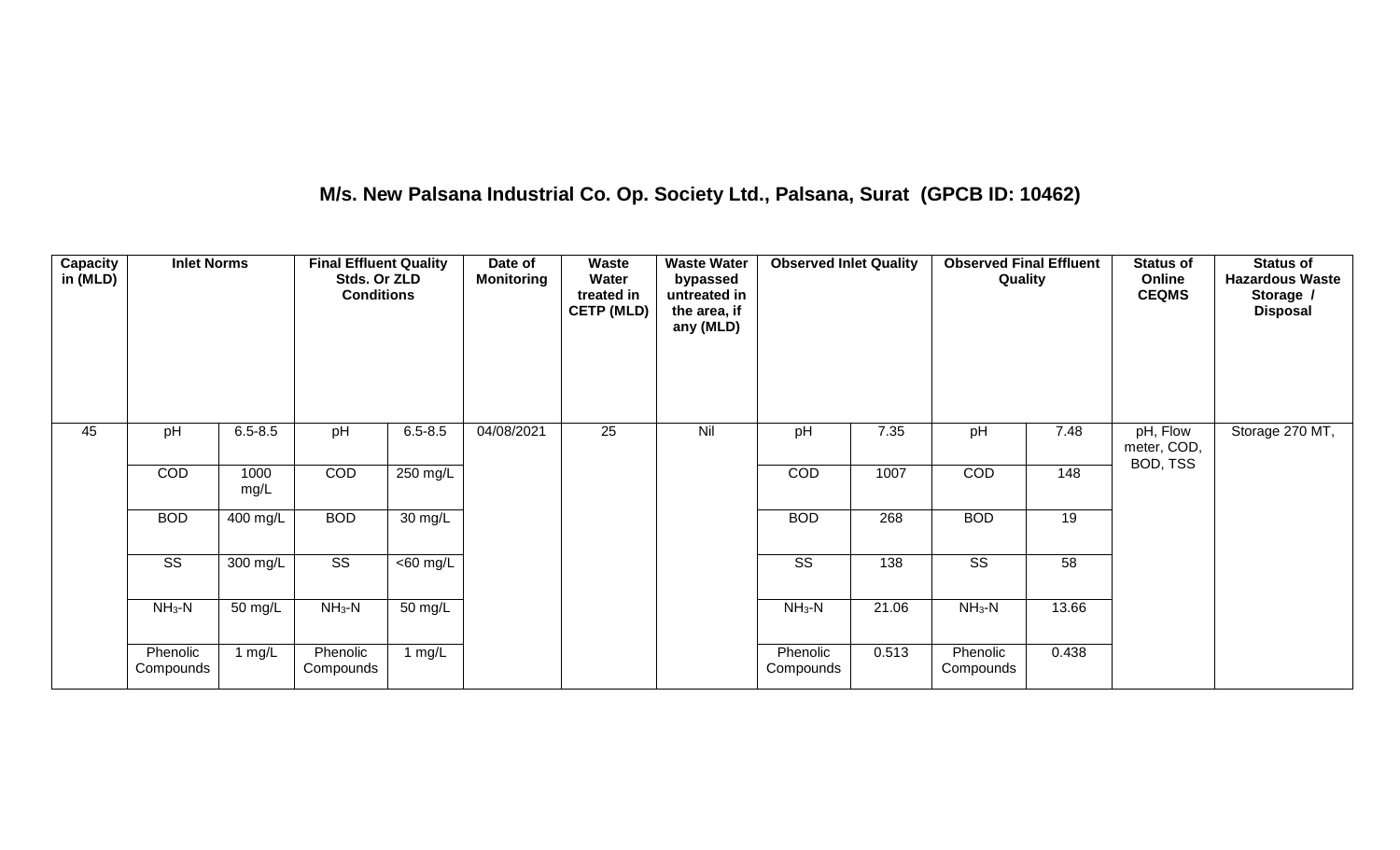#### **Capacity in (MLD) Inlet Norms Final Effluent Quality Stds. Or ZLD Conditions Date of Monitoring Waste Water treated in CETP (MLD) Waste Water bypassed untreated in the area, if any (MLD) Observed Inlet Quality | Observed Final Effluent Quality Status of Online CEQMS Status of Hazardous Waste Storage / Disposal** 55 pH 6.5-8.5 pH. 6.5-8.5 21/08/2021, 31/08/2021 54 Nil pH 7.43 pH 7.225 pH, Flow Meter, TOC & DO Meter Storage 6500 MT COD 1000 mg/L COD 250 mg/L COD 658.5 COD 225.5 BOD | 400 mg/L | BOD | 30 mg/L | | BOD | 128.5 | BOD | 28.5 SS 300 mg/L SS 100 mg/L SS 129 SS 90 NH3-N | 50 mg/L | NH3-N | 50 mg/L | | | | NH3-N | 35.28 | NH3-N | 44.24 **Phenolic Compounds** 1 mg/L Phenolic Compounds 1 mg/L and 1 mg/L and 1 mg/L and 1 mg/L and 1 mg/L and 1 mg/L and 1 mg/L and 1 mg/L and 1 mg/L and 1 mg/L and 1 mg/L and 1 mg/L and 1 mg/L and 1 mg/L and 1 mg/L and 1 mg/L and 1 mg/L and 1 mg/L and 1 mg/L and 1 mg/L and 1 Compounds 0.875 Phenolic **Compounds** 0.49

#### **Vapi Green Enviro Ltd(VGEL,Vapi) (OldName-Vapi Waste & Effluent Management Co.Ltd) (GPCB ID: 24764)**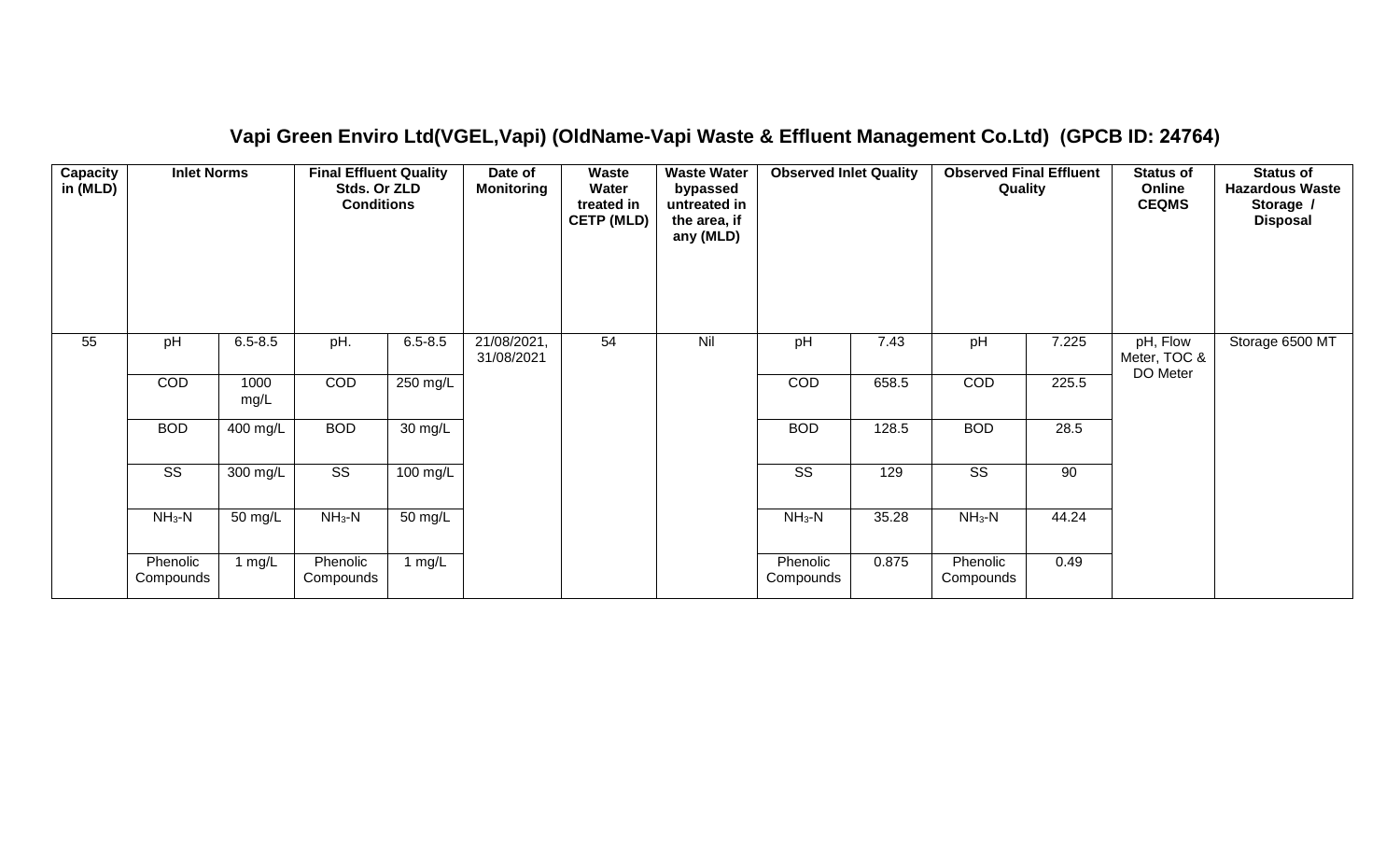#### **M/s. Sarigam Clean Initiative (Old Name-Gujarat Industrial Development Corporation), Sarigam (GPCB ID: 43677)**

| Capacity<br>in (MLD) | <b>Inlet Norms</b>     |              | <b>Final Effluent Quality</b><br>Stds. Or ZLD<br><b>Conditions</b> |                      | Date of<br><b>Monitoring</b> | Waste<br>Water<br>treated in<br><b>CETP (MLD)</b> | <b>Waste Water</b><br>bypassed<br>untreated in<br>the area, if<br>any (MLD) | <b>Observed Inlet Quality</b>        |      | <b>Observed Final Effluent</b><br>Quality |      | <b>Status of</b><br>Online<br><b>CEQMS</b> | <b>Status of</b><br><b>Hazardous Waste</b><br>Storage /<br><b>Disposal</b> |
|----------------------|------------------------|--------------|--------------------------------------------------------------------|----------------------|------------------------------|---------------------------------------------------|-----------------------------------------------------------------------------|--------------------------------------|------|-------------------------------------------|------|--------------------------------------------|----------------------------------------------------------------------------|
| 12.5                 | pH                     | $6.5 - 8.5$  | pH                                                                 | $6.5 - 8.5$          | 02/08/2021                   | 9                                                 | Nil                                                                         | pH                                   | 8.19 | pH                                        | 7.76 | Flow Meter,<br>TOC meter                   | Storage 500 MT                                                             |
|                      | COD                    | 1000<br>mg/L | COD                                                                | $250$ mg/L           |                              |                                                   |                                                                             | COD                                  | 390  | COD                                       | 168  |                                            |                                                                            |
|                      | <b>BOD</b>             | $400$ mg/L   | <b>BOD</b>                                                         | $\overline{30}$ mg/L |                              |                                                   |                                                                             | BOD(3)<br>days at<br>$27^{\circ}C$ ) | 85   | BOD (3 days<br>at $27^{\circ}$ C)         | 25   |                                            |                                                                            |
|                      | $\overline{\text{ss}}$ | 300 mg/L     | $\overline{\text{ss}}$                                             | 100 mg/L             |                              |                                                   |                                                                             | $\overline{\text{ss}}$               | 116  | $\overline{\text{ss}}$                    | 90   |                                            |                                                                            |
|                      | $NH3-N$                | 50 mg/L      | $NH3-N$                                                            | $\overline{50}$ mg/L |                              |                                                   |                                                                             | $NH3-N$                              | 5.04 | $NH3-N$                                   | 36.4 |                                            |                                                                            |
|                      | Phenolic<br>Compounds  | 1 $mg/L$     | Phenolic<br>Compounds                                              | 1 mg/L               |                              |                                                   |                                                                             | Phenolic<br>Compounds                | 0.39 | Phenolic<br>Compounds                     | 0.18 |                                            |                                                                            |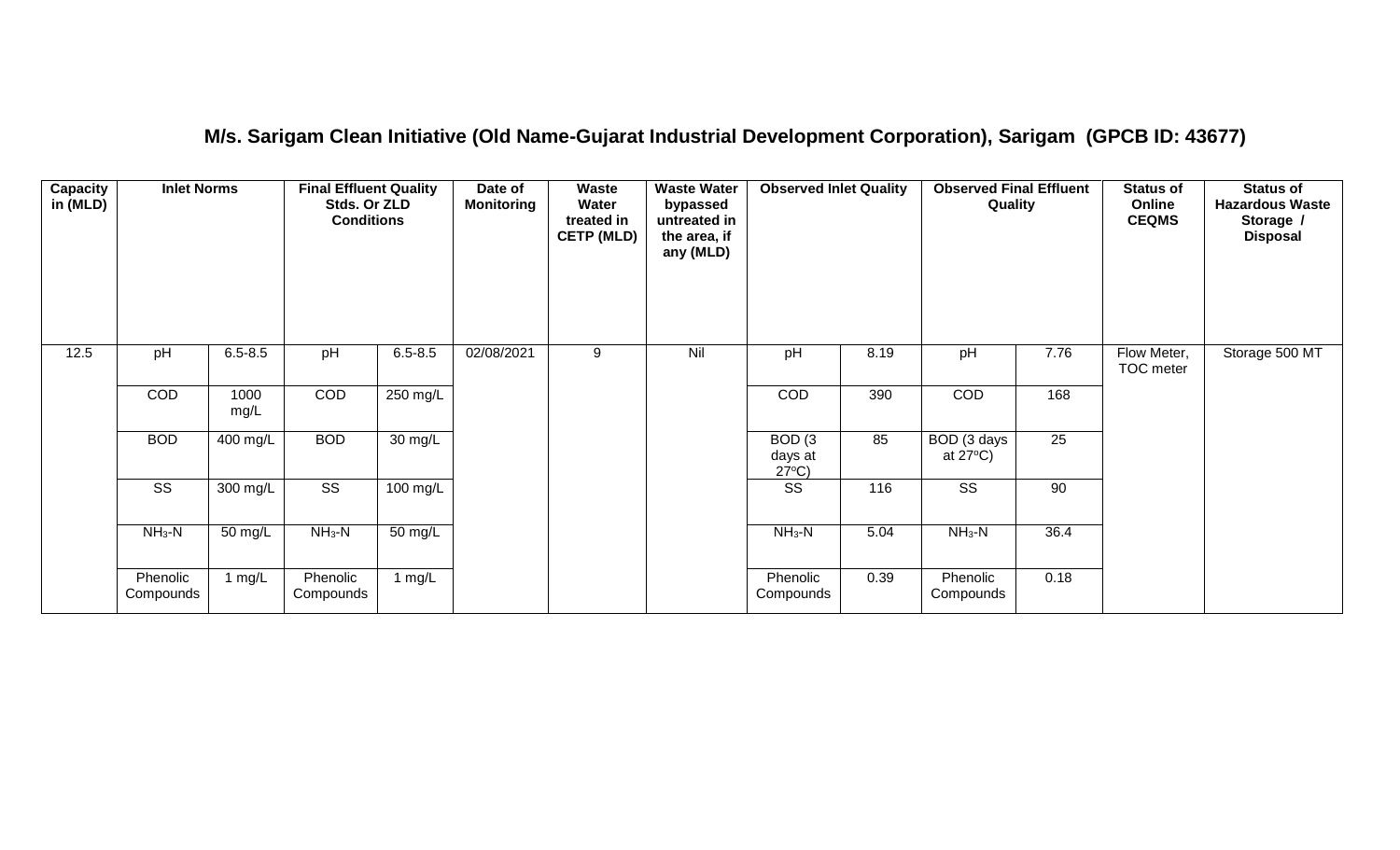## **M/s. Veraval Industries Association, Veraval, Junagadh (GPCB ID: 17197)**

| <b>Capacity</b><br>in (MLD) | <b>Inlet Norms</b>     | pH<br>5.5 to 9 |                        | <b>Final Effluent Quality</b><br>Stds. Or ZLD<br><b>Conditions</b> | Date of<br><b>Monitoring</b> | Waste<br>Water<br>treated in<br><b>CETP (MLD)</b> | <b>Waste Water</b><br>bypassed<br>untreated in<br>the area, if<br>any (MLD) | <b>Observed Inlet Quality</b> |                          | <b>Observed Final Effluent</b><br>Quality |                          | <b>Status of</b><br>Online<br><b>CEQMS</b> | <b>Status of</b><br><b>Hazardous Waste</b><br>Storage /<br><b>Disposal</b> |
|-----------------------------|------------------------|----------------|------------------------|--------------------------------------------------------------------|------------------------------|---------------------------------------------------|-----------------------------------------------------------------------------|-------------------------------|--------------------------|-------------------------------------------|--------------------------|--------------------------------------------|----------------------------------------------------------------------------|
| $5\phantom{.0}$             | pH                     |                |                        | 5.5 to 9.5                                                         | Not visited in<br>Aug 2021   | 5                                                 | Nil                                                                         | pH                            | $\blacksquare$           | pH                                        | $\overline{\phantom{a}}$ |                                            | $\overline{\phantom{a}}$                                                   |
|                             | COD                    | 3500<br>mg/L   | COD                    | 250 mg/L                                                           |                              |                                                   |                                                                             | COD                           | $\overline{\phantom{a}}$ | COD                                       | $\sim$                   |                                            |                                                                            |
|                             | <b>BOD</b>             | 1000<br>mg/L   | <b>BOD</b>             | $100 \text{ mg/L}$                                                 |                              |                                                   |                                                                             | <b>BOD</b>                    | $\sim$                   | <b>BOD</b>                                | $\blacksquare$           |                                            |                                                                            |
|                             | $\overline{\text{ss}}$ | 200 mg/L       | $\overline{\text{ss}}$ | $100 \text{ mg/L}$                                                 |                              |                                                   |                                                                             | $\overline{\text{ss}}$        | $\blacksquare$           | $\overline{\text{SS}}$                    | $\sim$                   |                                            |                                                                            |
|                             | $NH3-N$                | 50 mg/L        | $NH3-N$                | 50 mg/L                                                            |                              |                                                   |                                                                             | $NH3-N$                       | $\overline{\phantom{a}}$ | $NH3-N$                                   | $\sim$                   |                                            |                                                                            |
|                             | Phenol                 | $\sim$         | Phenol                 | $\blacksquare$                                                     |                              |                                                   |                                                                             | Phenolic<br>Compounds         | $\sim$                   | Phenolic<br>Compounds                     | $\sim$                   |                                            |                                                                            |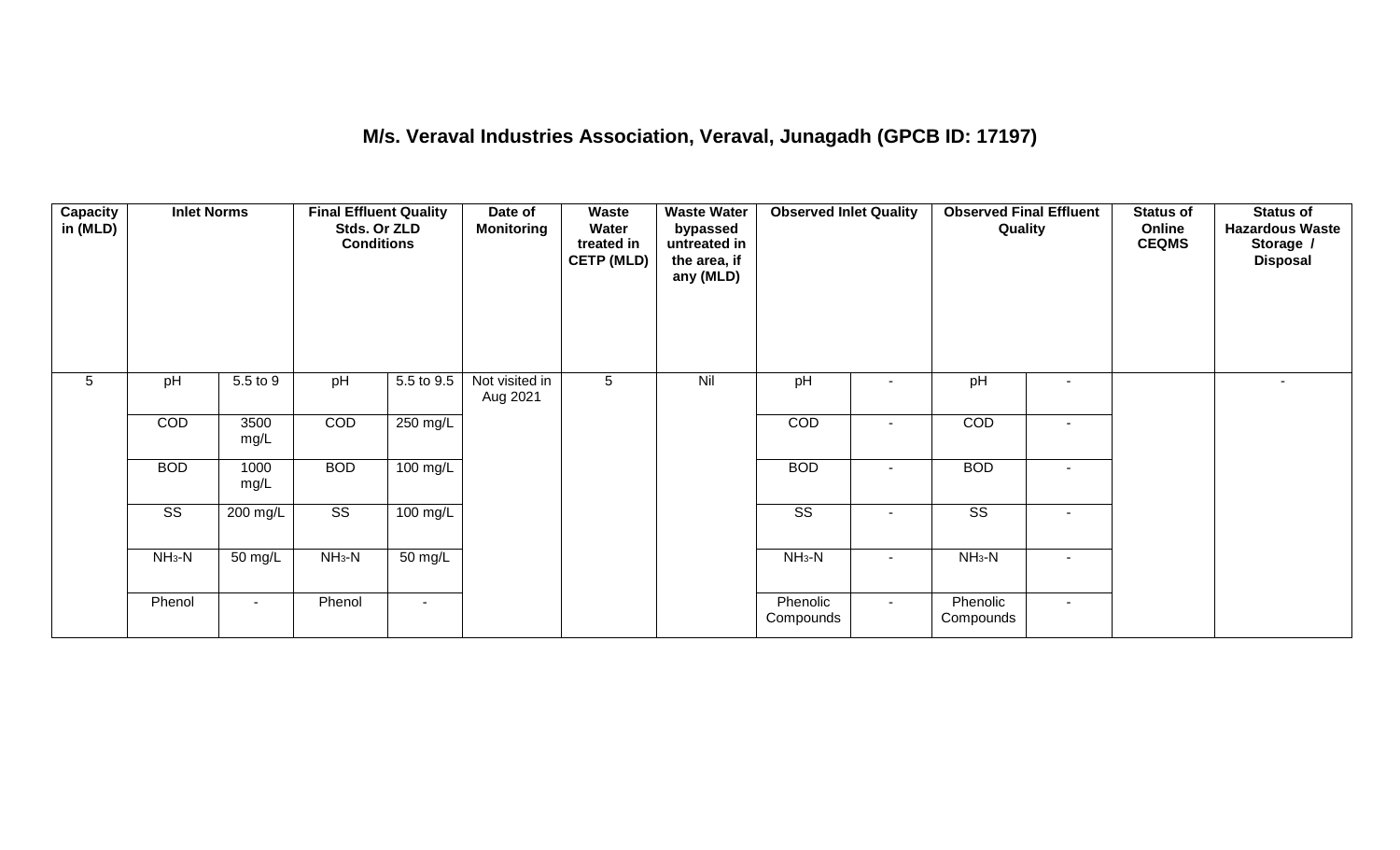#### **M/s. Bhatgam Washing GhatSuddhikaranYojana Pvt. Ltd., Bhatgam,Rajkot (GPCB ID: 23674 )**

| Capacity<br>in (MLD) | <b>Inlet Norms</b>     |                  | <b>Final Effluent Quality</b><br>Stds. Or ZLD<br><b>Conditions</b> |                    | Date of<br><b>Monitoring</b> | <b>Waste</b><br>Water<br>treated in<br><b>CETP (MLD)</b> | <b>Waste Water</b><br>bypassed<br>untreated in<br>the area, if<br>any (MLD) | <b>Observed Inlet Quality</b> |       | <b>Observed Final Effluent</b> | Online<br>Quality<br><b>CEQMS</b><br>pH<br>8.57 |                                        | <b>Status of</b><br><b>Hazardous Waste</b><br>Storage /<br><b>Disposal</b> |
|----------------------|------------------------|------------------|--------------------------------------------------------------------|--------------------|------------------------------|----------------------------------------------------------|-----------------------------------------------------------------------------|-------------------------------|-------|--------------------------------|-------------------------------------------------|----------------------------------------|----------------------------------------------------------------------------|
| 30                   | pH                     | $10.5 - 12$      | pH                                                                 | $6-9$              | 03/08/2021                   | 10 <sup>°</sup>                                          | Nil                                                                         | pH                            | 11.15 |                                |                                                 | pH, Flow<br>meter, SS,<br>Color, MLSS, | $\overline{\phantom{a}}$                                                   |
|                      | COD                    | 1000<br>mg/L     | COD                                                                | 250 mg/L           |                              |                                                          |                                                                             | COD                           | 562   | COD                            | 429                                             | <b>COD</b>                             |                                                                            |
|                      | <b>BOD</b>             | 350 mg/L         | <b>BOD</b>                                                         | $100$ mg/L         |                              |                                                          |                                                                             | <b>BOD</b>                    | 429   | <b>BOD</b>                     | 138                                             |                                        |                                                                            |
|                      | $\overline{\text{ss}}$ | 2000<br>mg/L     | $\overline{\text{SS}}$                                             | $100 \text{ mg/L}$ |                              |                                                          |                                                                             | $\overline{\text{ss}}$        | 100   | $\overline{\text{SS}}$         | 126                                             |                                        |                                                                            |
|                      | $NH3-N$                | 75 mg/L          | $NH3-N$                                                            | 50 mg/L            |                              |                                                          |                                                                             | $NH3-N$                       | 22.4  | $NH3-N$                        | 11.2                                            |                                        |                                                                            |
|                      | Phenolic<br>Compounds  | $5 \text{ mg/L}$ | Phenolic<br>Compounds                                              | 1 mg/L             |                              |                                                          |                                                                             | Phenolic<br>Compounds         | 0.26  | Phenolic<br>Compounds          | 0.21                                            |                                        |                                                                            |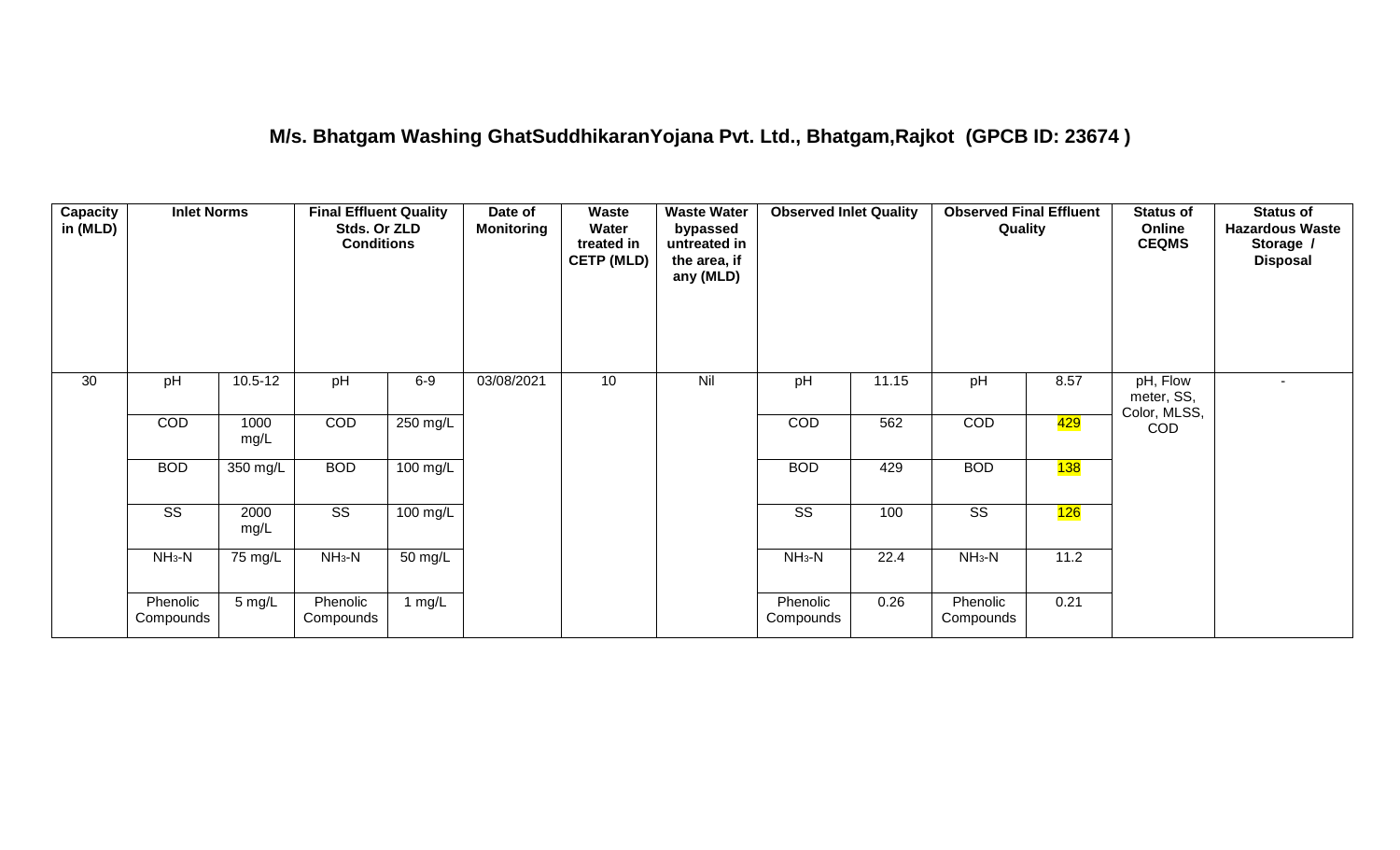## **M/s. Jetpur Dyeing & Printing Association, Jetpur, Rajkot (GPCB ID: 19722)**

| Capacity<br>in (MLD) | <b>Inlet Norms</b>     |              | <b>Final Effluent Quality</b><br>Stds. Or ZLD<br><b>Conditions</b> |                   | Date of<br><b>Monitoring</b> | Waste<br>Water<br>treated in<br><b>CETP (MLD)</b> | <b>Waste Water</b><br>bypassed<br>untreated in<br>the area, if<br>any (MLD) | <b>Observed Inlet Quality</b> |         | <b>Observed Final Effluent</b><br>Quality |                 | <b>Status of</b><br>Online<br><b>CEQMS</b> | <b>Status of</b><br><b>Hazardous Waste</b><br>Storage /<br><b>Disposal</b> |
|----------------------|------------------------|--------------|--------------------------------------------------------------------|-------------------|------------------------------|---------------------------------------------------|-----------------------------------------------------------------------------|-------------------------------|---------|-------------------------------------------|-----------------|--------------------------------------------|----------------------------------------------------------------------------|
| $\overline{7}$       | pH                     | 10.5-12.0    | pH                                                                 | $6.5 - 9$         | 11/08/2021                   | 7.00                                              | Nil                                                                         | pH                            | 9.74    | pH                                        | 7.87            | pH, Flow<br>meter                          | Storage 420 MT                                                             |
|                      | <b>COD</b>             | 1000<br>mg/L | <b>COD</b>                                                         | 250 mg/L          |                              |                                                   |                                                                             | <b>COD</b>                    | 1233.25 | <b>COD</b>                                | <b>342</b>      |                                            |                                                                            |
|                      | <b>BOD</b>             | 350 mg/L     | <b>BOD</b>                                                         | 100 mg/L          |                              |                                                   |                                                                             | <b>BOD</b>                    | 409.5   | <b>BOD</b>                                | 121             |                                            |                                                                            |
|                      | $\overline{\text{ss}}$ | 2000<br>mg/L | $\overline{\text{ss}}$                                             | 100 mg/L          |                              |                                                   |                                                                             | SS                            | 272.5   | $\overline{\text{SS}}$                    | $\overline{22}$ |                                            |                                                                            |
|                      | $NH3-N$                | 75 mg/L      | $NH3-N$                                                            | $50 \text{ mg/L}$ |                              |                                                   |                                                                             | $NH3-N$                       | 8.05    | $NH3-N$                                   | 9.8             |                                            |                                                                            |
|                      | Phenolic<br>Compounds  | 5 mg/L       | Phenolic<br>Compounds                                              | 1 mg/L            |                              |                                                   |                                                                             | Phenolic<br>Compounds         | $\sim$  | Phenolic<br>Compounds                     | $\sim$          |                                            |                                                                            |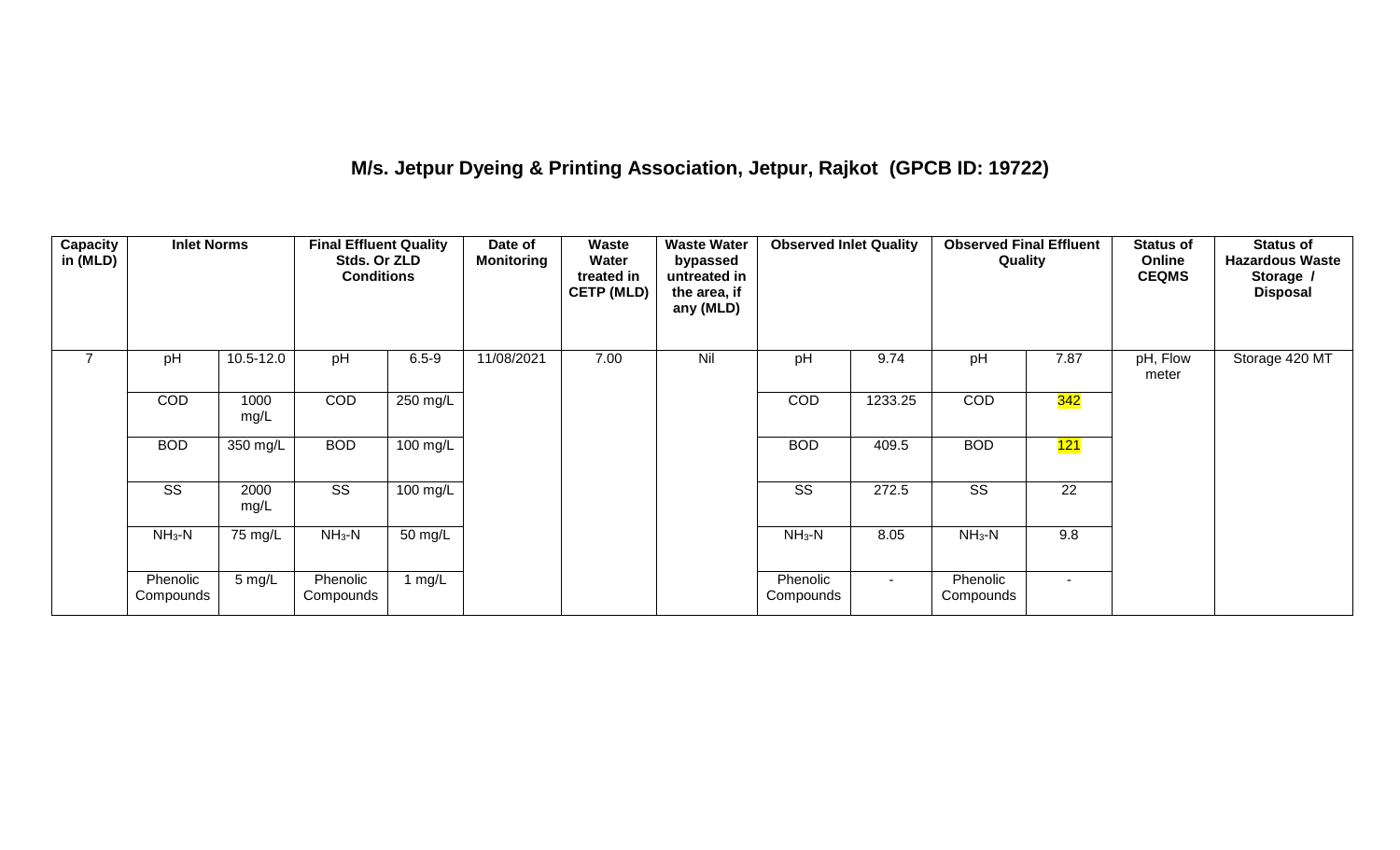#### **M/s. Shri Dhareshwar GIDC VistarAssociation,Dhareshwar, Rajkot (GPCB ID: 20111)**

| <b>Capacity</b><br>in (MLD) | <b>Inlet Norms</b>    |              | <b>Final Effluent Quality</b><br>Stds. Or ZLD<br><b>Conditions</b> |          | Date of<br><b>Monitoring</b> | Waste<br>Water<br>treated in<br><b>CETP (MLD)</b> | <b>Waste Water</b><br>bypassed<br>untreated in<br>the area, if<br>any (MLD) | <b>Observed Inlet Quality</b> |      | <b>Observed Final Effluent</b><br>Quality |            | <b>Status of</b><br>Online<br><b>CEQMS</b> | <b>Status of</b><br><b>Hazardous Waste</b><br>Storage /<br><b>Disposal</b> |
|-----------------------------|-----------------------|--------------|--------------------------------------------------------------------|----------|------------------------------|---------------------------------------------------|-----------------------------------------------------------------------------|-------------------------------|------|-------------------------------------------|------------|--------------------------------------------|----------------------------------------------------------------------------|
| 0.09                        | pH                    | $10.5 - 12$  | pH                                                                 | 6.5 to 9 | 11/08/2021                   | 0.09                                              | Nil                                                                         | pH                            | 7.55 | pH                                        | 7.47       | pH, Flow Meter                             | Storage 17.5 MT                                                            |
|                             | <b>COD</b>            | 1000<br>mg/L | COD                                                                | 250 mg/L |                              |                                                   |                                                                             | COD                           | 904  | COD                                       | 285        |                                            |                                                                            |
|                             | <b>BOD</b>            | 350 mg/L     | <b>BOD</b>                                                         | 100 mg/L |                              |                                                   |                                                                             | <b>BOD</b>                    | 294  | <b>BOD</b>                                | 92         |                                            |                                                                            |
|                             | SS                    | 2000<br>mg/L | SS                                                                 | 100 mg/L |                              |                                                   |                                                                             | SS                            | 432  | SS                                        | 38         |                                            |                                                                            |
|                             | $NH_3-N$              | 75 mg/L      | $NH_3-N$                                                           | 50 mg/L  |                              |                                                   |                                                                             | $NH3-N$                       | 15.4 | $NH3-N$                                   | 8.4        |                                            |                                                                            |
|                             | Phenolic<br>Compounds | 5 mg/L       | Phenolic<br>Compounds                                              | 1 $mg/L$ |                              |                                                   |                                                                             | Phenolic<br>Compounds         | 0.60 | Phenolic<br>Compounds                     | <b>BDL</b> |                                            |                                                                            |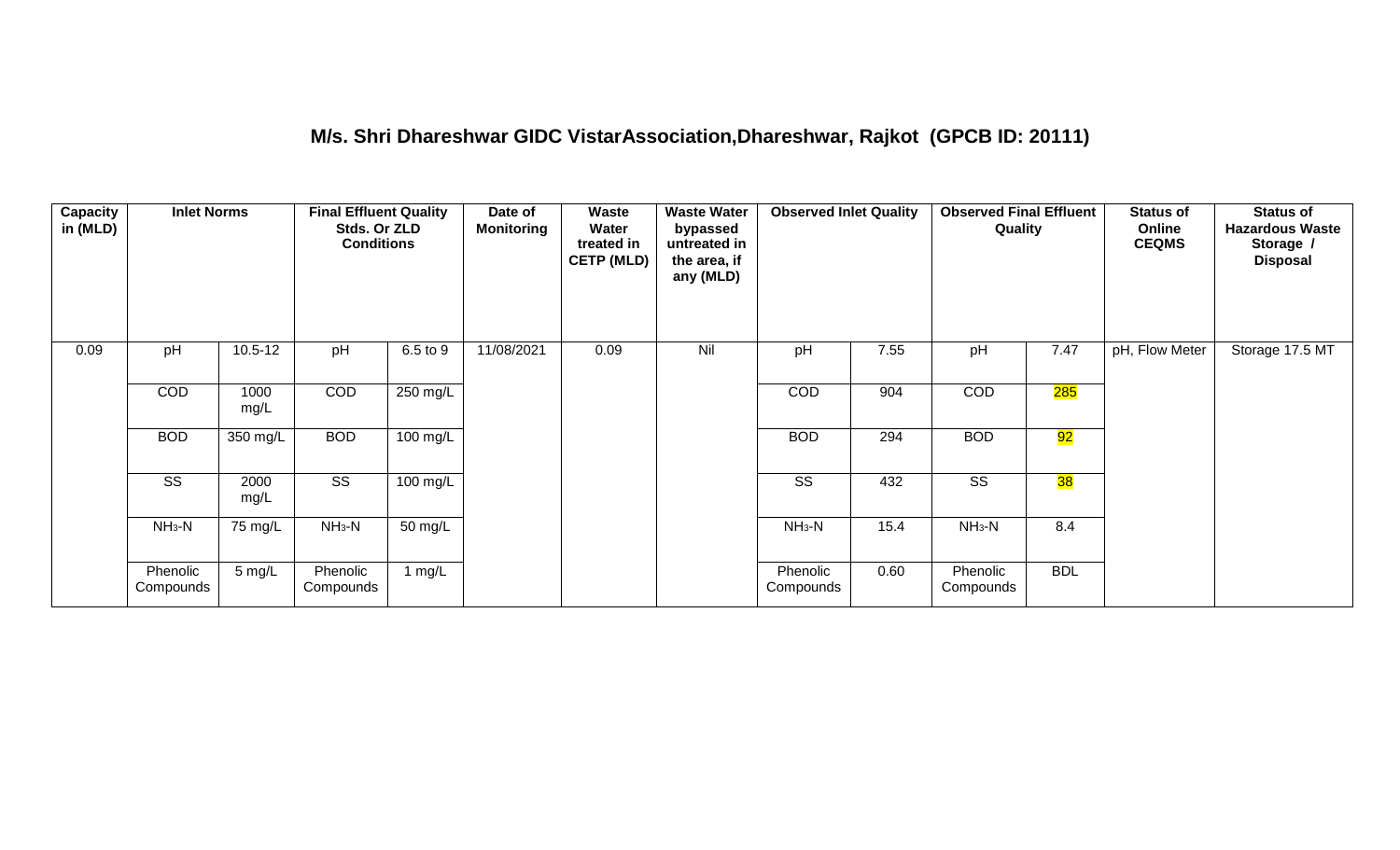## **M/s. Jay Khodiyar Enviro-Technologies Pvt. Ltd., Rajkot (GPCB ID: 19690)**

| Capacity<br>in (MLD) | <b>Inlet Norms</b>    |           | <b>Final Effluent Quality</b><br>Stds. Or ZLD<br><b>Conditions</b> |            | Date of<br>Monitoring      | Waste<br>Water<br>treated in<br><b>CETP (MLD)</b> | <b>Waste Water</b><br>bypassed<br>untreated in<br>the area, if<br>any (MLD) | <b>Observed Inlet Quality</b> |                          | <b>Observed Final Effluent</b><br>Quality |        | <b>Status of</b><br>Online<br><b>CEQMS</b> | <b>Status of</b><br><b>Hazardous Waste</b><br>Storage /<br><b>Disposal</b> |
|----------------------|-----------------------|-----------|--------------------------------------------------------------------|------------|----------------------------|---------------------------------------------------|-----------------------------------------------------------------------------|-------------------------------|--------------------------|-------------------------------------------|--------|--------------------------------------------|----------------------------------------------------------------------------|
| 0.009                | pH                    | Up to $5$ | pH                                                                 | 6.5 to 8.5 | Not Visited in<br>Aug 2021 | 0.013                                             | Nil                                                                         | pH                            | ۰                        | pH                                        | $\sim$ |                                            |                                                                            |
|                      | COD                   | 250 mg/L  | COD                                                                | 100 mg/L   |                            |                                                   |                                                                             | <b>COD</b>                    | $\overline{\phantom{a}}$ | <b>COD</b>                                | $\sim$ |                                            |                                                                            |
|                      | <b>BOD</b>            | 100 mg/L  | <b>BOD</b>                                                         | 30 mg/L    |                            |                                                   |                                                                             | <b>BOD</b>                    | ۰                        | <b>BOD</b>                                | $\sim$ |                                            |                                                                            |
|                      | SS                    | 250 mg/L  | SS                                                                 | 100 mg/L   |                            |                                                   |                                                                             | SS                            |                          | SS                                        |        |                                            |                                                                            |
|                      | $NH3-N$               | $NH3-N$   |                                                                    |            |                            |                                                   | $NH3-N$                                                                     | ۰                             | $NH3-N$                  |                                           |        |                                            |                                                                            |
|                      | Phenolic<br>Compounds | $\sim$    | Phenolic<br>Compounds                                              | $\sim$     |                            |                                                   |                                                                             | Phenolic<br>Compounds         | $\sim$                   | Phenolic<br>Compounds                     | $\sim$ |                                            |                                                                            |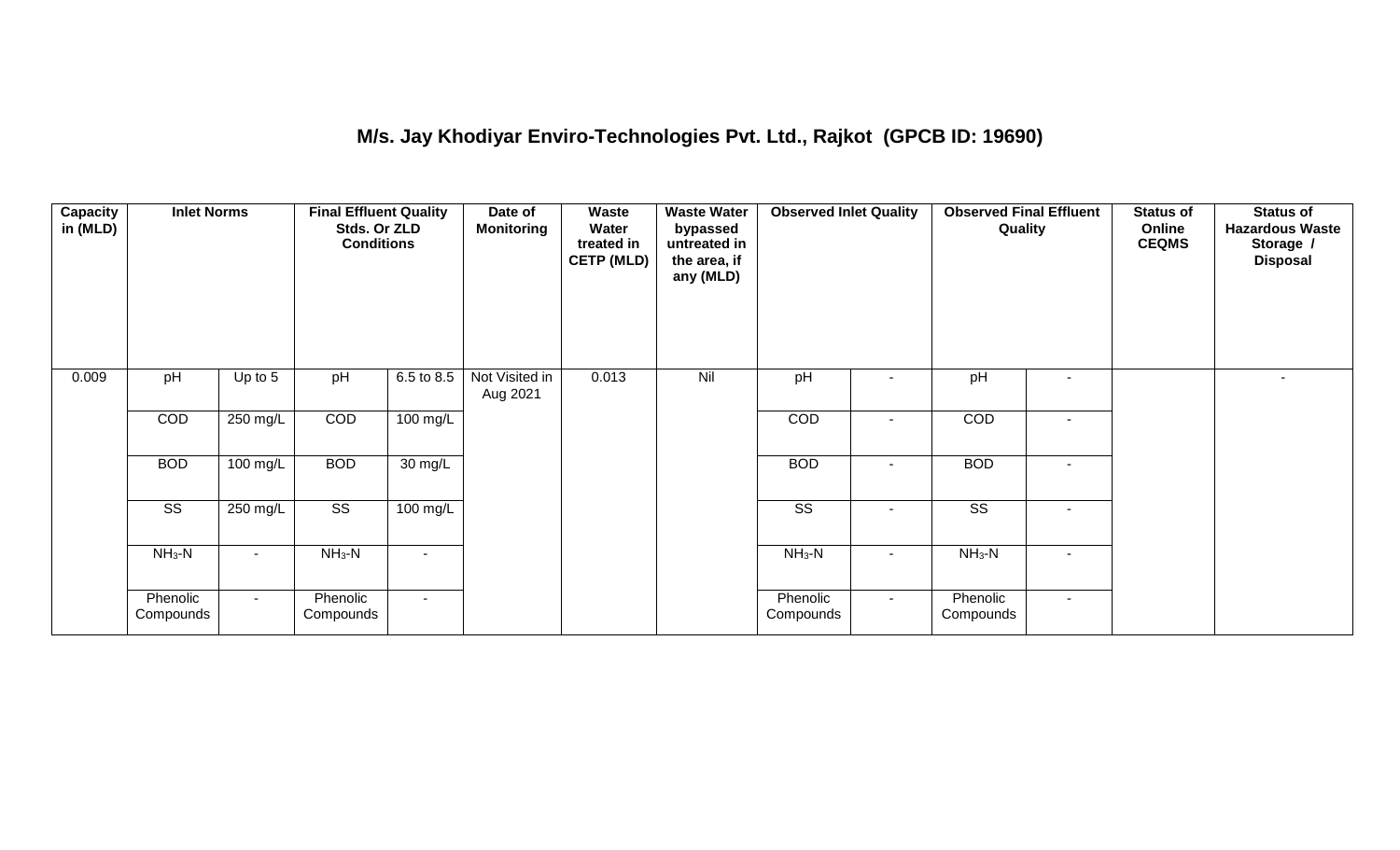## **M/s. Kalol GIDC Industries Association, Kadi, Gandhinagar (GPCB ID: 28811)**

| <b>Capacity</b><br>in (MLD) | <b>Inlet Norms</b>     |              | <b>Final Effluent Quality</b><br>Stds. Or ZLD<br><b>Conditions</b> |                    | Date of<br><b>Monitoring</b> | Waste<br>Water<br>treated in<br><b>CETP</b><br>(MLD) | <b>Waste Water</b><br>bypassed<br>untreated in<br>the area, if<br>any (MLD) | <b>Observed Inlet Quality</b> |       | <b>Observed Final Effluent</b><br>Quality |                 | <b>Status of</b><br>Online<br><b>CEQMS</b> | <b>Status of</b><br><b>Hazardous Waste</b><br>Storage /<br><b>Disposal</b> |
|-----------------------------|------------------------|--------------|--------------------------------------------------------------------|--------------------|------------------------------|------------------------------------------------------|-----------------------------------------------------------------------------|-------------------------------|-------|-------------------------------------------|-----------------|--------------------------------------------|----------------------------------------------------------------------------|
| 0.04                        | pH                     | 6.5 to 8.5   | pH                                                                 | 6.5 to 8.5         | 11/08/2021                   | 0.35                                                 | Nil                                                                         | pH                            | 7.65  | pH                                        | 7.65            |                                            | Storage 50 MT,                                                             |
|                             | COD                    | 2000<br>mg/L | COD                                                                | 250 mg/L           |                              |                                                      |                                                                             | COD                           | 666   | COD                                       | 178             |                                            |                                                                            |
|                             | <b>BOD</b>             | 700 mg/L     | <b>BOD</b>                                                         | $100 \text{ mg/L}$ |                              |                                                      |                                                                             | <b>BOD</b>                    | 174   | <b>BOD</b>                                | 33              |                                            |                                                                            |
|                             | $\overline{\text{ss}}$ | $\sim$       | $\overline{\text{ss}}$                                             | $100 \text{ mg/L}$ |                              |                                                      |                                                                             | $\overline{\text{ss}}$        | 94    | $\overline{\text{ss}}$                    | $\overline{20}$ |                                            |                                                                            |
|                             | $NH3-N$                | 50 mg/L      | $NH_3-N$                                                           | 50 mg/L            |                              |                                                      |                                                                             | $NH_3-N$                      | 51.57 | $NH3-N$                                   | 2.18            |                                            |                                                                            |
|                             | Phenolic<br>Compounds  | $\sim$       | Phenolic<br>Compounds                                              | 1 mg/L             |                              |                                                      |                                                                             | Phenolic<br>Compounds         | 0.42  | Phenolic<br>Compounds                     | 0.28            |                                            |                                                                            |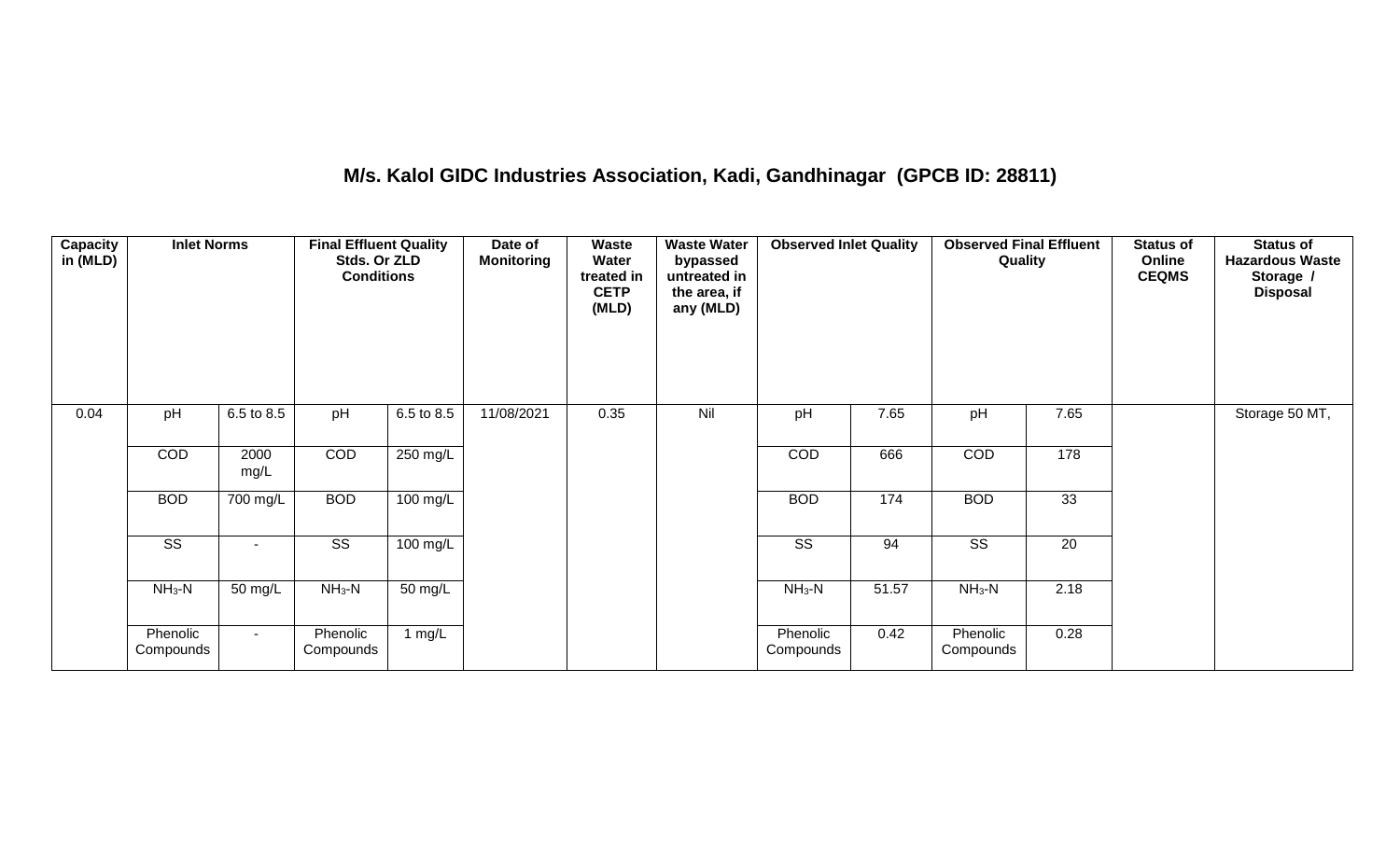## **M/s. MPSEZ Utilities (P) Limited, Mundra, Kutch (GPCB ID: 10605)**

| <b>Capacity</b><br>in (MLD) | <b>Inlet Norms</b>     |              | <b>Final Effluent Quality</b><br>Stds. Or ZLD<br><b>Conditions</b> |                    | Date of<br><b>Monitoring</b> | Waste<br>Water<br>treated in<br><b>CETP (MLD)</b> | <b>Waste Water</b><br>bypassed<br>untreated in<br>the area, if<br>any (MLD) | <b>Observed Inlet Quality</b>    |                  | <b>Observed Final Effluent</b><br>Quality |                 | <b>Status of</b><br>Online<br><b>CEQMS</b> | <b>Status of</b><br><b>Hazardous Waste</b><br>Storage /<br><b>Disposal</b> |
|-----------------------------|------------------------|--------------|--------------------------------------------------------------------|--------------------|------------------------------|---------------------------------------------------|-----------------------------------------------------------------------------|----------------------------------|------------------|-------------------------------------------|-----------------|--------------------------------------------|----------------------------------------------------------------------------|
| 2.5                         | pH                     | $6.5 - 8.5$  | pH                                                                 | $6-9$              | 02/08/2021                   | 0.15                                              | Nil                                                                         | pH                               | 7.69             | pH                                        | 7.36            | pH, COD,<br>BOD, TSS,<br>Ammonical         |                                                                            |
|                             | COD                    | 2000<br>mg/L | COD                                                                | 250 mg/L           |                              |                                                   |                                                                             | COD                              | 670              | COD                                       | 64              | Nitrogen                                   |                                                                            |
|                             | <b>BOD</b>             | 1000<br>mg/L | <b>BOD</b>                                                         | $100$ mg/L         |                              |                                                   |                                                                             | BOD(3 days<br>at $27^{\circ}$ C) | $\overline{221}$ | BOD(3 days<br>at $27^{\circ}$ C)          | $\overline{20}$ |                                            |                                                                            |
|                             | $\overline{\text{SS}}$ | 800 mg/L     | $\overline{\text{ss}}$                                             | $100 \text{ mg/L}$ |                              |                                                   |                                                                             | $\overline{\text{SS}}$           | 162              | $\overline{\text{SS}}$                    | 36              |                                            |                                                                            |
|                             | $NH3-N$                | 50 mg/L      | $NH_3-N$                                                           | 50 mg/L            |                              |                                                   |                                                                             | $NH3-N$                          | 12.3             | $NH3-N$                                   | 5.6             |                                            |                                                                            |
|                             | Phenolic<br>Compounds  | 2 mg/L       | Phenolic<br>Compounds                                              | 1 mg/L             |                              |                                                   |                                                                             | Phenolic<br>Compounds            | 0.15             | Phenolic<br>Compounds                     | 0.8             |                                            |                                                                            |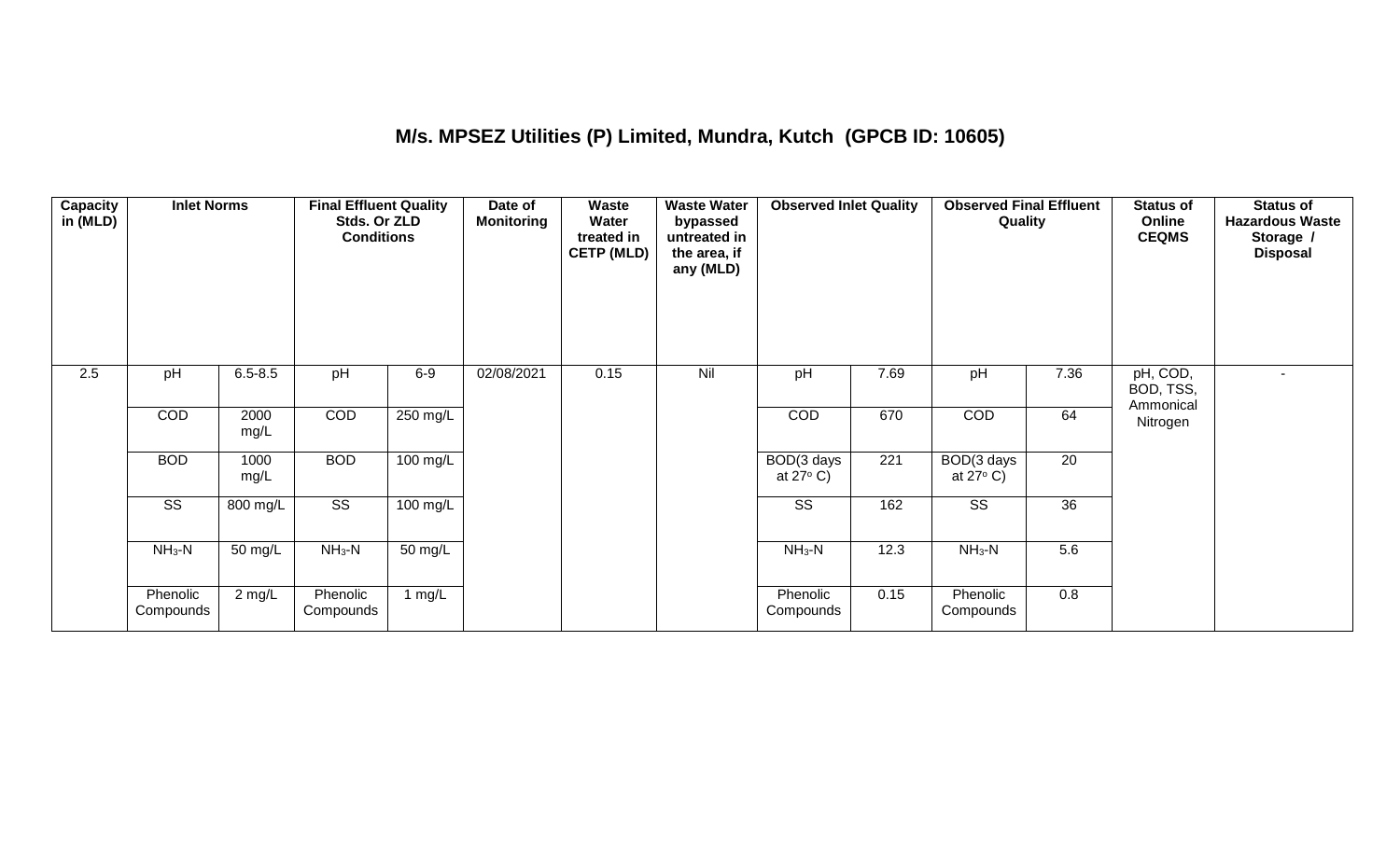## **M/s CETP of Dahej Industrial Estate (GPCB ID: 50837)**

| Capacity<br>in (MLD) | <b>Inlet Norms</b>     |              |                           | <b>Final Effluent Quality</b><br>Stds. Or ZLD<br><b>Conditions</b> | Date of<br><b>Monitoring</b> | Waste<br>Water<br>treated in<br><b>CETP (MLD)</b> | <b>Waste Water</b><br>bypassed<br>untreated in<br>the area, if<br>any (MLD) | <b>Observed Inlet Quality</b> |        | <b>Observed Final Effluent</b><br>Quality |                    | <b>Status of</b><br>Online<br><b>CEQMS</b> | Status of<br><b>Hazardous Waste</b><br>Storage /<br><b>Disposal</b> |
|----------------------|------------------------|--------------|---------------------------|--------------------------------------------------------------------|------------------------------|---------------------------------------------------|-----------------------------------------------------------------------------|-------------------------------|--------|-------------------------------------------|--------------------|--------------------------------------------|---------------------------------------------------------------------|
| 40                   | pH                     | $6.5 - 8.5$  | pH                        | $6 - 9.0$                                                          | 07/08/2021                   | 0.66                                              | Nil                                                                         | pH                            |        | pH                                        | 7.48               | pH, Flow<br>Meter, TOC,                    |                                                                     |
|                      | COD                    | 3000<br>mg/L | COD                       | $250$ mg/L                                                         |                              |                                                   |                                                                             | COD                           | ٠      | COD                                       | 625                | COD, BOD,<br><b>TSS</b>                    |                                                                     |
|                      | <b>BOD</b>             | 1000<br>mg/L | <b>BOD</b>                | 100 mg/L                                                           |                              |                                                   |                                                                             | <b>BOD</b>                    |        | <b>BOD</b>                                | 133                |                                            |                                                                     |
|                      | $\overline{\text{ss}}$ | 300 mg/L     | $\overline{\text{ss}}$    | $100 \text{ mg/L}$                                                 |                              |                                                   |                                                                             | $\overline{\text{SS}}$        |        | $\overline{\text{SS}}$                    | 88                 |                                            |                                                                     |
|                      | $NH_3-N$               | 150 mg/L     | $NH3-N$                   | 50 mg/L                                                            |                              |                                                   |                                                                             | $NH3-N$                       | $\sim$ | $NH3-N$                                   | <mark>173.6</mark> |                                            |                                                                     |
|                      | Phenolic<br>Compounds  | 3 mg/L       | Phenolic<br>Compoun<br>ds | 5 mg/L                                                             |                              |                                                   |                                                                             | Phenolic<br>Compounds         | $\sim$ | Phenolic<br>Compounds                     | 0.29               |                                            |                                                                     |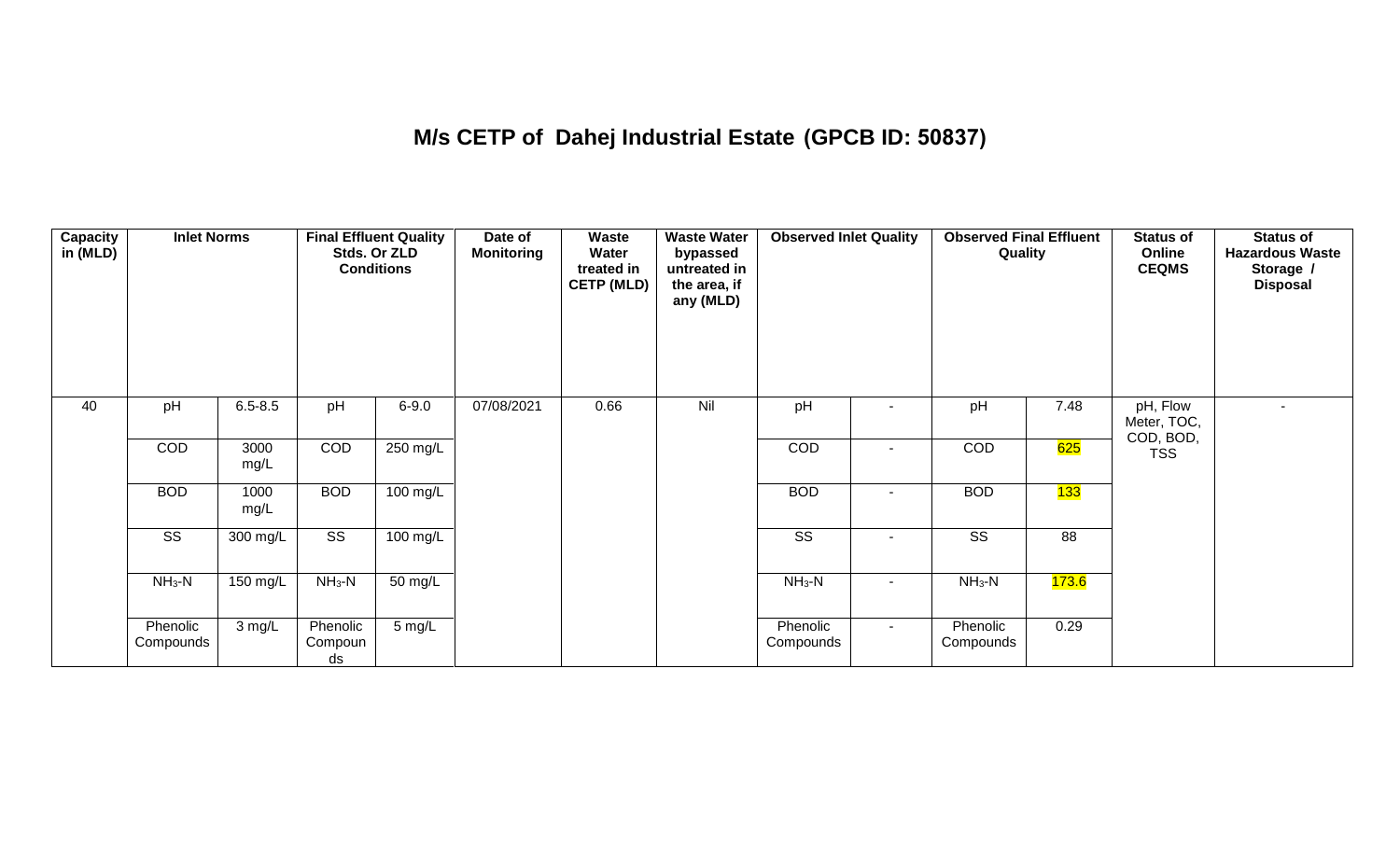## **M/s Mangrol Enviro Protection LLP (MEPL) (GPCB ID: 72852)**

| <b>Capacity</b><br>in (MLD) | <b>Inlet Norms</b>     |              |                           | <b>Final Effluent Quality</b><br>Stds. Or ZLD<br><b>Conditions</b> | Date of<br><b>Monitoring</b> | Waste<br>Water<br>treated in<br><b>CETP (MLD)</b> | <b>Waste Water</b><br>bypassed<br>untreated in<br>the area, if<br>any (MLD) | <b>Observed Inlet Quality</b> |        | <b>Observed Final Effluent</b><br>Quality |                 | <b>Status of</b><br>Online<br><b>CEQMS</b> | <b>Status of</b><br><b>Hazardous Waste</b><br>Storage /<br><b>Disposal</b> |
|-----------------------------|------------------------|--------------|---------------------------|--------------------------------------------------------------------|------------------------------|---------------------------------------------------|-----------------------------------------------------------------------------|-------------------------------|--------|-------------------------------------------|-----------------|--------------------------------------------|----------------------------------------------------------------------------|
|                             | pH                     | $6.5 - 7.5$  | pH                        | $6.5 - 8.5$                                                        | 06/08/2021                   |                                                   | Nil                                                                         | pH                            | 8.27   | pH                                        | 8.04            | pH, Flow<br>Meter, TOC,<br>COD, BOD,       | $\sim$                                                                     |
|                             | COD                    | 4000<br>mg/L | COD                       | $100$ mg/L                                                         |                              |                                                   |                                                                             | COD                           | 498    | COD                                       | 56              | <b>TSS</b>                                 |                                                                            |
|                             | <b>BOD</b>             | 2500<br>mg/L | <b>BOD</b>                | 30 mg/L                                                            |                              |                                                   |                                                                             | <b>BOD</b>                    | 108    | <b>BOD</b>                                | $\overline{18}$ |                                            |                                                                            |
|                             | $\overline{\text{SS}}$ | 500 mg/L     | $\overline{\text{ss}}$    | $\overline{<}60$ mg/L                                              |                              |                                                   |                                                                             | $\overline{\text{SS}}$        | 86     | $\overline{\text{SS}}$                    | 28              |                                            |                                                                            |
|                             | $NH3-N$                | $\sim$       | $NH_3-N$                  | 50 mg/L                                                            |                              |                                                   |                                                                             | $NH3-N$                       | 0.85   | $NH_3-N$                                  | 0.85            |                                            |                                                                            |
|                             | Phenolic<br>Compounds  | $\sim$       | Phenolic<br>Compoun<br>ds | 1 $mg/L$                                                           |                              |                                                   |                                                                             | Phenolic<br>Compounds         | $\sim$ | Phenolic<br>Compounds                     | $\sim$          |                                            |                                                                            |